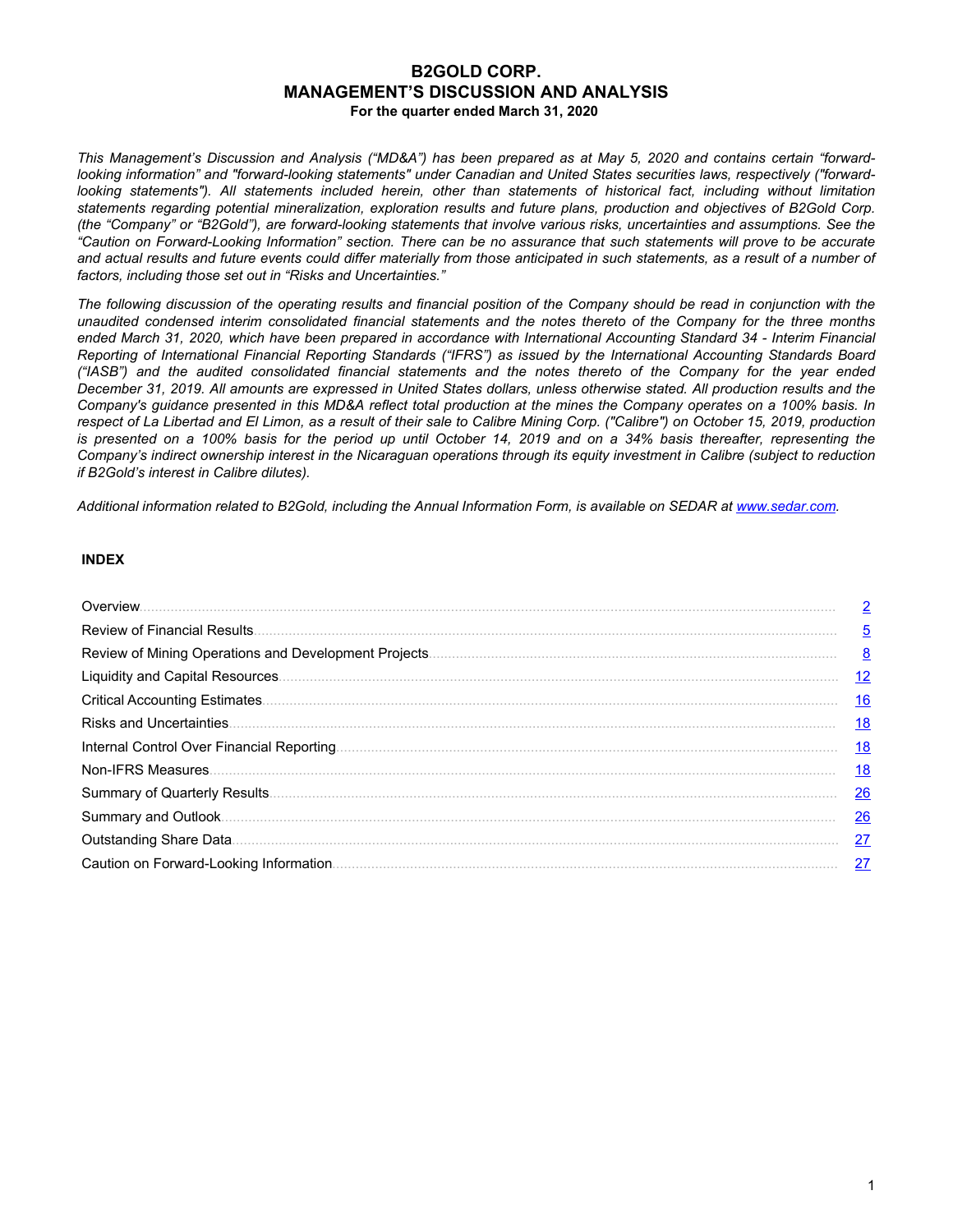## <span id="page-1-0"></span>**OVERVIEW**

B2Gold is a Vancouver-based gold producer with three operating mines: the Fekola Mine in Mali, the Masbate Mine in the Philippines and the Otjikoto Mine in Namibia. Up to October 14, 2019, the Company operated two additional mines in Nicaragua - La Libertad and El Limon mines. The Company also has a 50% interest in the Gramalote Project in Colombia and an 81% interest in the Kiaka Project in Burkina Faso. In addition, the Company has a portfolio of other evaluation and exploration projects in Mali, Burkina Faso, Namibia, Uzbekistan and Finland.

#### *COVID-19*

The Company has been monitoring the COVID-19 pandemic and the potential impact at B2Gold's operations since mid-February 2020. B2Gold places the safety and well-being of its workforce as the highest priority and continues to encourage input from all its stakeholders as the situation continues to evolve. The Company continues to monitor public and employee sentiment to ensure that stakeholders are in alignment with the continued operations at its mines. The Company has implemented several measures and introduced additional precautionary steps to manage and respond to the risks associated with the COVID-19 virus to ensure the safety of B2Gold's employees, contractors, suppliers and surrounding communities where the Company works while continuing to operate. These measures include the movement of people and goods, hygiene and cleanliness, social distancing and remote working, isolation procedures at B2Gold sites in the event of higher risk personnel, working with surrounding communities and contingency plans for potential disruptions including increases of supplies. The Company is continually updating the plan and response measures based on the safety and well-being of its workforce, the severity of the pandemic in areas where it operates, global response measures, government restrictions and extensive community consultation. The Company is working closely with national and local authorities and will be monitoring each site's situation closely while ensuring the safe operation of its mines.

Mining and milling operations have continued at the Fekola Mine in Mali and the Otjikoto Mine in Namibia, while due to a temporary fuel shortage, the Masbate Mine briefly suspended mining activities from March 22 to March 29, 2020, during which time the milling operations continued normally, processing ore from stockpiles. The Masbate Mine resumed mine operations using an estimated 50% of the mining fleet on March 29, 2020. The Company also continues to progress its expansion and development projects with some restrictions and delays being experienced by individual projects.

On March 30, 2020 B2Gold announced that at the Gramalote Project, a joint venture with AngloGold Ashanti Limited ("AngloGold"), infill drilling of the Inferred Mineral Resource would be temporarily suspended due to COVID-19, while other aspects of the Feasibility Study would continue to advance. The decision was taken considering the National Emergency and National Quarantine announced by the Colombian government and after consultation with surrounding communities and various levels of Colombian government. The Company expects that the suspension of drilling will likely delay the completion of the Gramalote project feasibility study to the first quarter of 2021.

On April 27, 2020, the Colombian government in Antioquia commenced a tightly regulated process of returning manufacturing and construction industries back to work while still maintaining strict controls over public movement. Working with Colombian authorities, the Company is preparing the reactivation of operational activities at the Gramalote Project, starting with the conditioning of Gramalote's facilities, installation of monitoring technology, and development of COVID-19 management protocols. When those activities are completed, the Company will be able to reactivate some operational activities, including the recommencement of drilling with a reduced number of drills.

#### *Basis of Presentation - Nicaraguan Assets - Discontinued Operations*

On October 15, 2019, B2Gold completed the sale of the producing El Limon and La Libertad gold mines, the Pavon gold project and additional mineral concessions in Nicaragua (collectively, the "Nicaraguan Assets") to Calibre for aggregate consideration of \$100 million (consisting of a combination of cash, common shares and a convertible debenture) (the "Calibre Transaction"), subject to an additional final payment for closing working capital of \$18 million. As a result of closing the Calibre Transaction and the Calibre common shares subsequently issued to B2Gold upon the conversion of the convertible debenture in November 2019, the Company now holds approximately 34% of the total issued and outstanding Calibre common shares. B2Gold's ongoing commitment to continuing involvement with the Nicaraguan operations is secured by its significant equity interest in Calibre, its right to appoint one director to the Board of Calibre and its participation in an Advisory Board of Calibre.

The comparative results for the first quarter of 2019 have been reclassified to account for the Nicaraguan Assets as discontinued operations in accordance with IFRS 5, *Non-current assets held for sale and discontinued operations.* The results of the Nicaraguan Assets have been presented as discontinued operations for all periods in the Condensed Interim Consolidated Statement of Operations and the Condensed Interim Consolidated Statements of Cash Flows. Commencing October 15, 2019, the Company no longer consolidates the results of the Nicaraguan Assets in its consolidated financial statements, but uses the equity method to account for its 34% ownership interest in Calibre. In addition, commencing October 15, 2019, B2Gold reports its attributable share of Calibre's production, cash costs and all-in sustaining costs in the Company's consolidated Non-IFRS measures.

#### *Summary*

Consolidated gold revenue in the first quarter of 2020 from the Company's three operating mines was a quarterly record of \$380 million on sales of 239,500 ounces at an average price of \$1,588 per ounce compared to \$264 million on sales of 203,400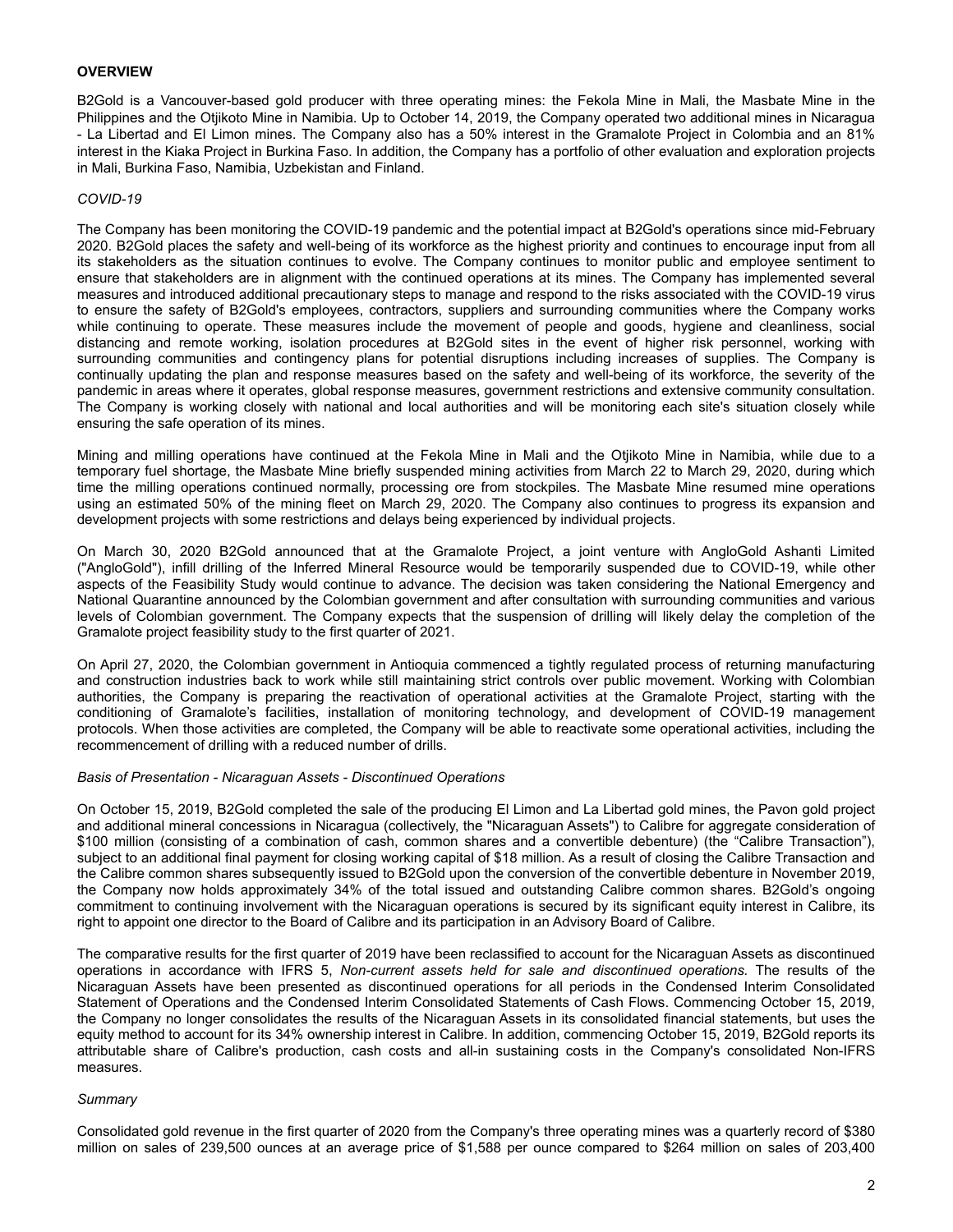ounces at an average price of \$1,298 per ounce in the first quarter of 2019 (excluding discontinued operations). Compared to the first quarter of 2019, the significant increase in consolidated gold revenue of 44% (\$116 million) was mainly attributable to a 22% increase in the average realized gold price and an 18% increase in gold ounces sold. Despite the disruptions caused by the COVID-19 pandemic since March 2020, the Company continues to successfully ship its gold bullion inventory to refineries. For accounting purposes, gold revenues earned from El Limon and La Libertad mines in the first quarter of 2019 are excluded from consolidated gold revenue and are included in the "Loss from discontinued operations" line in the Condensed Interim Consolidated Statement of Operations.

Consolidated gold production in the first quarter of 2020 was 250,632 ounces, well-above budget by 7% (16,156 ounces) and a significant increase of 25% (50,090 ounces) over the first quarter of 2019 (excluding discontinued operations) with solid performances from all the Company's operations, each of which exceeded its targeted production for the first quarter (refer to *"Review of Mining Operations and Development Projects"* section below). The significant increase in gold production over the first quarter of 2019 was driven by the Fekola Mine in Mali which had a very strong start to the year with record first quarter gold production of 164,011 ounces, well-above budget by 9% (14,011 ounces) and 49% (53,662 ounces) higher compared to the first quarter of 2019. Fekola's significant increase in gold production over the first quarter of 2019 was mainly due to expansion of the Fekola mining fleet and optimization of the pit designs and mine plan for 2020, which have provided access to higher grade portions of the Fekola deposit earlier than anticipated in previous mine plans. Including attributable reported ounces from Calibre (14,230 ounces in the first quarter of 2020, previously estimated as 12,000 ounces in the Company's press release dated April 8, 2020), the Company's total gold production in the first quarter of 2020 was a quarterly record of 264,862 ounces.

In the first quarter of 2020, consolidated cash operating costs<sup>1</sup> were a quarterly record low of \$367 per gold ounce produced (\$382 per gold ounce sold), \$53 per gold ounce produced (13%) less than budget and \$87 per gold ounce produced (19%) less than the first quarter of 2019 (excluding discontinued operations). The Fekola Mine's cash operating costs were a quarterly record low of \$251 per gold ounce produced (\$286 per gold ounce sold) for the first quarter of 2020, below budget by \$40 per gold ounce produced (14%) and \$132 per gold ounce produced (34%) lower than the first quarter of 2019. Including estimated attributable results for Calibre, cash operating costs for the first quarter of 2020 were \$389 per gold ounce produced (\$405 per gold ounce sold), \$49 per gold ounce produced (11%) less than budget and \$158 per gold ounce produced (29%) less than the first quarter of 2019. The favourable budget variance and prior period variance was attributable to the strong operating results from all of the Company's operations with above budget gold production and lower than budgeted total cash operating costs at all sites.

Consolidated all-in sustaining costs<sup>2</sup> for the first quarter of 2020 were \$695 per gold ounce sold compared to budget of \$805 per gold ounce sold and \$743 per gold ounce sold for the first quarter of 2019 (excluding discontinued operations). Including estimated attributable results for Calibre, all-in sustaining costs for the first quarter of 2020 were \$721 per gold ounce sold compared to budget of \$822 per gold ounce sold and \$848 per gold ounce sold for the first quarter of 2019. The lower than budgeted all-in sustaining costs in the first quarter of 2020 reflect the lower cash operating costs lower described above as well as lower than budgeted sustaining capital and exploration expenditures. The lower sustaining capital and exploration expenditures are mainly a result of timing of expenditures and are expected to be incurred later in 2020.

Based on current assumptions for 2020, B2Gold remains well positioned for continued strong operational and financial performance. At the end of the first quarter of 2020, Calibre announced the temporary suspension of its Nicaraguan operations due to COVID-19, creating uncertainty as to what portion of the total forecasted production ounces from Calibre would be realized in 2020 (Calibre attributable ounces of between 45,000 and 50,000 were forecasted for 2020). However, given that the Company's three operating mines are already 16,156 ounces ahead of budget at the end of the first quarter of 2020, the Company has determined that its overall consolidated production and financial guidance should be maintained. Therefore, total consolidated production guidance remains at between 1,000,000 and 1,055,000 ounces of gold; consolidated cash operating costs are forecast to be between \$415 and \$455 per ounce and consolidated all-in sustaining costs are forecast to be between \$780 and \$820 per ounce.

Net income for the first quarter of 2020 was \$83 million compared to \$27 million for the first quarter of 2019. For the first quarter of 2020, the Company generated net income attributable to the shareholders of the Company of \$72 million (\$0.07 per share) compared to \$22 million (\$0.02 per share) in the first quarter of 2019. Adjusted net income attributable to shareholders of the Company<sup>3</sup> for the first quarter of 2020 was \$99 million (\$0.10 per share) compared to \$32 million (\$0.03 per share) in first quarter of 2019.

 $\mathcal{L}_\text{max}$  , where  $\mathcal{L}_\text{max}$  , we have the set of  $\mathcal{L}_\text{max}$ 

*<sup>1</sup>* "Cash operating costs" a non-IFRS measure; for a reconciliation from this measure to the most directly comparable measure specified, defined *or determined under IFRS and presented in our financial statements, refer to "Non-IFRS Measures"*

<sup>&</sup>lt;sup>2</sup> "All-in sustaining costs" is a non-IFRS measure; for a reconciliation from this measure to the most directly comparable measure specified, *defined or determined under IFRS and presented in our financial statements, refer to "Non-IFRS Measures"*

 $^3$  "Adjusted net income attributable to shareholders of the Company" is a non-IFRS measure; for a reconciliation from this measure to the most directly comparable measure specified, defined or determined under IFRS and presented in our financial statements, refer to "Non-IFRS *Measures"*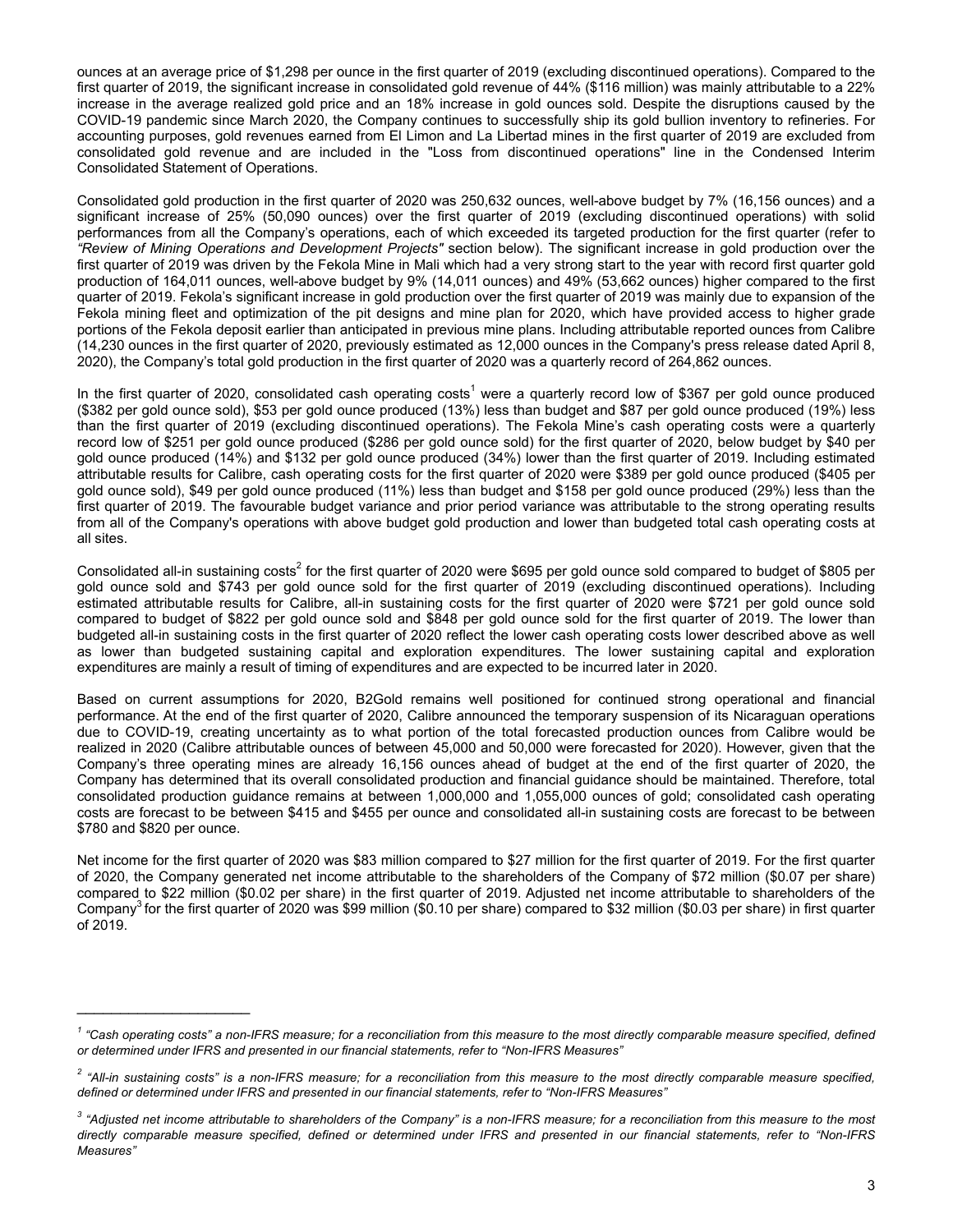Cash flow provided by operating activities was \$216 million in the first quarter of 2020 compared to \$86 million in the first quarter of 2019, an increase of \$130 million due mainly to higher revenues of \$116 million. Higher current income taxes were offset by changes in the current tax payable. Based on current assumptions, including a gold price of \$1,500 per ounce for the remainder of 2020, the Company now expects to make total cash income tax payments in 2020 of approximately \$145 million (\$15 million incurred in the first quarter of 2020) compared to the \$115 million previously disclosed. The \$30 million increase is principally due to higher forecasted revenues resulting from an increase in gold price assumption from the original budgeted price assumption of \$1,350 per ounce to \$1,500 per ounce for the balance of 2020.

B2Gold continues to maintain a strong financial position and liquidity. As at March 31, 2020, the Company had cash and cash equivalents of \$208 million compared to cash and cash equivalents of \$141 million at December 31, 2019. Working capital as at March 31, 2020 was \$265 million compared to \$242 million at December 31, 2019. As at March 31, 2020, the Company had drawn \$175 million under the \$600 million revolving credit facility ("RCF").

The Company continues to monitor the ongoing global impact of the COVID-19 pandemic and has sought to increase its overall cash liquidity by retaining a significant portion of cash generated from operations within cash and cash equivalents. As a precautionary measure and given the current uncertainty resulting from the COVID-19 pandemic, on April 8, 2020, the Company completed the draw down of a further \$250 million on its \$600 million RCF, resulting in a total revised drawn down balance of \$425 million and available undrawn capacity of \$175 million. The Company currently has no plans to utilize these funds for operating purposes given its strong financial position or for acquisitions. The \$250 million was drawn to provide additional liquidity flexibility and assurance until the ultimate timing and outcome of the COVID-19 pandemic can be reasonably determined. In addition, the Company continues to monitor a wide range of outcomes on its financial position, including reviewing discretionary capital expenditures. At the present time, the Company has no pending scheduled debt repayment other than normal scheduled repayments on its Caterpillar equipment loan facilities.

Based on current assumptions, including the continued strong operating performance at each of the Company's mines and no other unforeseen work stoppages due to COVID-19, the Company still expects to have the option to repay the entire drawn balance of \$425 million under its RCF over the course of the 2020 fiscal year and finish 2020 in a strong net positive cash position.

On January 16, 2020, the Company announced an updated Fekola Mineral Resource estimate including a substantial increase in Indicated Mineral Resources at the Fekola Mine following a successful infill drill program in 2019.

On January 1, 2020, B2Gold assumed the manager role of the Gramalote Project. On January 21, 2020, the Company announced positive results from the Updated Preliminary Economic Assessment for the Gramalote Ridge deposit ("Gramalote Ridge") at the Gramalote Project (the "Gramalote PEA").

On February 27, 2020, B2Gold's Board of Directors declared a quarterly cash dividend of \$0.01 per common share, paid on March 23, 2020 to shareholders of record as of March 9, 2020.

The Company is also pleased to announce that it has increased its quarterly dividend by 100% to \$0.02 per share, or an expected \$0.08 per share annually, which will become effective upon approval and declaration of the second quarter dividend in June 2020. The declaration and payment of future quarterly dividends remains at the discretion of the Board of Directors and will depend on the Company's financial results, cash requirements, future prospects and other factors deemed relevant by the Board.

On April 28, 2020, the Company and its 10% partner GAMS-Mining F&I Ltd ("GAMS") entered into a definitive agreement with West African Resources Limited ("West African") for the sale of the Toega project located in Burkina Faso. The purchase consideration, due 90% to B2Gold and 10% to GAMS, consists of: an initial non-refundable cash payment of \$10 million; a further payment of \$10 million in cash or shares due upon completion of a feasibility study within 2 years (at which time the permits comprising the Toega project will be transferred to West African); production payments of \$25 million in the form of a 3% net smelter returns ("NSR") royalty on production from the Toega project area; and a further 0.5% NSR royalty (to commence after the 3% NSR outlined above has been fully paid) which is capped at 1.5 million ounces.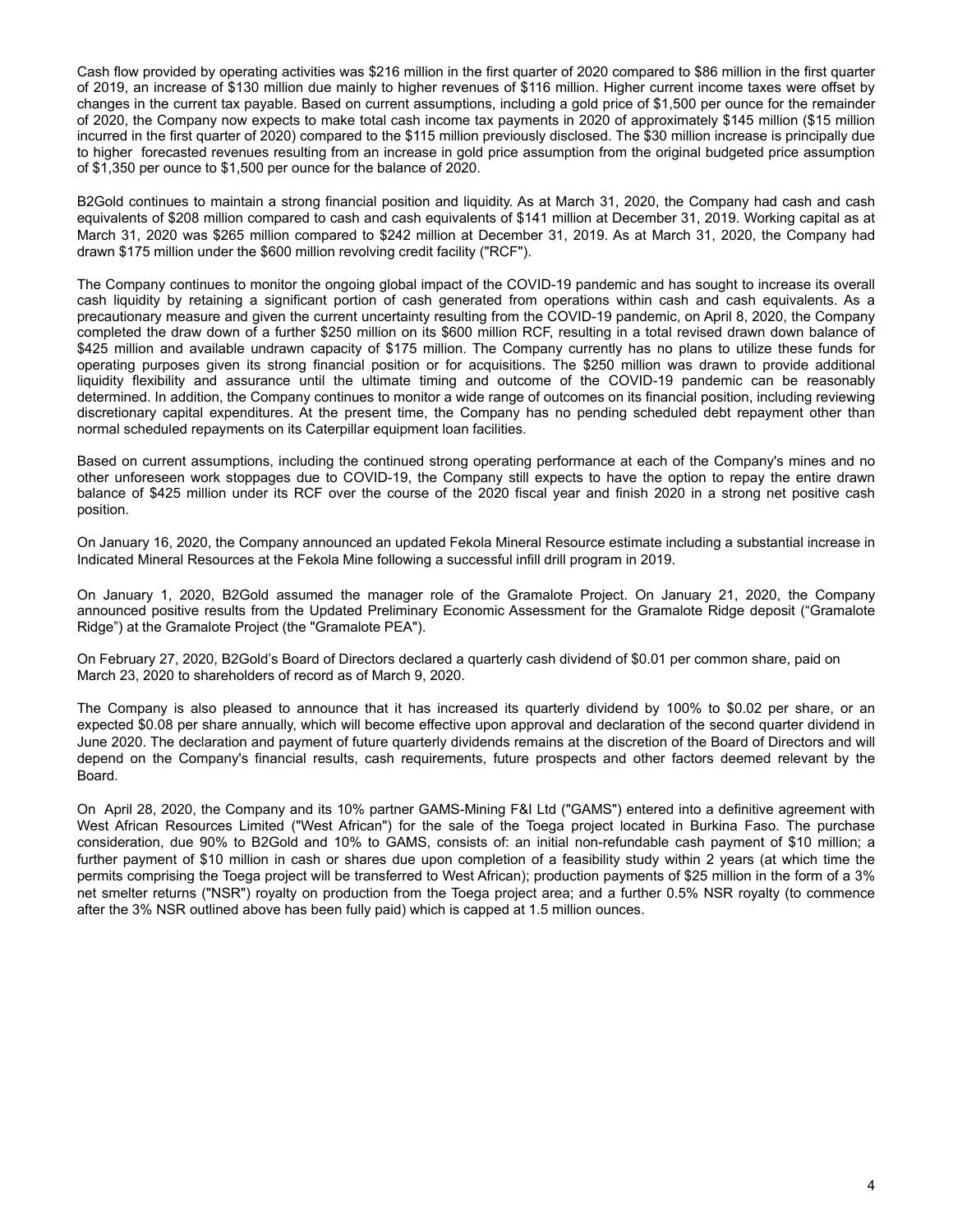# <span id="page-4-0"></span>**REVIEW OF FINANCIAL RESULTS**

#### *Selected Quarterly Financial and Operating Results*

|                                                                                                   | Three months ended<br>March 31, |          |
|---------------------------------------------------------------------------------------------------|---------------------------------|----------|
|                                                                                                   | 2020                            | 2019     |
| Gold revenue (\$ in thousands)                                                                    | 380,298                         | 263,982  |
| Net income from continuing operations (\$ in thousands)                                           | 83,008                          | 35,245   |
| Net loss from discontinued operations (\$ in thousands)                                           |                                 | (8, 722) |
| Net income (\$ in thousands)                                                                      | 83,008                          | 26,523   |
| Earnings per share from continuing operations – basic <sup>(1)</sup> (\$/ share)                  | 0.07                            | 0.03     |
| Earnings per share from continuing operations - diluted <sup>(1)</sup> (\$/ share)                | 0.07                            | 0.03     |
| Earnings per share – basic <sup>(1)</sup> (\$/ share)                                             | 0.07                            | 0.02     |
| Earnings per share – diluted <sup>(1)</sup> (\$/ share)                                           | 0.07                            | 0.02     |
| Cash provided by operating activities of continuing operations<br>(\$ thousands)                  | 216,213                         | 85,198   |
| Cash provided by operating activities of discontinued operations<br>(\$ thousands)                |                                 | 1,221    |
| Cash provided by operating activities (\$ in thousands)                                           | 216,213                         | 86,419   |
| Average realized gold price (\$/ ounce)                                                           | 1,588                           | 1,298    |
| Adiusted net income <sup><math>(1)(2)</math></sup> (\$ in thousands)                              | 98,889                          | 31,578   |
| Adjusted earnings per share $(1)(2)$ – basic (\$)                                                 | 0.10                            | 0.03     |
| Excluding El Limon and La Libertad discontinued operations results:                               |                                 |          |
| Gold sold (ounces)                                                                                | 239,500                         | 203,400  |
| Gold produced (ounces)                                                                            | 250,632                         | 200,542  |
| Cash operating costs <sup>(2)</sup> (\$/ gold ounce sold)                                         | 382                             | 456      |
| Cash operating $costs^{(2)}$ (\$/ gold ounce produced)                                            | 367                             | 454      |
| Total cash $costs^{(2)}$ (\$/ gold ounce sold)                                                    | 490                             | 545      |
| All-in sustaining costs <sup>(2)</sup> (\$/ gold ounce sold)                                      | 695                             | 743      |
| Including El Limon and La Libertad discontinued operations results, Equity investment in Calibre: |                                 |          |
| Gold sold (ounces)                                                                                | 253,730                         | 232,076  |
| Gold produced (ounces)                                                                            | 264,862                         | 230,859  |
| Cash operating $costs^{(2)}$ (\$/ gold ounce sold)                                                | 405                             | 545      |
| Cash operating costs <sup>(2)</sup> (\$/ gold ounce produced)                                     | 389                             | 547      |
| Total cash costs <sup>(2)</sup> (\$/ gold ounce sold)                                             | 516                             | 629      |
| All-in sustaining $costs^{(2)}$ (\$/ gold ounce sold)                                             | 721                             | 848      |

*(1) Attributable to the shareholders of the Company.*

(2) Non-IFRS measure. For a description of how these measures are calculated and a reconciliation of these measures to the most directly comparable measures specified, defined or determined *under IFRS and presented in the Company's financial statements, refer to "Non-IFRS Measures".*

#### *First quarter 2020 and 2019*

#### *Revenue*

Consolidated gold revenue in the first quarter of 2020 from the Company's three operating mines was a quarterly record of \$380 million on sales of 239,500 ounces at an average price of \$1,588 per ounce compared to \$264 million on sales of 203,400 ounces at an average price of \$1,298 per ounce in the first quarter of 2019 (excluding discontinued operations). Compared to the first quarter of 2019, the significant increase in consolidated gold revenue of 44% (\$116 million) was mainly attributable to a 22% increase in the average realized gold price and an 18% increase in gold ounces sold. Despite the disruptions caused by the COVID-19 pandemic since March 2020, the Company continues to successfully ship its gold bullion inventory to refineries. For accounting purposes, gold revenues earned from El Limon and La Libertad mines in the first quarter of 2019 are excluded from consolidated gold revenue and are included in the "Loss from discontinued operations" line in the Condensed Interim Consolidated Statement of Operations.

Consolidated gold revenue for the first quarter of 2020 did not include any revenue relating to the delivery of gold into the Company's Prepaid Gold Sales contracts associated with the Company's Prepaid Gold Sales transactions as final delivery into these contracts were in the second quarter of 2019. Consolidated gold revenue for the first quarter of 2019 included \$18 million relating to the delivery of gold into the Company's Prepaid Gold Sales contracts.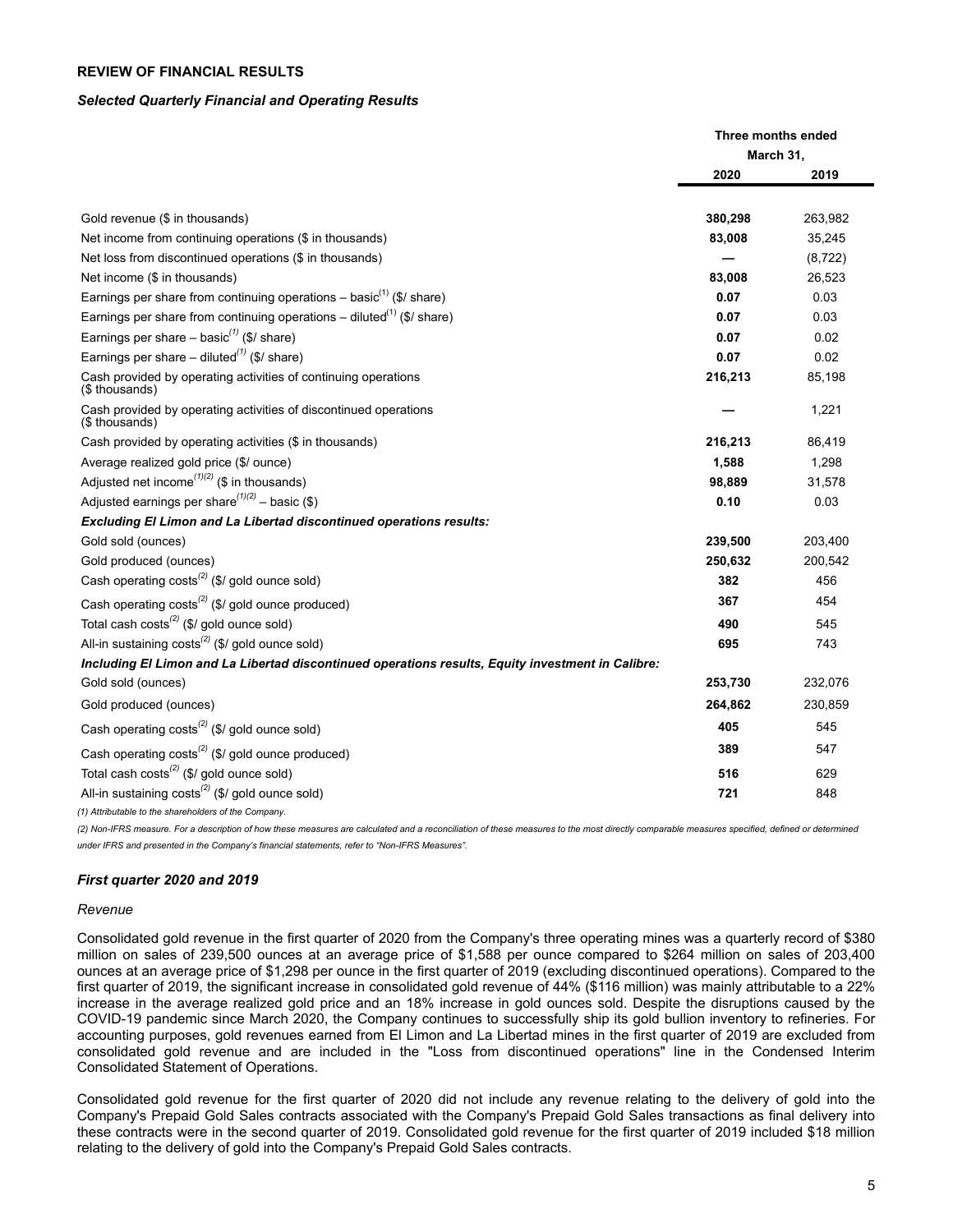In the first quarter of 2020, the Fekola Mine accounted for \$240 million (Q1 2019 - \$151 million) of gold revenue from the sale of 150,700 ounces (Q1 2019 - 115,800 ounces), the Masbate Mine accounted for \$74 million (Q1 2019 - \$66 million) of gold revenue from the sale of 46,900 ounces (Q1 2019 - 50,400 ounces) and the Otjikoto Mine accounted for \$66 million (Q1 2019 - \$49 million) of gold revenue from the sale of 41,900 ounces (Q1 2019 - 37,200 ounces). Excluded from gold revenue in the first quarter of 2019 was El Limon's gold revenue of \$15 million from the sale of 11,404 ounces and La Libertad Mine's gold revenue of \$23 million from the sale of 17,272 ounces.

# *Production and operating costs*

Consolidated gold production in the first quarter of 2020 was 250,632 ounces, well-above budget by 7% (16,156 ounces) and a significant increase of 25% (50,090 ounces) over the first quarter of 2019 (excluding discontinued operations) with solid performances from all the Company's operations, each of which exceeded its targeted production for the first quarter (refer to *"Review of Mining Operations and Development Projects"* section below). The significant increase in gold production over the first quarter of 2019 was driven by the Fekola Mine in Mali which had a very strong start to the year with record first quarter gold production of 164,011 ounces, well-above budget by 9% (14,011 ounces) and 49% (53,662 ounces) higher compared to the first quarter of 2019. Fekola's significant increase in gold production over the first quarter of 2019 was mainly due to expansion of the Fekola mining fleet and optimization of the pit designs and mine plan for 2020, which have provided access to higher grade portions of the Fekola deposit earlier than anticipated in previous mine plans. Including attributable reported ounces from Calibre (14,230 ounces in the first quarter of 2020, previously estimated as 12,000 ounces in the Company's press release dated April 8, 2020), the Company's total gold production in the first quarter of 2020 was a quarterly record of 264,862 ounces.

In the first quarter of 2020 consolidated cash operating costs (refer to *"Non-IFRS Measures"*) were a quarterly record low of \$367 per gold ounce produced (\$382 per gold ounce sold), \$53 per gold ounce produced (13%) less than budget and \$87 per gold ounce produced (19%) less than the first quarter of 2019 (excluding discontinued operations). The Fekola Mine's cash operating costs were a quarterly record low of \$251 per gold ounce produced (\$286 per gold ounce sold) for the first quarter of 2020, below budget by \$40 per gold ounce produced (14%) and \$132 per gold ounce produced (34%) lower than the first quarter of 2019. Including estimated attributable results for Calibre, cash operating costs for the first quarter of 2020 were \$389 per gold ounce produced (\$405 per gold ounce sold), \$49 per gold ounce produced (11%) less than budget and \$158 per gold ounce produced (29%) less than the first quarter of 2019. The favourable budget variance and prior period variance was attributable to the strong operating results from all of the Company's operations with above budget gold production and lower than budgeted total cash operating costs at all sites.

Consolidated all-in sustaining costs (refer to *"Non-IFRS Measures"*) for the first quarter of 2020 were \$695 per gold ounce sold compared to budget of \$805 per gold ounce sold and \$743 per gold ounce sold for the first quarter of 2019 (excluding discontinued operations). Including estimated attributable results for Calibre, all-in sustaining costs for the first quarter of 2020 were \$721 per gold ounce sold compared to budget of \$822 per gold ounce sold and \$848 per gold ounce sold for the first quarter of 2019. The lower than budgeted all-in sustaining costs in the first quarter of 2020 reflect the lower cash operating costs lower described above as well as lower than budgeted sustaining capital and exploration expenditures. The lower sustaining capital and exploration expenditures are mainly a result of timing of expenditures and are expected to be incurred later in 2020.

## *Depreciation and depletion*

Depreciation and depletion expense included in total cost of sales was \$71 million in the first quarter of 2020 compared to \$61 million in the first quarter of 2019. The 16% increase in depreciation expense was primarily due to an 18% increase in the gold ounces sold partially offset by a 2% decrease in the depreciation charge per ounce of gold sold.

## *Royalties and production taxes*

Royalties and production taxes included in total cost of sales were \$26 million for the first quarter of 2020 compared to \$18 million for the first quarter of 2019. The 43% increase in royalties and production taxes resulted mainly from a 22% increase in the gold price realized in the first quarter of 2020 and a 18% increase in gold ounces sold.

## *Other*

General and administrative ("G&A") costs relate primarily to the Company's head office in Vancouver, the Bamako office in Mali, the Makati office in the Philippines and the Windhoek office in Namibia. G&A for the first quarter of 2020 was \$10 million which was \$5 million lower than the first quarter of 2019. The lower G&A in the first quarter of 2020 resulted from lower bonuses in 2020 compared to 2019 as well as lower legal and travel expenses incurred.

Share-based payment expense for the first quarter of 2020 was \$4 million which was in-line with the first quarter of 2019.

Community relations expense for the first quarter of 2020 was \$4 million which was \$3 million higher than the first quarter of 2019 resulting from two significant donations in the first quarter of 2020: 1,000 ounces of gold, with a value of approximately \$2 million, to support black rhino conservation and the communities that protect them in Namibia and a \$1 million contribution to the African School of Mines in Mali.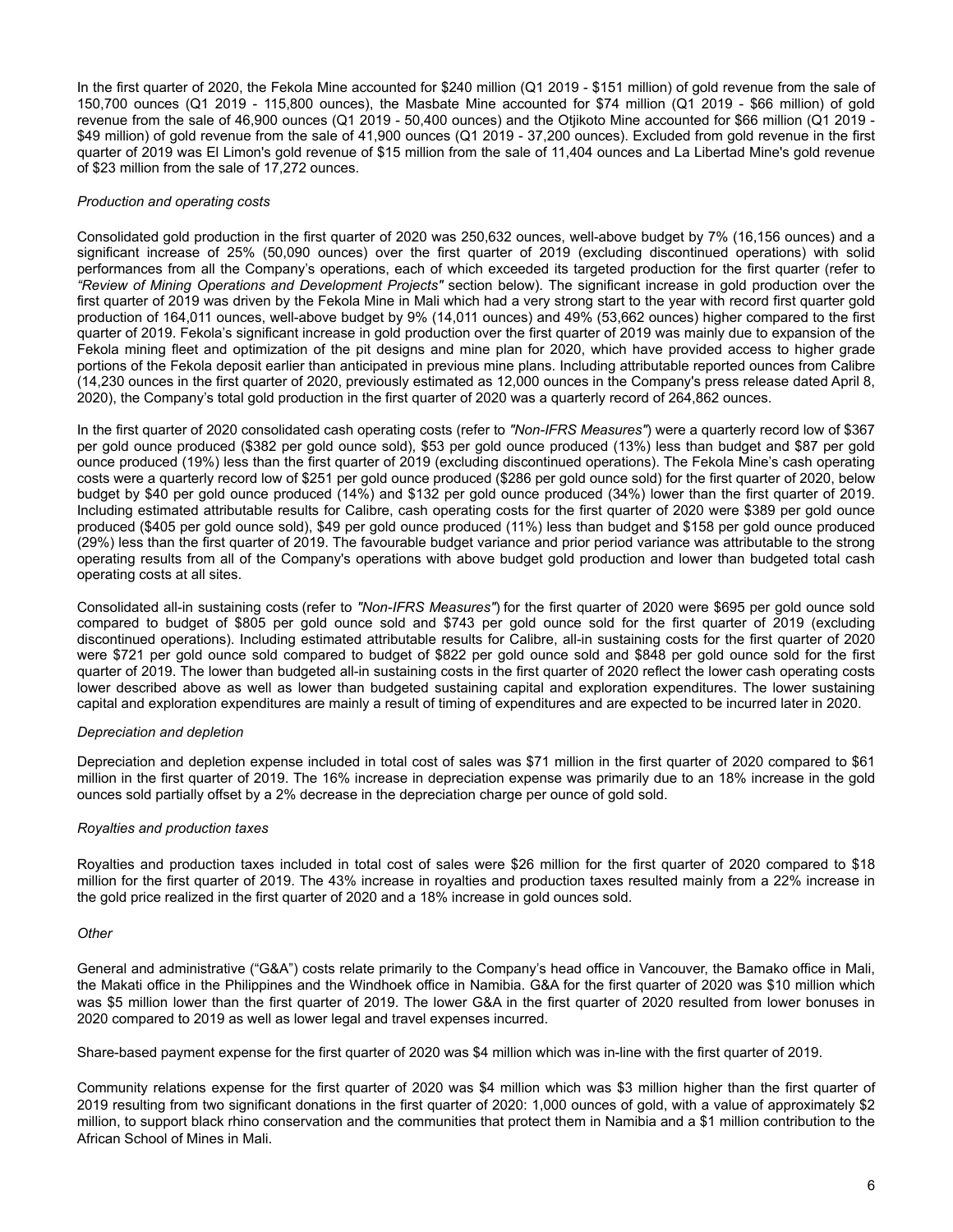For the first quarter of 2020, the Company's estimate of its share of Calibre's net income was approximately \$6 million. Calibre will report its financial results on May 6, 2020. The Company will update any differences in the second quarter of 2020.

The Company reported \$5 million in interest and financing expense during the first quarter of 2020 compared to \$7 million in the first quarter of 2019. The lower interest and financing expense resulted from lower debt levels and lower interest rates in the first quarter of 2020 compared to the first quarter of 2019.

For the first quarter of 2020, the Company recorded derivative losses of \$15 million compared to gains of \$6 million in the first quarter of 2019. The losses were driven by fuel forward contracts and interest rate swap derivative instruments and consisted of unrealized losses of \$11 million (Q1 2019 - unrealized gain of \$5 million) and realized losses of \$4 million (Q1 2019 - realized gain of \$1 million).

For the first quarter of 2020, the Company recorded a net current income and other tax expense of \$63 million compared to \$26 million in the first quarter of 2019, consisting of current income tax of \$51 million (Q1 2019 - \$19 million), the 10% priority dividend to the State of Mali of \$10 million (Q1 2019 - \$5 million) and withholding tax (on intercompany interest/management fees) of \$2 million (Q1 2019 - \$2 million). The priority dividend is accounted for as an income tax in accordance with IAS 12, *Income Taxes.* Compared to the first quarter of 2019, current tax expense was higher primarily as a result of higher income for Fekola in the first quarter of 2020 compared to the first quarter of 2019 and the Otjikoto Mine becoming taxable in the first quarter for 2020 after using all of its loss carryforwards by the end of 2019. For the first quarter of 2020, the Company recorded a deferred income tax expense of \$13 million compared to a deferred income tax expense of \$12 million in the first quarter of 2019.

For the first quarter of 2019, the Company recorded a loss from discontinued operations of \$9 million. The results from discontinued operations relate to El Limon and La Libertad mines, which were sold to Calibre on October 15, 2019.

Net income for the first quarter of 2020 was \$83 million compared to \$27 million for the first quarter of 2019. For the first quarter of 2020, the Company generated net income attributable to the shareholders of the Company of \$72 million (\$0.07 per share) compared to \$22 million (\$0.02 per share) in the first quarter of 2019. Adjusted net income attributable to shareholders of the Company (refer to "*Non-IFRS Measures"*) for the first quarter of 2020 was \$99 million (\$0.10 per share) compared to \$32 million (\$0.03 per share) in first quarter of 2019. Adjusted net income in the first quarter of 2020 excluded share-based payments of \$4 million, unrealized losses on derivative instruments of \$11 million and a deferred income tax expense of \$11 million.

Cash flow provided by operating activities was \$216 million in the first quarter of 2020 compared to \$86 million in the first quarter of 2019, an increase of \$130 million due mainly to higher revenues of \$116 million. Higher current income taxes were offset by changes in the current tax payable. Based on current assumptions, including a gold price of \$1,500 per ounce for the remainder of 2020, the Company now expects to make total cash income tax payments in 2020 of approximately \$145 million (\$15 million incurred in the first quarter of 2020) compared to the \$115 million previously disclosed. The \$30 million increase is principally due to higher forecasted revenues resulting from an increase in gold price assumption from the original budgeted price assumption of \$1,350 per ounce to \$1,500 per ounce for the balance of 2020.

B2Gold continues to maintain a strong financial position and liquidity. As at March 31, 2020, the Company had cash and cash equivalents of \$208 million compared to cash and cash equivalents of \$141 million at December 31, 2019. Working capital as at March 31, 2020 was \$265 million compared to \$242 million at December 31, 2019. As at March 31, 2020, the Company had drawn \$175 million under the \$600 million RCF.

The Company continues to monitor the ongoing global impact of the COVID-19 pandemic and has sought to increase its overall cash liquidity by retaining a significant portion of cash generated from operations within cash and cash equivalents. As a precautionary measure and given the current uncertainty resulting from the COVID-19 pandemic, on April 8, 2020, the Company completed the draw down of a further \$250 million on its \$600 million RCF, resulting in a total revised drawn down balance of \$425 million and available undrawn capacity of \$175 million. The Company currently has no plans to utilize these funds for operating purposes, given its strong financial position, or for acquisitions. The \$250 million was drawn to provide additional liquidity flexibility and assurance until the ultimate timing and outcome of the COVID-19 pandemic can be reasonably determined. In addition, the Company continues to monitor a wide range of outcomes on its financial position, including reviewing discretionary capital expenditures. At the present time, the Company has no pending scheduled debt repayment other than normal scheduled repayments on its Caterpillar equipment loan facilities.

Based on current assumptions, including the continued strong operating performance at each of the Company's mines and no other unforeseen work stoppages due to COVID-19, the Company still expects to have the option to repay the entire drawn balance of \$425 million under its RCF over the course of the 2020 fiscal year and finish 2020 in a strong net positive cash position.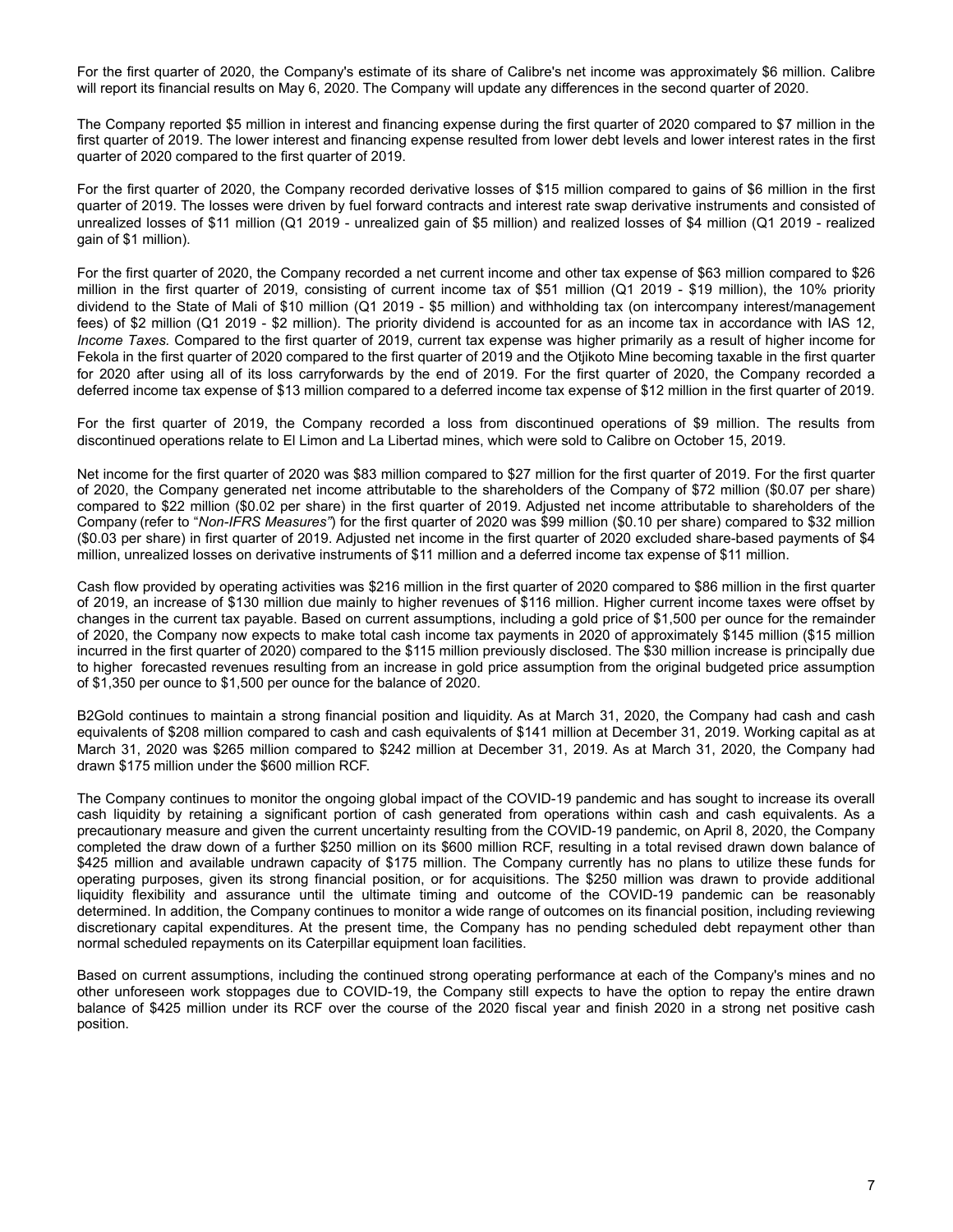# <span id="page-7-0"></span>**REVIEW OF MINING OPERATIONS AND DEVELOPMENT PROJECTS**

#### *Fekola Mine - Mali*

|                                                                    | Three months ended |           |  |
|--------------------------------------------------------------------|--------------------|-----------|--|
|                                                                    | March 31,          |           |  |
|                                                                    | 2020               | 2019      |  |
|                                                                    |                    |           |  |
| Gold revenue (\$ in thousands)                                     | 239,626            | 151,485   |  |
| Gold sold (ounces)                                                 | 150,700            | 115,800   |  |
| Average realized gold price (\$/ ounce)                            | 1,590              | 1,308     |  |
| Tonnes of ore milled                                               | 1,746,352          | 1,729,133 |  |
| Grade (grams/ tonne)                                               | 3.11               | 2.11      |  |
| Recovery (%)                                                       | 93.8               | 94.1      |  |
| Gold production (ounces)                                           | 164,011            | 110,349   |  |
| Cash operating $costs^{(1)}$ (\$/ gold ounce sold)                 | 286                | 397       |  |
| Cash operating $costs^{(1)}$ (\$/ gold ounce produced)             | 251                | 383       |  |
| Total cash costs <sup><math>(1)</math></sup> (\$/ gold ounce sold) | 414                | 499       |  |
| All-in sustaining $cost^{(1)}$ (\$/ gold ounce sold)               | 519                | 614       |  |
| Capital expenditures (\$ in thousands)                             | 74,133             | 21,284    |  |
| Exploration (\$ in thousands)                                      | 870                | 2,095     |  |

(1) Non-IFRS measure. For a description of how these measures are calculated and a reconciliation of these measures to the most directly comparable measures specified, defined or determined *under IFRS and presented in the Company's financial statements, refer to "Non-IFRS Measures".*

The Fekola Mine in Mali (owned 80% by the Company and 20% by the State of Mali) had a very strong start to the year with record first quarter gold production of 164,011 ounces, well above budget by 9% (14,011 ounces). This was mainly attributable to higher than budget mined grade from Phase 4 of the Fekola Pit. Compared to the first quarter of 2019, gold production was significantly higher by 49% (53,662 ounces), mainly due to expansion of the Fekola mining fleet and optimization of the pit designs and mine plan, which have provided access to higher grade portions of the Fekola deposit earlier than anticipated in previous mine plans. For the first quarter of 2020, mill throughput was 1.75 million tonnes, exceeding budget by 2.5% and comparable to the first quarter of 2019 (despite planned interruptions in the first quarter of 2020 related to the ongoing mill expansion project). The average grade processed was 3.11 grams per tonne ("g/t"), 7% higher than budget of 2.91 g/t and 47% higher than the 2.11 g/t processed in the first quarter of 2019. Grade was higher due to a decision to temporarily mine higher grade areas in Phase 4 of the Fekola deposit earlier than anticipated in the 2020 mine plan in order to supplement ore stockpiles and ensure the ore is accessed prior to the rainy season. Gold recoveries in the first quarter of 2020 averaged 93.8%, comparable to budget and the first quarter of 2019.

The Fekola Mine's cash operating costs (refer to *"Non-IFRS Measures"*) were a quarterly record low of \$251 per gold ounce produced (\$286 per gold ounce sold) for the first quarter of 2020, below budget by \$40 per gold ounce produced (14%) and \$132 per gold ounce produced (34%) lower than the first quarter of 2019. The lower cash operating costs per ounce produced for the first quarter of 2020 compared to budget and the first quarter of 2019 resulted from the higher gold production described above partially offset by higher than budgeted fuel costs. Budgeted fuel costs at Fekola were based on October 2019 actual costs, which then increased in the fourth quarter of 2019. Fuel prices at Fekola have started to trend down again in the first quarter of 2020. However, fuel costs in Mali are set by the Government one month in advance and contain a fixed price component for cross-border freight and clearance costs. In addition, Fekola typically has one to two months of inventory on hand at any point in time, which is drawn down and included in operating costs and per ounce costs as that inventory is utilized. Therefore, reported HFO and diesel costs only partially mirror changes in underlying crude prices and usually with an approximately three month time lag.

All-in sustaining costs (refer to *"Non-IFRS Measures"*) for the first quarter of 2020 were \$519 per gold ounce sold compared to a budget of \$578 per gold ounce sold and \$614 per gold ounce sold in the first quarter of 2019. The lower than budgeted all-in sustaining costs in the first quarter of 2020 reflect the lower cash operating costs described above and lower than budgeted sustaining capital and exploration expenditures (\$11 million) partially offset by higher royalties resulting from a higher average gold price realized than budgeted in the first quarter of 2020. The lower sustaining capital and exploration expenditures are mainly a result of timing of expenditures and are expected to be incurred later in 2020, except for approximately \$3 million of expected absolute savings on the tailings storage facility project.

Capital expenditures in the first quarter of 2020 totalled \$74 million primarily consisting of \$30 million for mining fleet expansion, \$16 million for process plant expansion, \$11 million for the solar plant and \$5 million for prestripping.

For full-year 2020, the low-cost Fekola Mine is expected to produce between 590,000 and 620,000 ounces of gold at cash operating costs of between \$285 and \$325 per ounce and all-in sustaining costs of between \$555 and \$595 per ounce.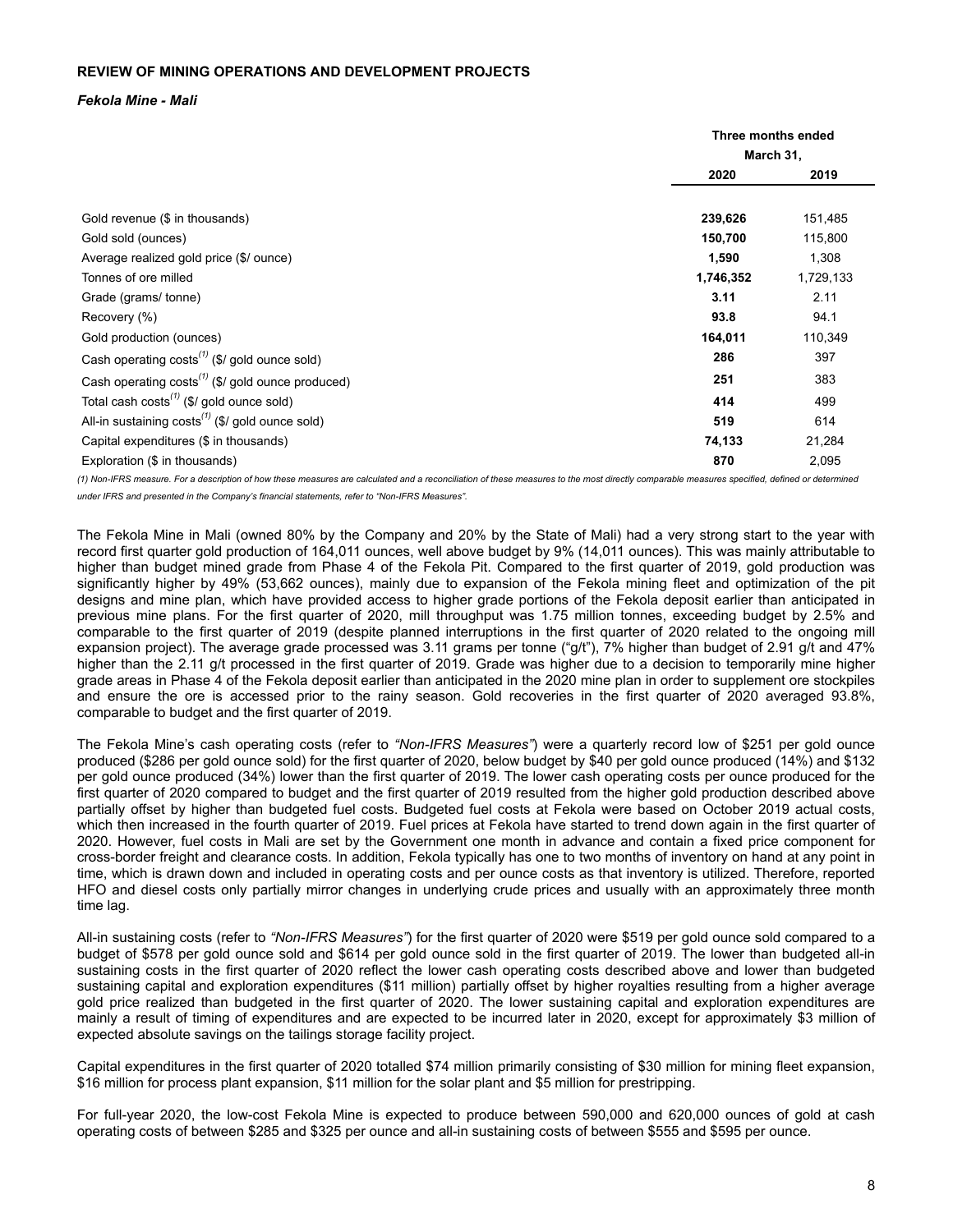#### *Fekola Mine Expansion*

The Fekola Mine expansion project has progressed well in the first quarter of 2020 and is scheduled to be completed by the end of the third quarter of 2020. Mining fleet expansion equipment started to arrive on site ahead of schedule in January 2020 and these pieces were commissioned in the first quarter of 2020. The next round of mining fleet expansion equipment continues to arrive on site and is in the process of being commissioned. All mill expansion materials have been ordered and the majority of supplies are on site. Installation of steel and tanks have commenced and more than 50% of the necessary expansion tie-ins have been completed, and a double tailings dam lift is more than 90% done and is expected to be completed ahead of schedule and under budget in the second quarter of 2020.

#### *Fekola Solar Plant*

The Fekola solar plant engineering and construction has progressed well in the first quarter of 2020. However, due to issues related to COVID-19, the Company has made the decision to temporarily suspend construction activities on the solar plant. Suspending the solar plant installation is not expected to impact Fekola's production guidance for 2020 and will increase accommodation availability at the Fekola camp to assist mining operations in isolating more of the critical workforce on site and mitigate COVID-19 related travel and quarantine restrictions. The Company expects the solar plant construction will still be completed within six months of the restart of solar construction activities.

#### *Masbate Mine – Philippines*

|                                                        | Three months ended |           |
|--------------------------------------------------------|--------------------|-----------|
|                                                        | March 31,          |           |
|                                                        | 2020               | 2019      |
|                                                        |                    |           |
| Gold revenue (\$ in thousands)                         | 74,414             | 65,827    |
| Gold sold (ounces)                                     | 46,900             | 50,400    |
| Average realized gold price (\$/ ounce)                | 1,587              | 1,306     |
| Tonnes of ore milled                                   | 1,871,060          | 1,833,094 |
| Grade (grams/tonne)                                    | 0.90               | 1.32      |
| Recovery (%)                                           | 83.2               | 73.8      |
| Gold production (ounces)                               | 44,872             | 57,481    |
| Cash operating $costs^{(1)}$ (\$/ gold ounce sold)     | 661                | 546       |
| Cash operating $costs^{(1)}$ (\$/ gold ounce produced) | 722                | 506       |
| Total cash $costs^{(1)}$ (\$/ gold ounce sold)         | 743                | 630       |
| All-in sustaining $costs^{(1)}$ (\$/ gold ounce sold)  | 908                | 743       |
| Capital expenditures (\$ in thousands)                 | 4,761              | 8,444     |
| Exploration (\$ in thousands)                          | 1,617              | 962       |

(1) Non-IFRS measure, For a description of how these measures are calculated and a reconciliation of these measures to the most directly comparable measures specified, defined or determined *under IFRS and presented in the Company's financial statements, refer to "Non-IFRS Measures".*

The Masbate Mine in the Philippines continued to perform well through the first quarter of 2020, producing 44,872 ounces of gold, slightly above budget by 2% (782 ounces), as higher-than-budgeted processed grade/recovery more than offset lowerthan-budgeted throughput (due to unbudgeted downtime for a SAG mill inspection and reline, maintenance activities and a five day temporary suspension of mining activities due to fuel shortage). Mining activities in the Montana Pit were budgeted to start at the beginning of 2020 but did not commence until early February 2020. Consequently, less waste stripping activity was completed at Montana during the first quarter and more material was mined from the Main Vein Pit. Ore grade, oxide ore tonnage and total ore tonnage mined from the Main Vein Pit were all better than modelled, resulting in higher-than-budgeted grade/ recovery. Compared to the first quarter of 2019, gold production was lower by 22% (12,609 ounces), as planned, mainly due to lower budgeted grade. For the first quarter of 2020, mill throughput was 1.87 million tonnes (compared to budget of 2.07 million tonnes and 1.83 million tonnes in the first quarter of 2019). The average grade processed was 0.90 g/t (compared to budget of 0.86 g/t and 1.32 g/t in the first quarter of 2019) and gold recoveries averaged 83.2% (compared to budget of 76.8% and 73.6% in the first quarter of 2019). Oxide ore represented 23% of the processed tonnage for the first quarter of 2020 (versus budget of 6% and 31% in the first quarter of 2019). Ore was mined from both the Main Vein and Montana pits in the first quarter of 2020, with positive variances continuing to be experienced in Main Vein from unbudgeted ore backfill encountered in historic surface and underground mine workings.

The Masbate Mine's cash operating costs (refer to *"Non-IFRS Measures"*) were \$722 per gold ounce produced (\$661 per gold ounce sold) for the first quarter of 2020, below budget by \$61 per ounce produced (8%) and \$216 per ounce produced higher than the first quarter of 2019. Cash operating costs per gold ounce produced for the first quarter of 2020 were below budget resulting from lower than budget operating costs being incurred, partially due to the lower than budgeted mined tonnage from the Montana Pit, less waste stripping activity than budgeted and the temporary suspension of mining activities in late March 2020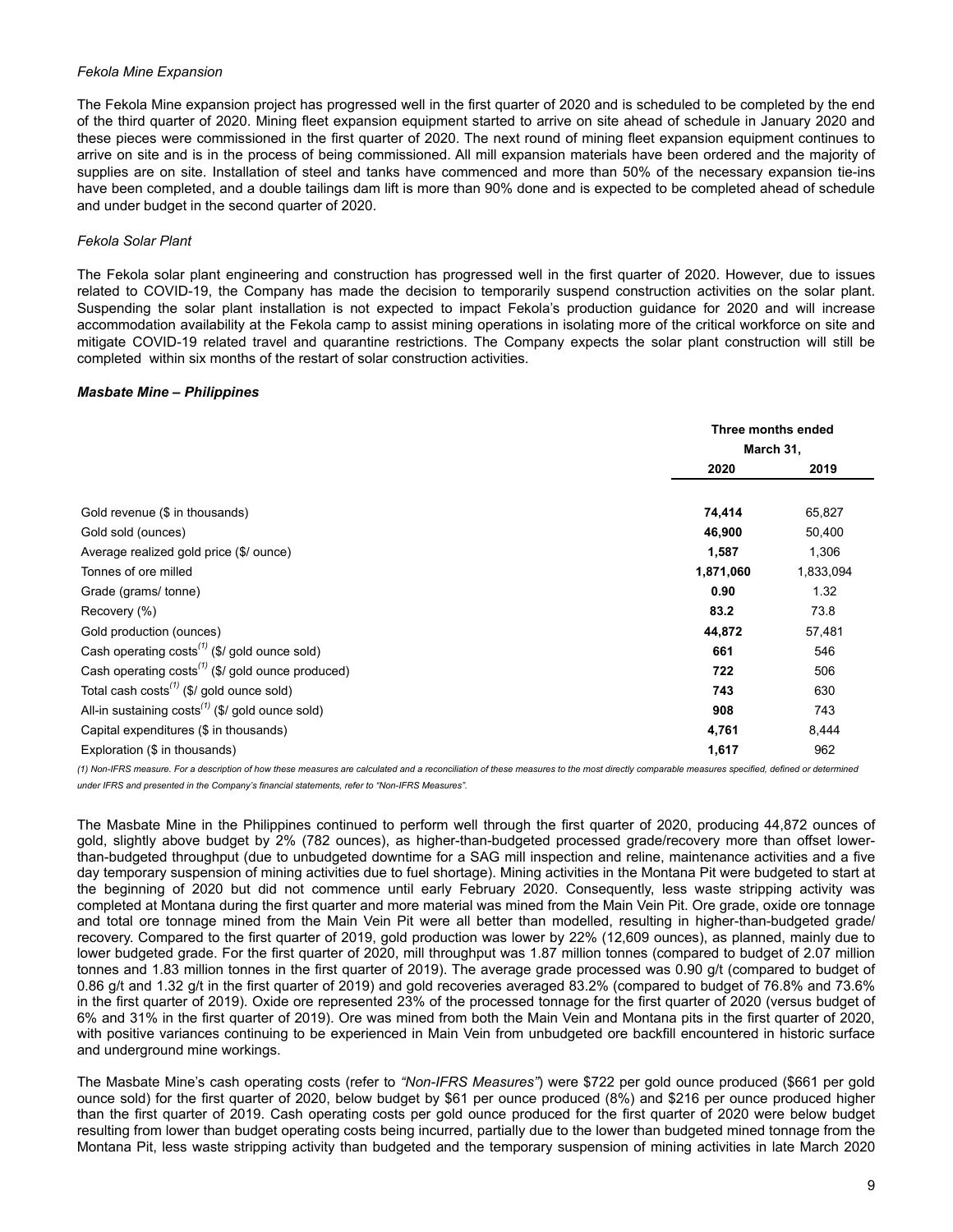due to disruptions to the fuel supply chain caused by COVID-19. Fuel supply lines were reestablished by the end of March and mining operations recommenced on March 30, 2020. In addition, processing costs were lower as a result of lower processed tonnage in the quarter as described above. Fuel costs at the Masbate Mine for the first quarter of 2020 were lower than budgeted resulting from lower than budgeted fuel costs and haul costs arising from less mining activity in the Montana Pit than budgeted. Compared to the first quarter of 2019, cash operating costs per gold ounce produced in the first quarter of 2020 were higher as expected largely due to the lower ounces produced, as described above, and due to mining in the higher strip ratio Montana pit, which commenced in the first quarter of 2020.

All-in sustaining costs (refer to *"Non-IFRS Measures"*) for the first quarter of 2020 were \$908 per gold ounce sold compared to a budget of \$1,218 per gold ounce sold and \$743 per gold ounce sold in the first quarter of 2019. All-in sustaining costs for the first quarter of 2020 were lower than budget as a result of the lower than budgeted cash operating costs as discussed above, higher than budgeted gold ounces sold and lower than budgeted sustaining capital expenditures (\$7 million), including \$3 million to rebuild and replace mobile equipment and \$2 million in prestripping which has been delayed due to the COVID-19 pandemic related reduction in mining tonnage as described above. These lower capital expenditures are due to timing differences only and are expected to be incurred later in 2020.

Capital expenditures for the first quarter of 2020 totalled \$5 million, including \$2 million for mill maintenance, \$1 million for prestripping and \$1 million for mobile equipment acquisition costs and rebuilds.

Masbate's gold production is scheduled to be weighted towards the second half of 2020 (54%), as higher grade ore from the new Montana Pit is forecast to be processed during the second half of the year. At the end of April, the government announced a loosening of restrictions in the Philippines that allows Masbate to ramp back up to full staffing and the Company is now mining in both Montana and Main Vein Pits. The temporary reduction in mining fleet and staff is not forecasted to impact Masbate's production forecast for the second quarter of 2020 or its 2020 annual production guidance.

For full-year 2020, the Masbate Mine is expected to produce between 200,000 and 210,000 ounces of gold in total from the Main Vein and Montana Pits, at cash operating costs of between \$665 and \$705 per ounce and all-in sustaining costs of between \$965 and \$1,005 per ounce.

# *Otjikoto Mine - Namibia*

|                                                               | Three months ended |         |  |
|---------------------------------------------------------------|--------------------|---------|--|
|                                                               | March 31,          |         |  |
|                                                               | 2020               | 2019    |  |
|                                                               |                    |         |  |
| Gold revenue (\$ in thousands)                                | 66,258             | 48,604  |  |
| Gold sold (ounces)                                            | 41,900             | 37,200  |  |
| Average realized gold price (\$/ ounce)                       | 1,581              | 1,307   |  |
| Tonnes of ore milled                                          | 857,444            | 801,175 |  |
| Grade (grams/ tonne)                                          | 1.54               | 1.29    |  |
| Recovery (%)                                                  | 98.4               | 98.6    |  |
| Gold production (ounces)                                      | 41,749             | 32,712  |  |
| Cash operating $costs^{(1)}$ (\$/ gold ounce sold)            | 416                | 519     |  |
| Cash operating costs <sup>(1)</sup> (\$/ gold ounce produced) | 441                | 602     |  |
| Total cash $costs^{(1)}$ (\$/ gold ounce sold)                | 480                | 571     |  |
| All-in sustaining $costs^{(1)}$ (\$/ gold ounce sold)         | 850                | 829     |  |
| Capital expenditures (\$ in thousands)                        | 11,732             | 7,282   |  |
| Exploration (\$ in thousands)                                 | 372                | 331     |  |

(1) Non-IFRS measure. For a description of how these measures are calculated and a reconciliation of these measures to the most directly comparable measures specified, defined or determined *under IFRS and presented in the Company's financial statements, refer to "Non-IFRS Measures".*

The Otjikoto Mine in Namibia, in which the Company holds a 90% interest, had a solid first quarter, producing 41,749 ounces of gold, 3% (1,363 ounces) above budget, as processed tonnes, grade, and recovery were all slightly better than budget. Compared to the first quarter of 2019, gold production was significantly higher by 28% (9,037 ounces), due to higher grade ore from the Wolfshag Pit in the first quarter of 2020 (in 2019, ore production from the pit only resumed in the second half of the year following prestripping). During the first quarter of 2020, the Otjikoto Mine mill throughput was 0.86 million tonnes (compared to budget of 0.85 million tonnes and 0.80 million tonnes in the first quarter of 2019) at an average grade of 1.54 g/t (compared to budget of 1.51 g/t and 1.29 g/t in the first quarter of 2019) and average gold recoveries of 98.4% (compared to budget of 98.0% and 98.6% in the first quarter of 2019).

For the first quarter of 2020, the Otjikoto Mine's cash operating costs (refer to *"Non-IFRS Measures"*) were \$441 per gold ounce produced (\$416 per ounce gold sold), \$64 lower than budget (13%) and \$161 per ounce (27%) lower compared with the first quarter of 2019. The lower than budgeted cash operating costs per ounce gold produced for the first quarter of 2020 resulted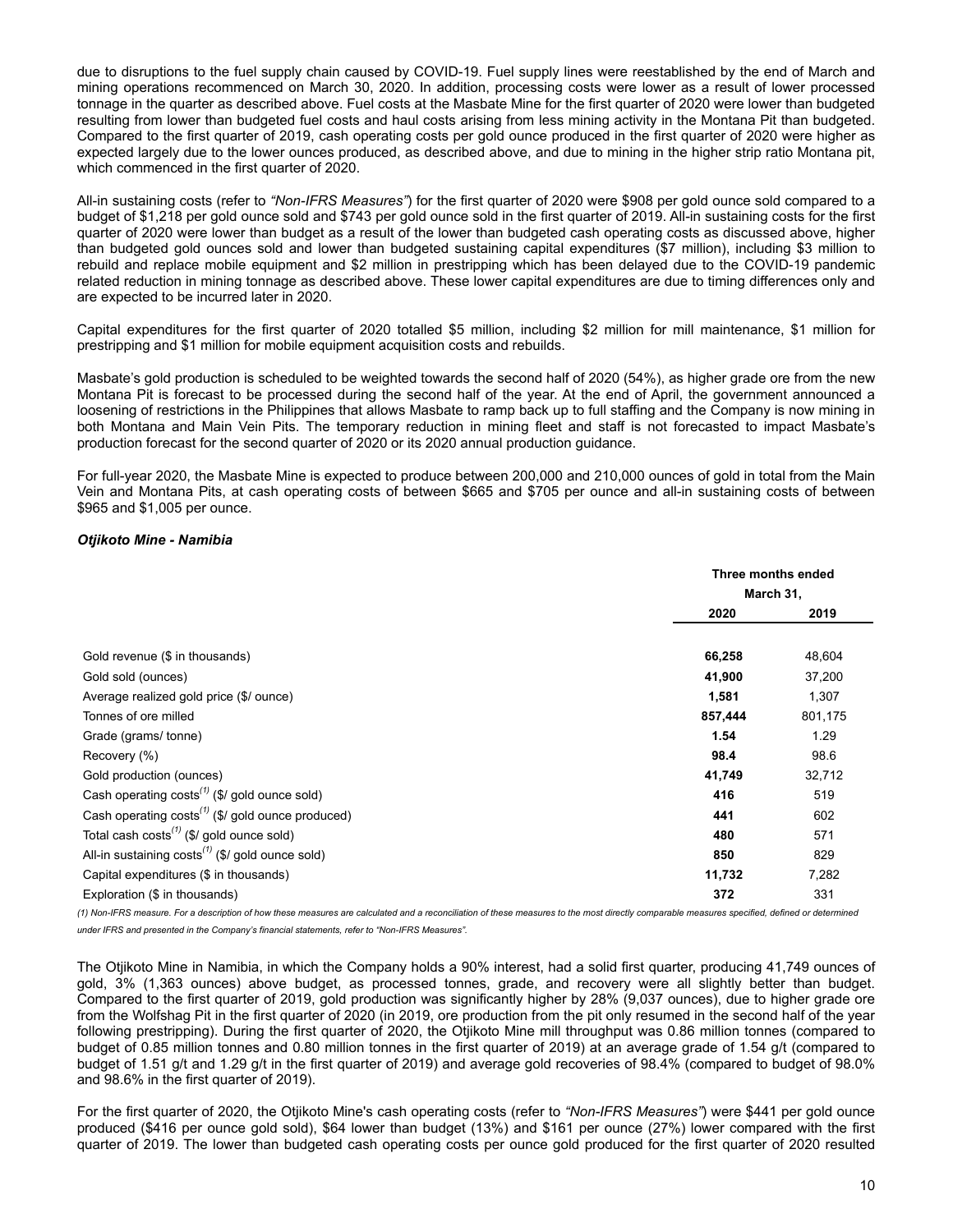from higher than budgeted ounces produced, lower fuel and reagent costs and a weaker than budgeted Namibian dollar, partially offset by lower than budgeted stockpile adjustments. In the first quarter of 2020, fewer ore tonnes were stockpiled than budgeted as a result of reduced mining rates and adjustments in the mine plan. Compared to the first quarter of 2019, cash operating costs per gold ounce produced in the first quarter of 2020 were lower mainly due to the higher ounces produced as described above.

All-in sustaining costs (refer to *"Non-IFRS Measures"*) for the first quarter of 2020 were \$850 per gold ounce sold compared to a budget of \$943 per gold ounce sold and \$829 per gold ounce sold in the first quarter of 2019. All-in sustaining costs for the first quarter of 2020 were lower than budget as a result of the lower than budgeted cash operating costs as discussed above, higher gold ounces sold compared to budget and lower than budgeted sustaining capital expenditures (\$2 million). The lower than budgeted sustaining capital expenditures are mainly due to timing differences resulting from COVID-19 related delays and are expected to be incurred later in 2020.

Capital expenditures in the first quarter of 2020 totalled \$12 million, primarily consisting of \$10 million for prestripping in the Otjikoto Phase 3 and Wolfshag Phase 3 pits and \$1 million to rebuild mobile equipment. \$2 million to rebuild and replace mobile equipment, \$3 million for development of the Wolfshag Underground Mine and \$2 million for a power line connection have been delayed due to COVID-19 related reductions in mining and international manufacturing and shipping. These costs are expected to be incurred during the remainder of 2020 as mining operations proceed and the capital projects resume.

The Namibian government had previously communicated that it continues to support safe mining but had directed mines to reduce staffing to minimal levels. The Company had accordingly implemented temporary measures at the Otjikoto Mine to reduce employees active on site to the minimum levels required to continue with mining and milling operations. On April 30, 2020, the government of Namibia announced the end of the Phase 1 lockdown and a partial easing of restrictions which allowed Otjikoto to resume full mining operations. A return to full mining production will be completed within the first week of May. The previous, temporary cessation of waste mining will not impact Otjikoto's production forecast for the second quarter of 2020 or its 2020 annual production guidance.

For full-year 2020, the Otjikoto Mine is forecast to produce between 165,000 and 175,000 ounces of gold, from the Otjikoto and Wolfshag Pits, at cash operating costs of between \$480 and \$520 per ounce and all-in sustaining costs of between \$1,010 and \$1,050 per ounce.

## *2019 Discontinued Operations - El Limon and La Libertad Mines – Nicaragua*

El Limon Mine produced 12,231 ounces of gold in the first quarter of 2019 at cash operating costs (refer to *"Non-IFRS Measures"*) of \$881 per gold ounce produced (\$991 per gold ounce sold). All-in sustaining costs (refer to *"Non-IFRS Measures"*) for the first quarter of 2019 were \$1,524 per gold ounce sold. Capital expenditures in the first quarter of 2019 totalled \$7 million which consisted mainly of underground development costs for Santa Pancha and Veta Nueva of \$4 million and Limon Central prestripping of \$3 million.

La Libertad Mine produced 18,086 ounces of gold in the first quarter of 2019 at cash operating costs of \$1,358 per gold ounce produced (\$1,295 per gold ounce sold). All-in sustaining costs for the first quarter of 2019 were \$1,647 per gold ounce sold. Total capital expenditures in the first quarter of 2019 were \$4 million, consisting primarily of tailings storage facility costs of \$3 million.

# *Investment in Calibre*

On October 15, 2019, B2Gold completed the sale of the Nicaraguan Assets to Calibre. Prior to closing, B2Gold accounted for the Nicaraguan Assets as discontinued operations for financial reporting purposes in accordance with IFRS 5, *Non-current assets held for sale and discontinued operations*. The results of the Nicaraguan Assets have been presented as discontinued operations for the first quarter of 2019 in the Condensed Interim Consolidated Statement of Operations and the Condensed Interim Consolidated Statements of Cash Flows. Following completion of the Calibre Transaction and conversion of the convertible debenture, B2Gold currently holds approximately 34% of the total issued and outstanding Calibre common shares. Commencing October 15, 2019, the Company no longer consolidates the results of its Nicaraguan operations in its consolidated financial statements, but rather equity accounts for its 34% ownership interest in Calibre. For the first quarter of 2020, the Company's estimate of its share of Calibre's net income based on publicly available information was approximately \$6 million. Calibre will report its financial results on May 6, 2020. The Company will update any differences in the second quarter of 2020.

## *Attributable share of Calibre production and costs*

Based on Calibre's production press release dated April 16, 2020, consolidated production of Calibre for the first quarter of 2020 was 42,085 ounces of which the Company's attributable share was 14,230 ounces (previously estimated as 12,000 ounces per the Company's press release dated April 8, 2020), which was higher than budget. El Limon achieved gold production of 20,636 ounces for the first quarter of 2020, driven by an average mill grade of 5.11 g/t gold and recovery of 89.5% from 130,485 tonnes of ore milled. La Libertad achieved gold production of 21,449 ounces for the first quarter of 2020, from an average mill grade of 1.69 g/t gold and recovery of 94.2% from 393,615 tonnes of ore milled. The Company has assumed that the consolidated cash operating costs per ounce produced and all-in sustaining costs for Calibre for the first quarter of 2020 will be on budget of approximately \$779 per ounce and \$1,157 per ounce respectively.

On March 25, 2020, Calibre announced that it had temporarily suspended operations and withdrew 2020 guidance as a result of the COVID-19 pandemic. Calibre is expected to provide updated 2020 production and cost guidance when operations restart.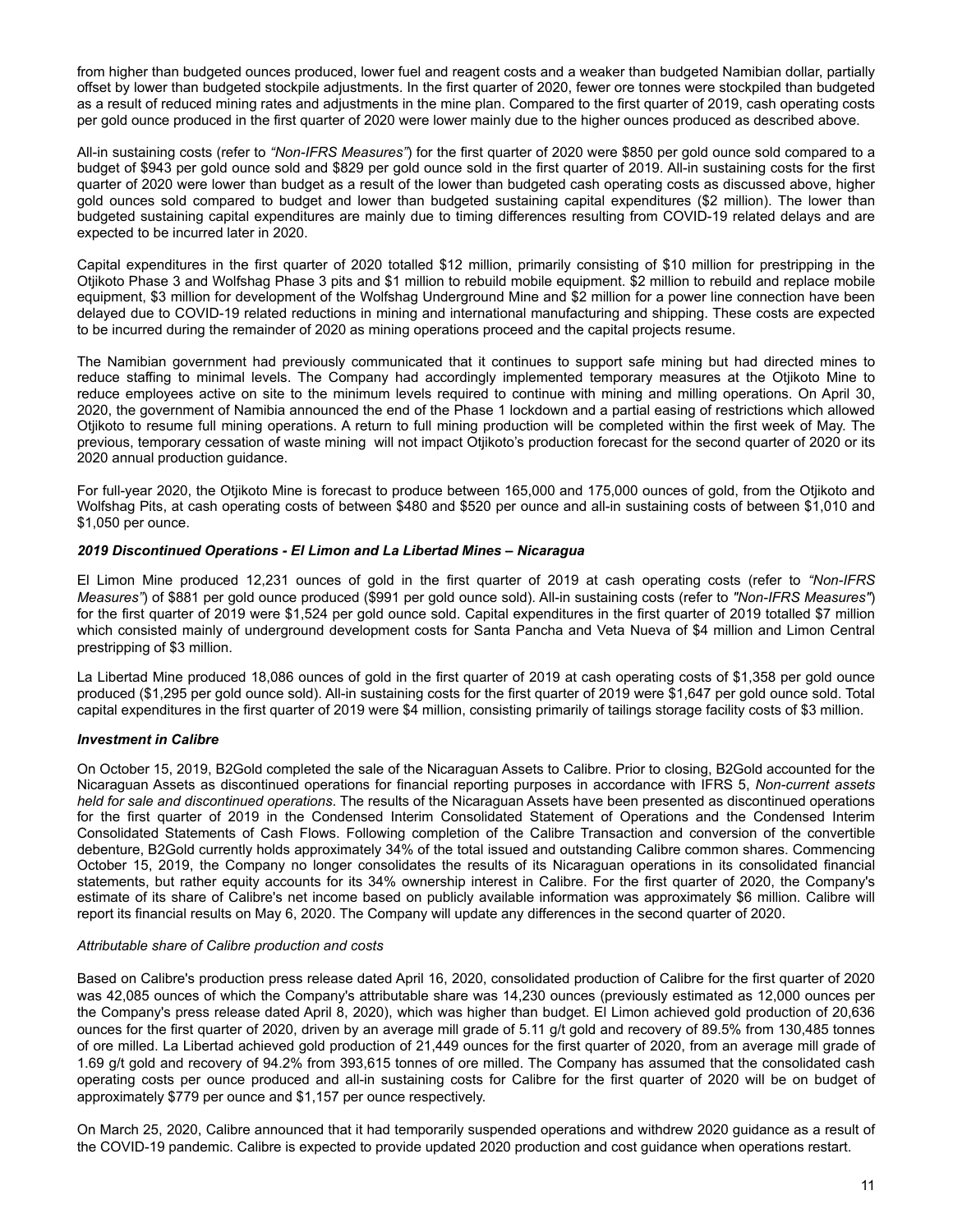## <span id="page-11-0"></span>*Gramalote Project - Joint Venture with AngloGold Ashanti Limited - Colombia*

On January 21, 2020, the Company announced positive results from the Gramalote PEA. The Gramalote PEA was prepared by B2Gold and evaluates recovery of gold from an open-pit mining operation that will move up to 143,000 tonnes per day ("tpd") (50.0 million tonnes per annum ("Mtpa")), with a 30,137 tpd (11.0 Mtpa) processing plant that includes crushing, grinding, flotation, with fine grinding of the flotation concentrate and agitated leaching of both the flotation concentrate and the flotation tails, followed by a carbon-in-pulp recovery process to produce doré bullion. The Gramalote PEA is based solely on production from Gramalote Ridge and does not include potential production from the nearby Trinidad deposit, which has a current Inferred Mineral Resource estimate, and the Monjas West zone. The Mineral Resource estimate for Gramalote Ridge that forms the basis for the Gramalote PEA includes Indicated Mineral Resources of 70,110,000 tonnes grading 0.92 g/t gold for a total of 2,070,000 ounces of gold and Inferred Mineral Resources of 79,030,000 tonnes grading 0.79 g/t gold for a total of 2,010,000 ounces of gold.

The Gramalote PEA is preliminary in nature and includes Inferred Mineral Resources that are considered too speculative geologically to have the economic considerations applied to them that would enable them to be categorized as Mineral Reserves, and there is no certainty that the PEA based on these Mineral Resources will be realized. Mineral Resources that are not Mineral Reserves do not have demonstrated economic viability.

Based on the positive results from the Gramalote PEA, the Company believes that the Gramalote Project has the potential to become a large, low-cost open-pit gold mine, subject to completion of ongoing infill drilling, which commenced in November 2019, and the results of a final feasibility study expected in the first quarter of 2021. The Environmental Impact Study and Project Implementation Plans for the Gramalote Project have been fully approved by the National Authority of Environmental Licenses of Colombia. Due to the desired modifications to the processing plant and infrastructure locations, a Modified Environment Impact Study and a Modified Project Implementation plan were submitted and are currently in the final approval process. If the final economics of the feasibility study are positive and the joint venture makes the decision to develop Gramalote as an open-pit gold mine, B2Gold would utilize its proven internal mine construction team to build the mine and mill facilities and operate the mine on behalf of the joint venture. The Gramalote Project has several key infrastructure advantages, including: reliable water supply high rainfall region and located next to the Nus River; adjacent to a national highway, which connects directly to Medellin and to a major river with port facilities, capable of bringing supplies by barge to within 70 km of the site; proximity to the national electricity grid with ample low-cost power and a stable record of hydroelectric power; and a skilled labour workforce within Colombia. In addition, B2Gold expects the Gramalote Project to benefit from several key operational advantages, including: excellent metallurgical characteristics of the ore, which results in high recovery rates at low processing costs; relatively low strip ratio in the mine; and ability to mine and process higher grade ore in the initial years of the mine life resulting in improved project economics.

Following amendments to the Gramalote Project joint venture agreement in December 2019, B2Gold was appointed as manager of the joint venture as of January 1, 2020. In the first quarter of 2020, the Company sole-funded \$12.5 million of expenditures on the Gramalote Project, which resulted in the Company's interest being increased to 50%. Upon completion of an additional solefunded amount of approximately \$1.4 million, the Company will have met its sole-funding obligation of \$13.9 million under the amended joint venture agreement. Thereafter, each of B2Gold and AngloGold will fund its share of expenditures pro rata.

On March 30, 2020 B2Gold announced that at the Gramalote Project, infill drilling of the Inferred Mineral Resource would be temporarily suspended due to COVID-19, while other aspects of the Feasibility Study would continue to advance. The decision was taken considering the National Emergency and National Quarantine announced by the Colombian government and after consultation with surrounding communities and various levels of Colombian government. The Company expects that the suspension of drilling will likely delay the completion of the Gramalote project feasibility study to the first quarter of 2021.

On April 27, 2020, the Colombian government in Antioquia commenced a tightly regulated process of returning manufacturing and construction industries back to work while still maintaining strict controls over public movement. Working with Colombian authorities, the Company is preparing the reactivation of operational activities at the Gramalote Project, starting with the conditioning of Gramalote's facilities, installation of monitoring technology, and development of COVID-19 management protocols. When those activities are completed, the Company will be able to reactivate some operational activities, including the recommencement of drilling with a reduced number of drills.

# **LIQUIDITY AND CAPITAL RESOURCES**

B2Gold continues to maintain a strong financial position and liquidity. As at March 31, 2020, the Company had cash and cash equivalents of \$208 million compared to cash and cash equivalents of \$141 million at December 31, 2019. Working capital as at March 31, 2020 was \$265 million compared to \$242 million at December 31, 2019.

The Company has an RCF with a syndicate of international banks for an aggregate amount of \$600 million. The RCF also allows for an accordion feature whereby upon receipt of additional binding commitments, the facility may be increased to \$800 million any time prior to the maturity date of May 9, 2023. As at March 31, 2020, the Company had drawn \$175 million under the \$600 million RCF. The RCF bears interest on a sliding scale of between LIBOR plus 2.125% to 2.75% based on the Company's consolidated net leverage ratio. Commitment fees for the undrawn portion of the facility are also on a similar sliding scale basis of between 0.48% and 0.62%. The Company has provided security on the RCF in the form of a general security interest over the Company's assets and pledges creating a charge over the shares of certain of the Company's direct and indirect subsidiaries. In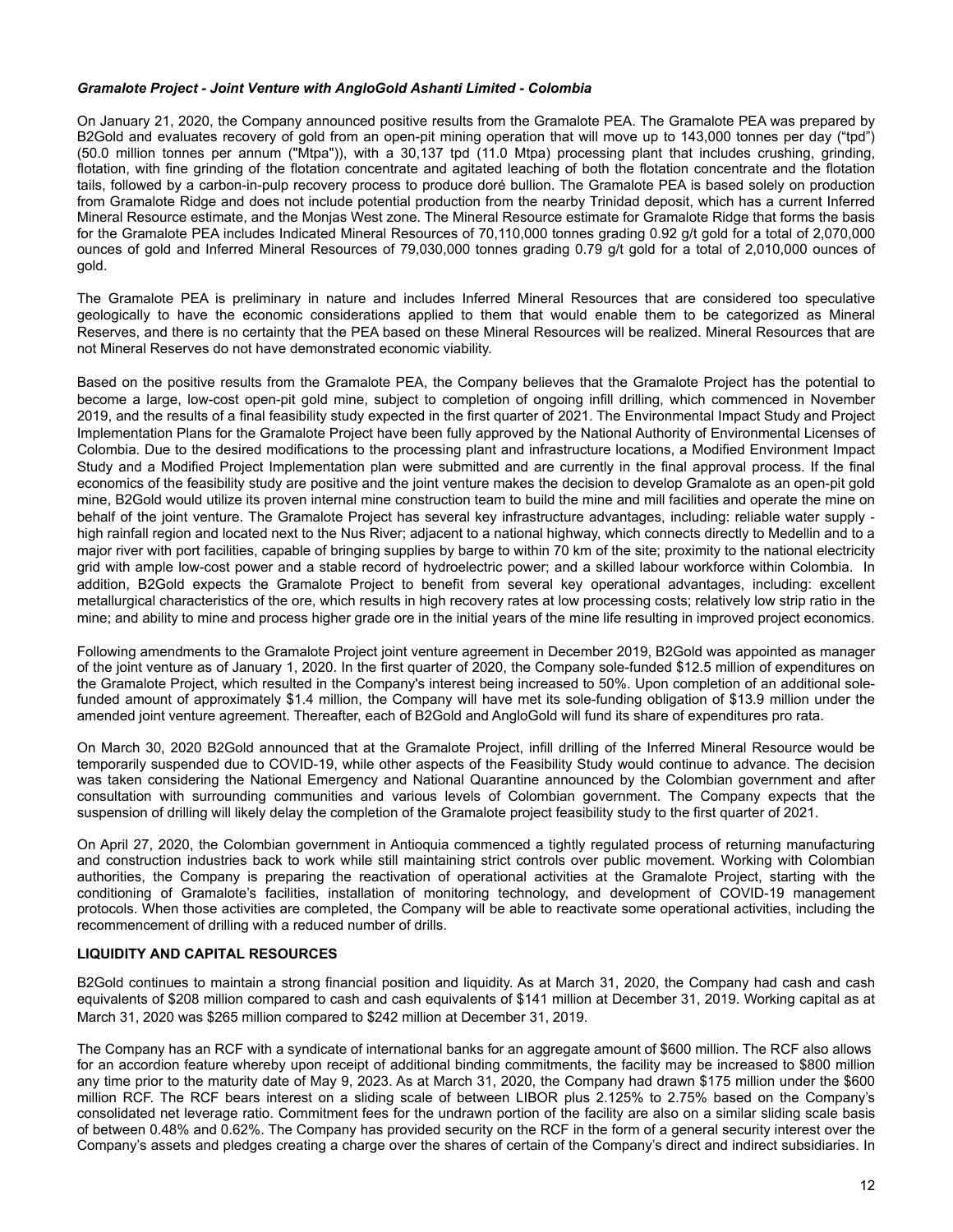connection with the RCF, the Company must also maintain certain ratios for leverage and interest coverage. As at March 31, 2020, the Company was in compliance with these debt covenants.

The Company continues to monitor the ongoing global impact of the COVID-19 pandemic and has sought to increase its overall cash liquidity by retaining a significant portion of cash generated from operations within cash and cash equivalents. As a precautionary measure and given the current uncertainty resulting from the COVID-19 pandemic, on April 8, 2020, the Company completed the draw down of a further \$250 million on its \$600 million RCF, resulting in a total revised drawn down balance of \$425 million and available undrawn capacity of \$175 million. The Company currently has no plans to utilize these funds for operating purposes, given its strong financial position, or for acquisitions. The \$250 million was drawn to provide additional liquidity flexibility and assurance until the ultimate timing and outcome of the COVID-19 pandemic can be reasonably determined. At the present time, the Company has no pending scheduled debt repayment other than normal scheduled repayments on its Caterpillar equipment loan facilities.

Based on current assumptions, including the continued strong operating performance at each of the Company's mines and no other unforeseen work stoppages due to COVID-19, the Company still expects to have the option to repay the entire drawn balance of \$425 million under its RCF over the course of the 2020 fiscal year and finish 2020 in a strong net positive cash position. The Company's ongoing strategy is to continue to maximize profitable production from its mines, reduce debt, expand the Fekola Mine throughput and annual production, further advance its pipeline of development and exploration projects and evaluate exploration opportunities.

During the first quarter of 2020, the Company repaid \$25 million on its RCF, leaving an RCF outstanding balance of \$175 million as at March 31, 2020.

For the first quarter of 2020, resource property expenditures totalled \$113 million. The most significant expenditures were on the Fekola Mine with expenditures of \$74 million, the Masbate Mine had capital expenditures of \$5 million, the Otjikoto Mine had capital expenditures of \$12 million and the Company contributed \$12.5 million towards the Gramalote Project.

As at March 31, 2020, the Company had the following commitments (in addition to those disclosed elsewhere in the management's discussion and analysis):

- For payments at the Fekola Mine of \$24 million for mobile equipment, \$11 million related to the solar plant, \$2 million for the plant expansion, \$1 million related to the tailings storage facility and \$4 million related to other smaller projects, all of which is expected to be incurred in 2020.
- For payments of \$1 million for fleet management systems at the Otjikoto Mine, all of which is expected to be incurred in 2020.

# *Derivative financial instruments*

#### *Forward contracts - fuel oil, gas oil, diesel*

The Company uses forward contracts for fuel oil, gas oil and diesel to manage the risk of volatility in the Company's future operating costs. The Company reviews the open positions and the potential for additional forward contracts on an ongoing basis. During the first quarter of 2020, the Company entered into additional forward contracts for the purchase of 26,141,000 litres of fuel oil and forward contracts for the purchase of 22,426,000 litres of gas oil with settlements scheduled between May 2020 and April 2022. These derivative instruments were not designated as hedges by the Company and are being recorded at fair value through profit and loss ("FVTPL").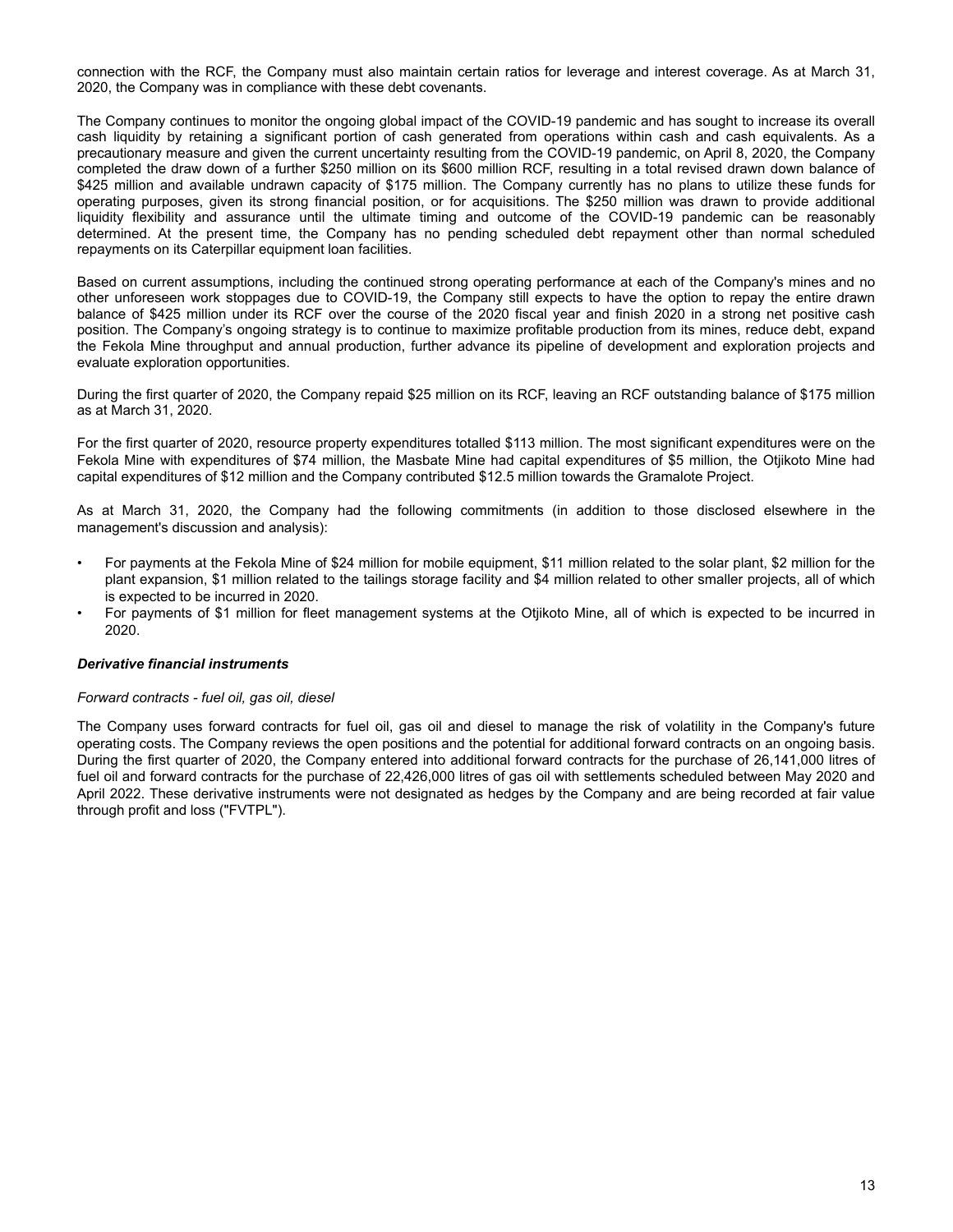The following is a summary, by maturity dates, of the Company's fuel derivative contracts outstanding as at March 31, 2020:

|                       | 2020            | 2021                     | 2022                     | <b>Total</b> |
|-----------------------|-----------------|--------------------------|--------------------------|--------------|
| Forward - fuel oil:   |                 |                          |                          |              |
| Litres (thousands)    | 18,052          | 13,671                   | 4,596                    | 36,319       |
| Average strike price  | \$<br>$0.28$ \$ | $0.23$ \$                | $0.26$ \$                | 0.26         |
| Forward - gas oil:    |                 |                          |                          |              |
| Litres (thousands)    | 21,846          | 13,593                   | 3,937                    | 39,376       |
| Average strike price  | \$<br>0.43~\$   | $0.33$ \$                | $0.33$ \$                | 0.39         |
| Forward - diesel:     |                 |                          |                          |              |
| Litres (thousand)     | 1,155           |                          |                          | 1,155        |
| Average strike price  | \$<br>$0.57$ \$ | $\overline{\phantom{0}}$ | \$<br>— \$               | 0.57         |
| Collars - fuel oil:   |                 |                          |                          |              |
| Litres (thousand)     | 15,245          | 11,055                   |                          | 26,300       |
| Average ceiling price | \$<br>$0.26$ \$ | $0.26$ \$                | — \$                     | 0.26         |
| Average floor price   | \$<br>$0.38$ \$ | $0.39$ \$                | $-$ \$                   | 0.38         |
| Collars - gas oil:    |                 |                          |                          |              |
| Litres (thousand)     | 5,008           | 6,439                    |                          | 11,447       |
| Average ceiling price | \$<br>0.40~\$   | 0.40~\$                  | — \$                     | 0.40         |
| Average floor price   | \$<br>$0.57$ \$ | $0.57$ \$                | $\overline{\phantom{0}}$ | \$<br>0.57   |

The unrealized fair value of these contracts at March 31, 2020 was \$(11) million.

Subsequent to March 31, 2020, the Company entered into additional forward contracts for the purchase of 34,744,000 litres of fuel oil at an average strike price of \$0.24 per litre, and 19,737,000 litres of gas oil at an average strike price of \$0.32 per litre, with settlements scheduled between May 2020 and April 2022.

## *Interest rate swaps*

On January 24, 2019, the Company entered into a series of interest swaps with a notional amount of \$125 million with settlements scheduled between April 2019 and July 2021. Under these contracts, the Company receives a floating rate equal to the 3 month United States dollar LIBOR rate and pays a fixed rate of between 2.36% and 2.67%. These derivative instruments were not designated as hedges by the Company and are being recorded at FVTPL. The unrealized fair value of these contracts at March 31, 2020 was \$(3) million.

## *Operating activities*

Cash flow provided by operating activities was \$216 million in the first quarter of 2020 compared to \$86 million in the first quarter of 2019, an increase of \$130 million due mainly to higher revenues of \$116 million. Higher current income taxes were offset by changes in the current tax payable. Based on current assumptions, including a gold price of \$1,500 per ounce for the remainder of 2020, the Company now expects to make total cash income tax payments in 2020 of approximately \$145 million (\$15 million incurred in the first quarter of 2020) compared to the \$115 million previously disclosed. The \$30 million increase is principally due to higher forecasted revenues resulting from an increase in gold price assumption from the original budgeted price assumption of \$1,350 per ounce to \$1,500 per ounce for the balance of 2020.

# *Financing activities*

The Company's cash from financing activities for the first quarter of 2020 was a net outflow of \$32 million. During the first quarter of 2020, the Company received proceeds from the exercise of stock options of \$16 million, repayments of \$25 million on the RCF, made equipment loan facility repayments of \$11 million and interest and commitment fee payments of \$4 million.

On February 27, 2020, B2Gold's Board of Directors declared a quarterly cash dividend of \$0.01 per common share, which was paid on March 23, 2020 to shareholders of record as of March 9, 2020 in the amount of \$10 million. This dividend is designated as an "eligible dividend" for the purposes of the Income Tax Act (Canada). Dividends paid by B2Gold to shareholders outside Canada (non-resident investors) will be subject to Canadian non-resident withholding taxes.

As part of the Company's long-term strategy to maximize shareholder value, B2Gold expects to declare future dividends quarterly at the same level (which on an annualized basis would amount to \$0.04 per common share) and may consider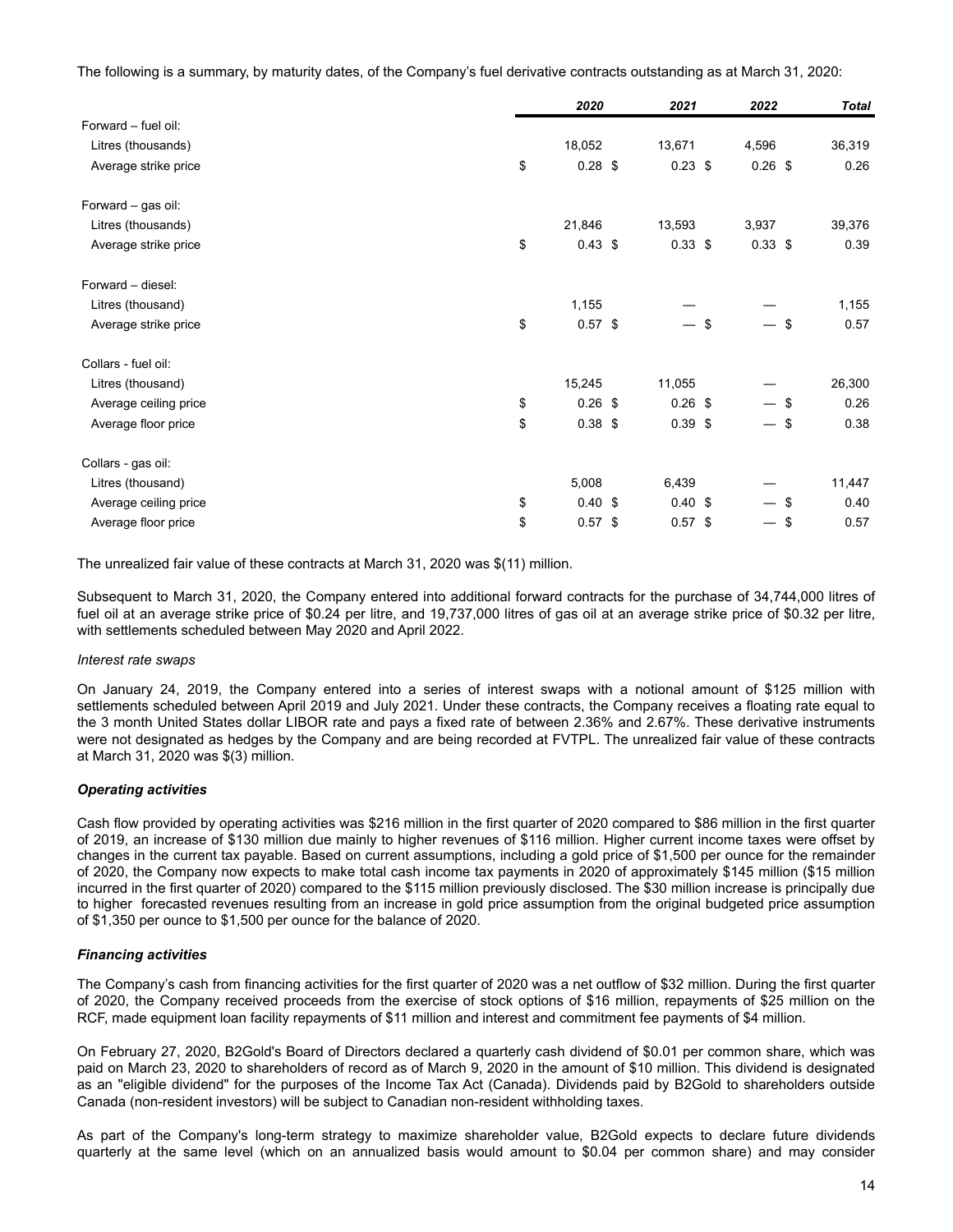increases to the dividend rate depending on available cash flows and planned capital needs later in the year. The declaration and payment of future dividends and the amount of any such dividends will be subject to the determination of the Board of Directors, in its sole and absolute discretion, taking into account, among other things, economic conditions, business performance, financial condition, growth plans, expected capital requirements, compliance with the Company's constating documents, all applicable laws, including the rules and policies of any applicable stock exchange, as well as any contractual restrictions on such dividends, including any agreements entered into with lenders to the Company, and any other factors that the Board of Directors deems appropriate at the relevant time. There can be no assurance that any dividends will be paid at the intended rate or at all in the future.

## *Investing activities*

For the first quarter of 2020, resource property expenditures totalled \$113 million. The most significant expenditures were on the Fekola Mine with expenditures of \$74 million, the Masbate Mine had capital expenditures of \$5 million, the Otjikoto Mine had capital expenditures of \$12 million and the Company contributed \$13 million towards the Gramalote Project (refer to *"Review of Mining Operations and Development Projects"* section for additional details of capital expenditures). Other development and exploration expenditures for the first quarter of 2020 were \$9 million. Although there may be differences between the budgeted and actual timing of the Company's capital expenditures for 2020, the Company does not currently expect any significant changes to its overall budgeted capital expenditures for the year.

#### *Exploration*

Resource property expenditures on exploration are disclosed in the table below.

|                                 | For the three<br>months ended<br>March 31, 2020 | For the three<br>months ended<br>March 31, 2019 |
|---------------------------------|-------------------------------------------------|-------------------------------------------------|
|                                 | \$                                              | \$                                              |
|                                 | (000's)                                         | (000's)                                         |
| Fekola Mine, exploration        | 870                                             | 2,095                                           |
| Masbate Mine, exploration       | 1,617                                           | 962                                             |
| Otjikoto Mine, exploration      | 372                                             | 331                                             |
| Anaconda Regional, exploration  | 2,854                                           | 238                                             |
| Toega Project, exploration      | 680                                             | 471                                             |
| Kiaka Project, exploration      | 495                                             | 480                                             |
| Ondundu Project, exploration    | 183                                             | 207                                             |
| Finland Properties, exploration | 374                                             | 220                                             |
| Other                           | 1,919                                           | 1,617                                           |
|                                 | 9,364                                           | 6,621                                           |

The total exploration budget for 2020 is approximately \$51 million, excluding drilling included in the Gramalote joint venture budget. Exploration at existing properties will once again focus predominantly in West Africa, as well as the other operating mine sites in Namibia and the Philippines with a budget of \$33 million. The Company has also allocated an additional \$18 million for its grassroots exploration programs for 2020.

## *Fekola Mine*

In 2020, approximately \$18 million is budgeted to be spent on exploration in Mali. The Company plans to focus on expanding the main Fekola deposit to the north and test several near mine potential open pit targets such as Fekola South, Cardinal, FNZ and Kingfisher structures with an allocation of approximately 20,000 metres of drilling. In January 2020, drilling recommenced in Mali. On January 16, 2020, the Company announced an updated Fekola Mineral Resource estimate based on the cumulative 240,000 metres of exploration drilling to date in 1,124 drill holes (including 120,000 metres in 501 holes drilled by B2Gold since June 2014). The updated Fekola Indicated Mineral Resource estimate as at December 31, 2019 is 110,600,000 tonnes at 1.70 g/t gold for a total of 6,052,000 ounces of gold constrained within a \$1,500 per ounce gold pit shell above a cut-off grade of 0.5 g/t gold. When compared to the December 31, 2018 Fekola Indicated Mineral Resource estimate, the updated Indicated Mineral Resource estimate has increased by 1,290,000 ounces of gold (15.4%) (after adjusting for the 455,810 ounces of gold produced in 2019). The updated Fekola Indicated Mineral Resource estimate as at December 31, 2019 provided the basis for an updated design pit and new Fekola Probable Mineral Reserve estimate, which is was published on March 20, 2020 as part of the Fekola Technical Report. The current Fekola Mineral Reserve design pit is located well within the updated Fekola Mineral Resource pit.

Drilling is ongoing at Fekola, including an infill and exploration program on the Cardinal zone, less than one km west of the Fekola Mine open pit.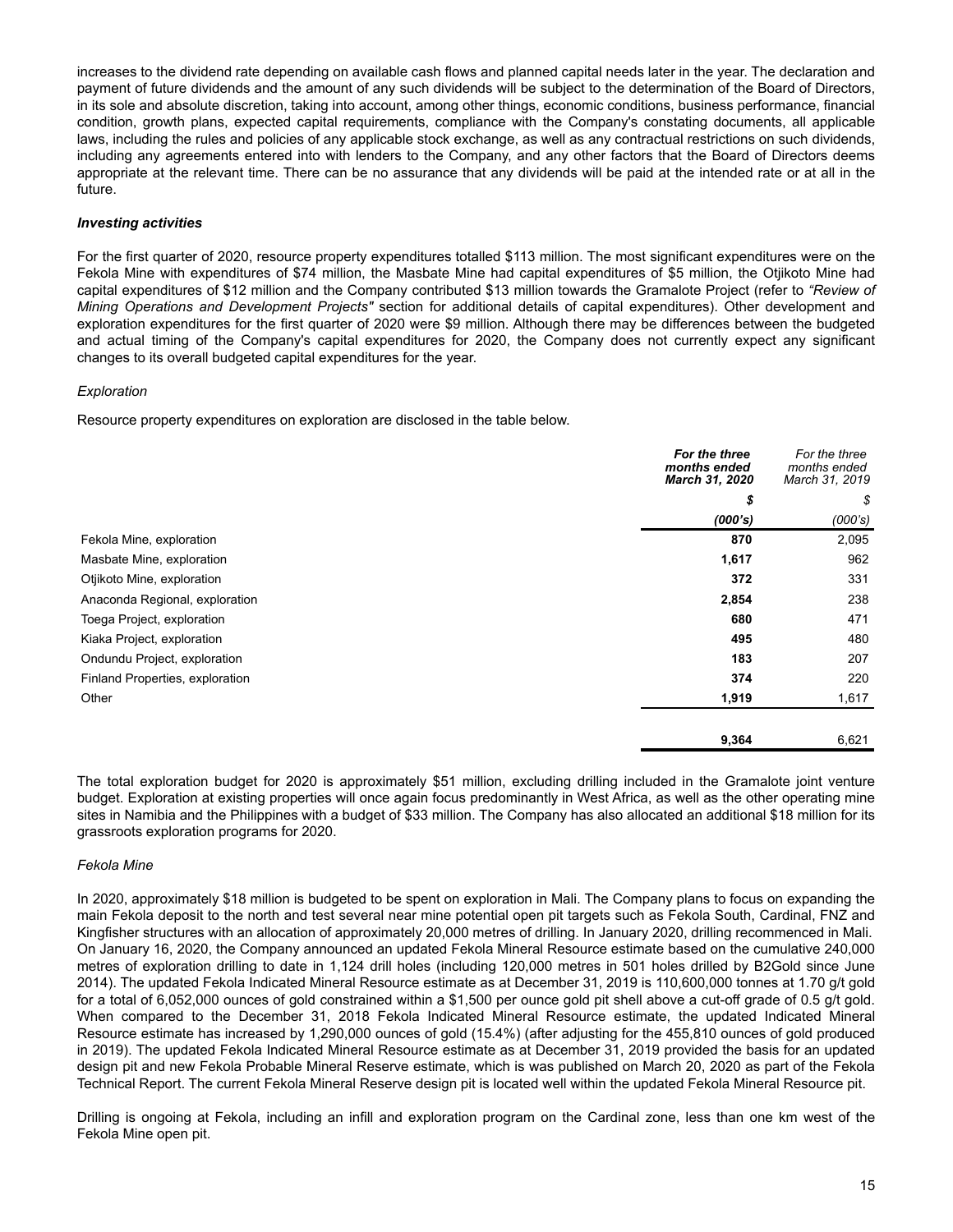#### <span id="page-15-0"></span>*Anaconda Regional*

In 2020, the Company has budgeted approximately 41,000 metres of diamond drilling and RC drilling on several zones in the Anaconda Area, located approximately 20 kilometres from Fekola. Exploration will focus on increasing the known saprolite resources at the Adder and Mamba zones and further testing the underlying sulphide mineralization at the Mamba zone. At Adder, drilling has extended the strike extent of mineralization up to 1 kilometre north of the known resource area. At Mamba, recent drilling has extended the high-grade mineralized saprolite zone by approximately 600 metres, resulting in more than 1 kilometre of known strike length, and has led to the discovery of a continuous bedrock sulphide zone down plunge of the Mamba zone's saprolite mineralization. This Fekola-style, south-plunging body of sulphide mineralization remains open down plunge and will be the subject of extensive drilling in 2020.

## *Masbate Mine*

The Masbate exploration budget for 2020 is \$8 million, including approximately 25,000 metres of diamond and reverse circulation drilling. The 2020 exploration program will focus on drill testing the most prospective Inferred Mineral Resources below existing design pits to determine if existing open pits can be expanded. Several grassroot greenfield targets that have seen variable exploration and drilling will be further tested with mapping, trenching and drilling as well.

## *Otjikoto Mine and Regional Exploration*

The total exploration budget for Namibia in 2020 is \$4 million. Exploration in 2020 will include 19,500 metres of diamond drilling and 3,300 metres of RAB drilling split between the Otjikoto Mine and the Ondundu joint venture, located approximately 200 kilometres southwest of Otjikoto. The majority of the diamond drilling will be allocated towards testing the Wolfshag zone and near Wolfshag open pit and underground targets.

## *Other Greenfield Exploration*

Given B2Gold's exploration teams successful discovery history, the Company has budgeted \$18 million for greenfield exploration opportunities internationally in 2020, as it continues to pursue early stage exploration discoveries through property acquisitions and joint ventures with junior exploration companies.

## **CRITICAL ACCOUNTING ESTIMATES**

Full disclosure of the Company's accounting policies and significant accounting judgments and estimation uncertainties in accordance with IFRS can be found in Notes 4 and 5 of its audited consolidated financial statements for the year ended December 31, 2019. Management considers the following estimates to be the most critical in understanding the judgments involved in preparing the Company's interim consolidated financial statements and the uncertainties that could impact its results of operations, financial condition and cash flows:

## *COVID-19 estimation uncertainty*

A global pandemic related to COVID-19 was declared in March 2020. The current and expected impacts on global commerce have been, and are anticipated to be, far-reaching. To date, there has been significant volatility in commodity prices and foreign exchange rates, restrictions on the conduct of business in many jurisdictions, including travel restrictions, and supply chain disruptions. There is significant ongoing uncertainty surrounding COVID-19 and the extent and duration of the impact that it may have.

The areas of judgement and estimation uncertainty for the Company which may be impacted include estimates used to determine recoverable reserves and resources, estimates used to determine the recoverable amounts of long-lived assets, estimates used to determine the recoverable amounts of value-added tax receivables and estimates regarding deferred income taxes and valuation allowances. Changes related to these could be material.

## *Mineral reserve and resource estimates*

Mineral reserves are estimates of the amount of ore that can be economically and legally extracted from the Company's mining properties. The Company estimates its mineral reserves and mineral resources based on information compiled by appropriately qualified persons relating to the geological data on the size, depth and shape of the ore body, and requires complex geological judgments to interpret the data. The estimation of recoverable reserves is based upon factors such as estimates of foreign exchange rates, commodity prices, future capital requirements, metallurgical recoveries, permitting and production costs along with geological assumptions and judgments made in estimating the size, and grade of the ore body. Changes in the reserve or resource estimates may impact the carrying value of mining interests, mine restoration provisions, recognition of deferred tax assets, depreciation and amortization charges and royalties receivable.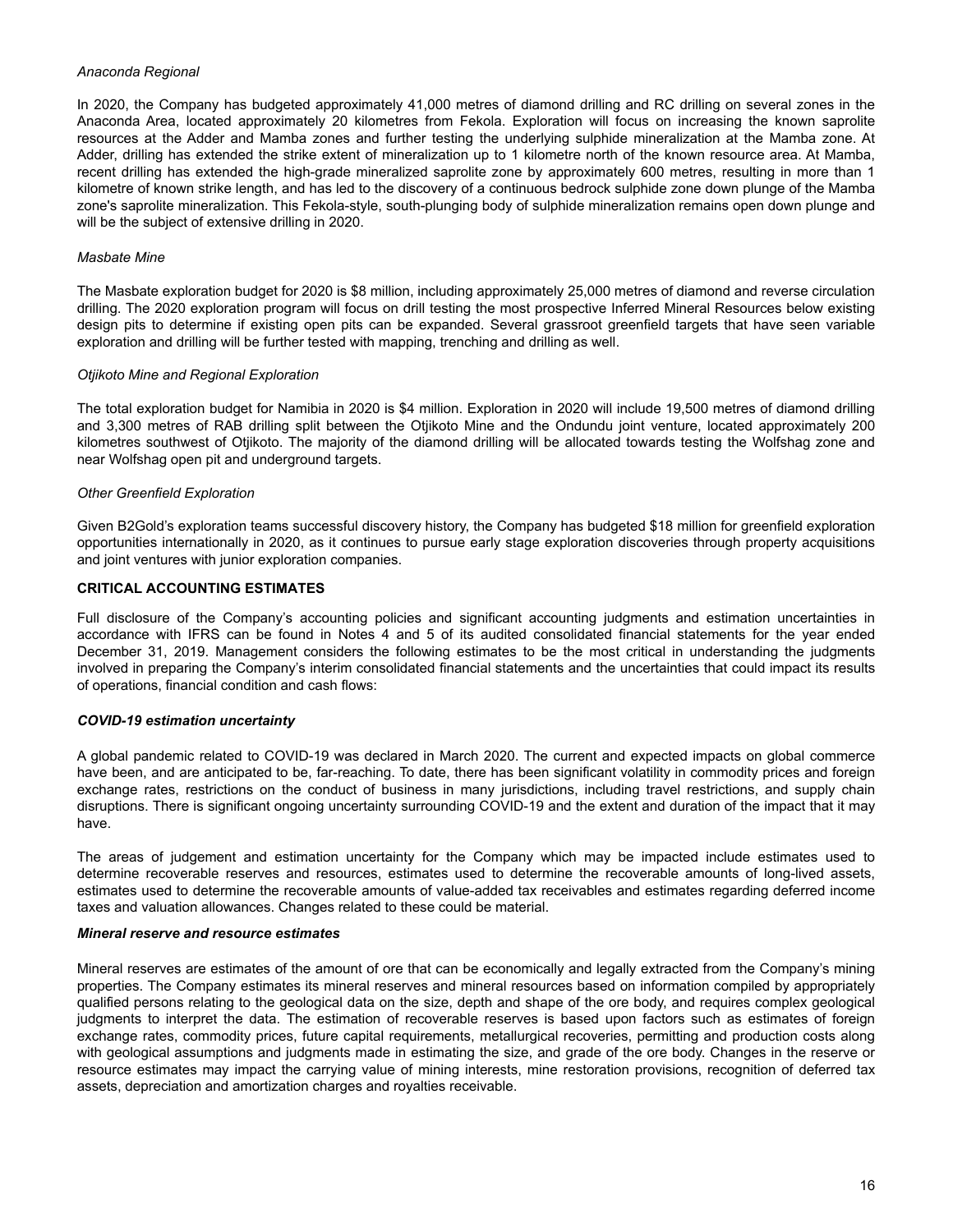#### *Impairment of long-lived assets*

Long-lived assets are tested for impairment, or reversal of a previous impairment, if there is an indicator of impairment or a subsequent reversal. Calculating the estimated recoverable amount of cash generating units for long-lived asset requires management to make estimates and assumptions with respect to future production levels, mill recoveries, operating and capital costs, future metal prices, foreign exchange rates, taxation rates, and discount rates in its life-of-mine plans and preparation of updated technical studies when relevant. Changes in any of the assumptions or estimates used in determining the recoverable amount could impact the analysis. Such changes could be material.

#### *Value-added tax receivables*

The Company incurs indirect taxes, including value-added tax, on purchases of goods and services at its operating mines and development projects. Indirect tax balances are recorded at their estimated recoverable amounts within current or long-term assets, net of provisions, and reflect the Company's best estimate of their recoverability under existing tax rules in the respective jurisdictions in which they arise. Management's assessment of recoverability considers the probable outcomes of claimed deductions and/or disputes. The provisions and balance sheet classifications made to date may be subject to change and such change may be material.

#### *Current and deferred income taxes*

The Company is periodically required to estimate the tax basis of assets and liabilities. Where applicable tax laws and regulations are either unclear or subject to varying interpretations, it is possible that changes in these estimates could occur that materially affect the amounts of deferred income tax assets and liabilities recorded in the financial statements. Changes in deferred tax assets and liabilities generally have a direct impact on earnings in the period that the changes occur.

Each period, the Company evaluates the likelihood of whether some portion or all of each deferred tax asset will not be realized. This evaluation is based on historic and future expected levels of taxable income, the pattern and timing of reversals of taxable temporary timing differences that give rise to deferred tax liabilities, and tax planning initiatives. Levels of future taxable income are affected by, among other things, market gold prices, production costs, quantities of proven and probable gold reserves, interest rates and foreign currency exchange rates.

#### *Uncertain tax positions*

The Company's operations involve the application of complex tax regulations in multiple international jurisdictions. Determining the tax treatment of a transaction requires the Company to apply judgement in its interpretation of the applicable tax law. These positions are not final until accepted by the relevant tax authority. The tax treatment may change based on the result of assessments or audits by the tax authorities often years after the initial filing.

The Company recognizes and records potential liabilities for uncertain tax positions based on its assessment of the amount, or range of amounts, of tax that will be due. The Company adjusts these accruals as new information becomes available. Due to the complexity and uncertainty associated with certain tax treatments, the ultimate resolution could result in a payment that is materially different from the Company's current estimate of the tax liabilities.

The Gramalote joint venture received notice from the Colombian Tax Office (DIAN) that it disagreed with the Company's tax treatment of certain items in the 2013 and 2014 income tax returns resulting in assessments with additional income taxes and penalty fines. These assessments are currently being appealed by the Gramalote Joint Venture and the outcome of these appeals cannot be determined at this time. The Company does not believe that its share of any taxes payable under the assessments are material and no provision for any amounts that may be payable have been recorded at this time, pending the outcome of the appeal process.

#### **Determination of control or significant influence over investees**

The assessment of whether the Company has a significant influence over an investee requires the application of judgement when assessing factors that could give rise to a significant influence. Factors evaluated when making a judgement of control or significant influence over an investee include, but are not limited to, ownership percentage, representation on the board of directors, participation in the policy-making process, material transactions and contractual arrangements between the Company and the investee, interchange of managerial personnel, provision of essential technical information and potential voting rights. In evaluating these factors, the Company determines the level of power over the investee the Company has.

Changes in the Company's assessment of the factors used in determining if control or significant influence exists over an investee would impact the accounting treatment of the investment in the investee.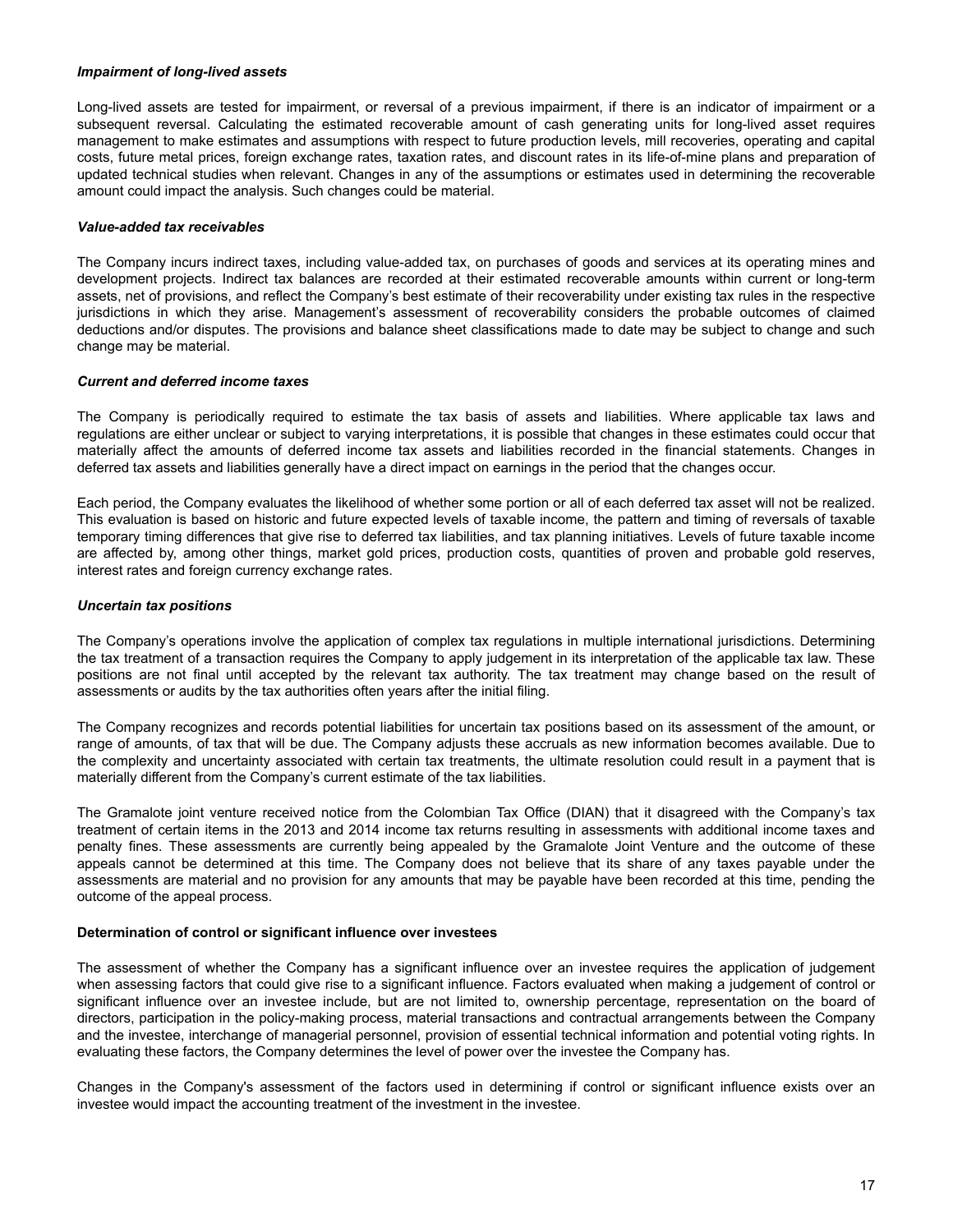#### <span id="page-17-0"></span>**Joint arrangements**

The Company is party to a number of arrangements over which it has determined it does not have control. Judgement is required in determining whether joint control over these arrangements exists, which parties have joint control and whether each arrangement is a joint venture or joint operation. In assessing whether the Company has joint control, the activities of each arrangement are analysed to determine which activities most significantly affect the returns of the arrangement over its life. These activities are determined to be the relevant activities of the arrangement. If unanimous consent is required over the decisions about the relevant activities, the parties whose consent is required would have joint control over the arrangement. The judgements around which activities are considered the relevant activities of the arrangement are subject to analysis by each of the parties to the arrangement and may be interpreted differently. When performing this assessment, the Company generally considers decisions about activities such as managing the asset while it is being designed, developed and constructed, during its operating life and during the closure period. The Company may also consider other activities including, but not limited to, the approval of budgets, expansion and disposition of assets, financing, significant operating and capital expenditures, appointment of key management personnel and representation on the Board of Directors. When circumstances or contractual terms change, the Company reassesses the control group and the relevant activities of the arrangement.

If the Company has joint control over an arrangement, an assessment of whether the arrangement is a joint venture or joint operation is required. This assessment is based on whether the Company has rights to the assets, and obligations for the liabilities, relating to the arrangement or whether the Company has rights to the net assets of the arrangement. In making this determination, the Company reviews the legal form of the arrangement, the terms of the contractual arrangement and other relevant facts and circumstances. In a situation where the legal form and the terms of the contractual arrangement does not give the Company rights to the assets and obligations for the liabilities, an assessment of the other relevant facts and circumstances is required. This includes whether the activities of the arrangement are primarily designed for the provision of output to the parties and whether the parties are substantially the only source of cash flows contributing to the arrangement. The consideration of the other relevant facts and circumstances may result in the conclusion that a joint arrangement is a joint operation. This conclusion requires judgement and is specific to each arrangement.

## **RISKS AND UNCERTAINTIES**

The exploration and development of natural resources are highly speculative in nature and the Company's business operations, investments and prospects are subject to significant risks. For details of these risks, please refer to the risk factors set forth in the Company's current Annual Information Form, which can be found under the Company's corporate profile on SEDAR at www.sedar.com, the Company's current Form 40-F Annual Report, which can be found on EDGAR at www.sec.gov, and the Company's other filings and submissions with securities regulators on SEDAR and EDGAR, which could materially affect the Company's business, operations, investments and prospects and could cause actual events to differ materially from those described in forward-looking statements relating to the Company. Additional risks and uncertainties not presently known to the Company or that the Company currently considers immaterial may also impair the business, operations, investments and prospects of the Company. If any of the risks actually occur, the business of the Company may be harmed and its financial condition and results of operations may suffer significantly.

## **INTERNAL CONTROL OVER FINANCIAL REPORTING**

The Company's management, with the participation of the Company's Chief Executive Officer and Chief Financial Officer, are responsible for establishing and maintaining adequate internal control over financial reporting. The Company's internal control over financial reporting is a process designed to provide reasonable assurance regarding the reliability of financial reporting and the preparation of financial statements for external purposes in accordance with IFRS. Any system of internal control over financial reporting, no matter how well designed, has inherent limitations. As a result, even those systems determined to be effective can only provide reasonable assurance regarding the preparation of financial statements.

In the first quarter of 2020, the Company moved its Vancouver office staff and several site administrative staff to work from home. This has resulted in certain processes and controls that were previously performed or documented manually to be completed and retained electronically. There were no significant changes to the processes and controls at the sites for the period. Despite the changes required by the current environment, the Company's management has determined that there has been no significant changes in the Company's internal control over financial reporting during the three months ended March 31, 2020, that has materially affected, or is reasonably likely to materially affect, the Company's internal control over financial reporting.

# **NON-IFRS MEASURES**

## *Cash operating costs per gold ounce sold and total cash costs per gold ounce sold*

''Cash operating costs per gold ounce'' and "total cash costs per gold ounce" are common financial performance measures in the gold mining industry but, as non-IFRS measures, they do not have a standardized meaning under IFRS and therefore may not be comparable to similar measures presented by other issuers. Management believes that, in addition to conventional measures prepared in accordance with IFRS, certain investors use this information to evaluate our performance and ability to generate cash flow. Accordingly, these measures are intended to provide additional information and should not be considered in isolation or as a substitute for measures of performance prepared in accordance with IFRS. The measures, along with sales, are considered to be a key indicator of the Company's ability to generate earnings and cash flow from its mining operations.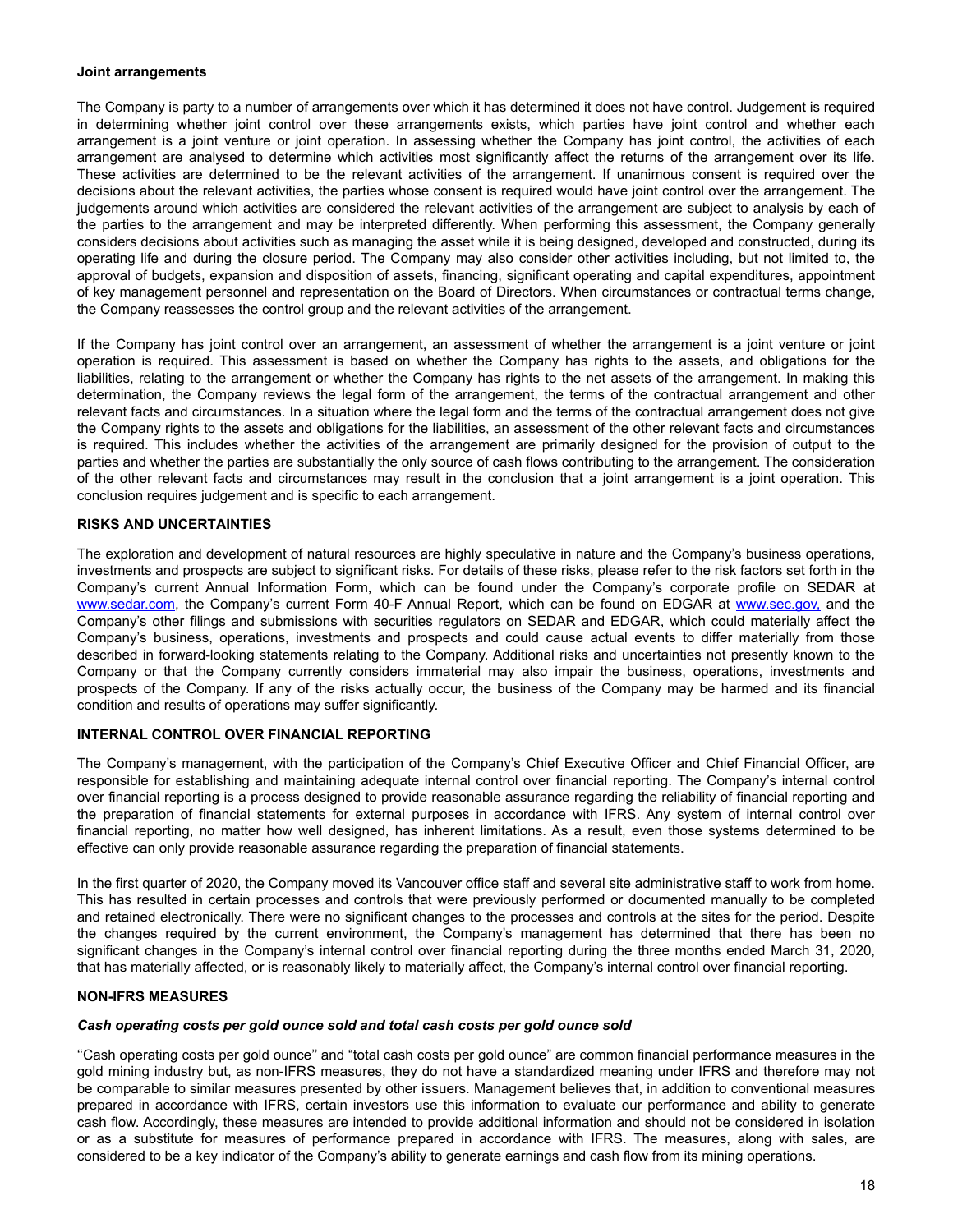Cash cost figures are calculated on a sales basis in accordance with a standard developed by The Gold Institute, which was a worldwide association of suppliers of gold and gold products and included leading North American gold producers. The Gold Institute ceased operations in 2002, but the standard is the accepted standard of reporting cash cost of production in North America. Adoption of the standard is voluntary and the cost measures presented may not be comparable to other similarly titled measures of other companies. Other companies may calculate these measures differently. Cash operating costs and total cash costs per gold ounce sold are derived from amounts included in the statement of operations and include mine site operating costs such as mining, processing, smelting, refining, transportation costs, royalties and production taxes, less silver by-product credits. The tables below show a reconciliation of cash operating costs per gold ounce sold and total cash costs per gold ounce sold to production costs as extracted from the unaudited condensed interim consolidated financial statements on a consolidated and a mine-by-mine basis:

|                                                      | For the three months ended March 31, 2020 |                        |                  |         |                                 |                       |  |  |
|------------------------------------------------------|-------------------------------------------|------------------------|------------------|---------|---------------------------------|-----------------------|--|--|
|                                                      | Fekola<br>Mine                            | <b>Masbate</b><br>Mine | Otjikoto<br>Mine | Total   | Calibre<br>equity<br>investment | Grand<br><b>Total</b> |  |  |
|                                                      | \$                                        | \$                     | \$               | \$      | \$                              | \$                    |  |  |
| Production costs                                     | 43,101                                    | 31,010                 | 17,445           | 91,556  | 11,085                          | 102,641               |  |  |
| Royalties and production taxes                       | 19,218                                    | 3,852                  | 2,661            | 25,731  | 2,465                           | 28,196                |  |  |
|                                                      |                                           |                        |                  |         |                                 |                       |  |  |
| Total cash costs                                     | 62,319                                    | 34,862                 | 20,106           | 117,287 | 13,550                          | 130,837               |  |  |
| Gold sold (ounces)                                   | 150,700                                   | 46,900                 | 41,900           | 239,500 | 14,230                          | 253,730               |  |  |
| Cash operating costs per ounce (\$/ gold ounce sold) | 286                                       | 661                    | 416              | 382     | 779                             | 405                   |  |  |
| Total cash costs per ounce (\$/ gold ounce sold)     | 414                                       | 743                    | 480              | 490     | 952                             | 516                   |  |  |

|                                                            | For the three months ended March 31, 2019 |                               |                  |                                                      |                  |                     |                                                 |                                 |                       |  |  |  |
|------------------------------------------------------------|-------------------------------------------|-------------------------------|------------------|------------------------------------------------------|------------------|---------------------|-------------------------------------------------|---------------------------------|-----------------------|--|--|--|
|                                                            | Fekola<br>Mine                            | <b>Masbate</b><br><b>Mine</b> | Otjikoto<br>Mine | <b>Total from</b><br>Continuina<br><b>Operations</b> | El Limon<br>Mine | La Libertad<br>Mine | <b>Total from</b><br>Disc.<br><b>Operations</b> | Calibre<br>equity<br>investment | Grand<br><b>Total</b> |  |  |  |
|                                                            | \$                                        | \$                            | \$               | \$                                                   | \$               | \$                  | \$                                              |                                 | \$                    |  |  |  |
| <b>Production costs</b>                                    | 46,028                                    | 27,517                        | 19,292           | 92,837                                               | 11,302           | 22,363              | 33,665                                          |                                 | 126,502               |  |  |  |
| Royalties and production<br>taxes                          | 11,796                                    | 4,220                         | 1,938            | 17,954                                               | 1,021            | 481                 | 1,502                                           |                                 | 19,456                |  |  |  |
| Total cash costs                                           | 57,824                                    | 31,737                        | 21,230           | 110,791                                              | 12,323           | 22,844              | 35,167                                          |                                 | 145,958               |  |  |  |
| Gold sold (ounces)                                         | 115,800                                   | 50,400                        | 37,200           | 203,400                                              | 11,404           | 17,272              | 28,676                                          |                                 | 232,076               |  |  |  |
| Cash operating costs per<br>ounce<br>(\$/ gold ounce sold) | 397                                       | 546                           | 519              | 456                                                  | 991              | 1,295               | 1,174                                           |                                 | 545                   |  |  |  |
| Total cash costs per ounce<br>(\$/ gold ounce sold)        | 499                                       | 630                           | 571              | 545                                                  | 1,081            | 1,323               | 1,226                                           |                                 | 629                   |  |  |  |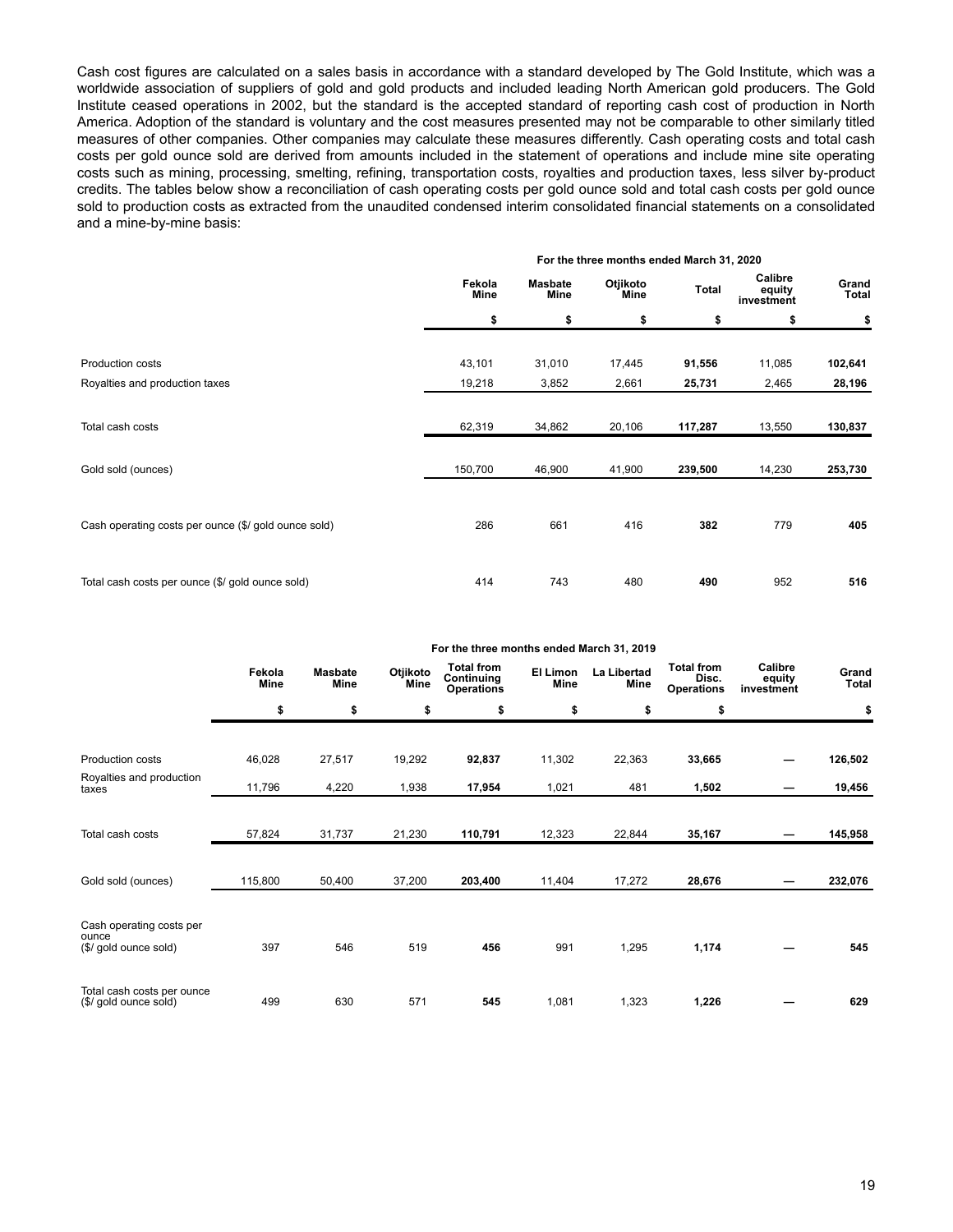#### *Cash operating costs per gold ounce produced*

In addition to Cash operating costs on a per gold ounce sold basis, the Company also presents Cash operating costs on a per gold produced basis. Cash operating costs per gold ounce produced is derived from amounts included in the statement of operations and include mine site operating costs such as mining, processing, smelting, refining, transportation costs, less silver by-product credits. The tables below show a reconciliation of cash operating costs per gold ounce produced to production costs as extracted from the unaudited condensed interim consolidated financial statements on a consolidated and a mine-by-mine basis:

|                                                          | For the three months ended March 31, 2020 |                        |                  |         |                                 |                       |  |  |  |
|----------------------------------------------------------|-------------------------------------------|------------------------|------------------|---------|---------------------------------|-----------------------|--|--|--|
|                                                          | Fekola<br>Mine                            | Masbate<br><b>Mine</b> | Otjikoto<br>Mine | Total   | Calibre<br>equity<br>investment | Grand<br><b>Total</b> |  |  |  |
|                                                          | \$                                        | \$                     | \$               | \$      | \$                              | \$                    |  |  |  |
| <b>Production costs</b>                                  | 43,101                                    | 31,010                 | 17,445           | 91,556  | 11,085                          | 102,641               |  |  |  |
| Inventory sales adjustment                               | (1,935)                                   | 1,384                  | 965              | 414     |                                 | 414                   |  |  |  |
| Cash operating costs                                     | 41,166                                    | 32,394                 | 18,410           | 91,970  | 11,085                          | 103,055               |  |  |  |
| Gold produced (ounces)                                   | 164,011                                   | 44,872                 | 41,749           | 250,632 | 14,230                          | 264,862               |  |  |  |
| Cash operating costs per ounce (\$/ gold ounce produced) | 251                                       | 722                    | 441              | 367     | 779                             | 389                   |  |  |  |

#### **For the three months ended March 31, 2019**

|                                                                | Fekola<br>Mine | <b>Masbate</b><br>Mine | Otjikoto<br>Mine | <b>Total from</b><br>Continuing<br><b>Operations</b> | El Limon<br>Mine | La Libertad<br>Mine | <b>Total from</b><br>Disc.<br><b>Operations</b> | Calibre<br>equity<br>investment | Grand<br>Total |
|----------------------------------------------------------------|----------------|------------------------|------------------|------------------------------------------------------|------------------|---------------------|-------------------------------------------------|---------------------------------|----------------|
|                                                                | \$             | \$                     | \$               | \$                                                   | \$               | \$                  | \$                                              |                                 | \$             |
|                                                                |                |                        |                  |                                                      |                  |                     |                                                 |                                 |                |
| Production costs                                               | 46,028         | 27,517                 | 19,292           | 92,837                                               | 11,302           | 22,363              | 33,665                                          |                                 | 126,502        |
| Inventory sales<br>adjustment                                  | (3,711)        | 1,547                  | 389              | (1, 775)                                             | (532)            | 2,199               | 1,667                                           |                                 | (108)          |
|                                                                |                |                        |                  |                                                      |                  |                     |                                                 |                                 |                |
| Cash operating costs                                           | 42,317         | 29,064                 | 19,681           | 91,062                                               | 10,770           | 24,562              | 35,332                                          |                                 | 126,394        |
|                                                                |                |                        |                  |                                                      |                  |                     |                                                 |                                 |                |
| Gold produced (ounces)                                         | 110,349        | 57,481                 | 32,712           | 200,542                                              | 12,231           | 18,086              | 30,317                                          |                                 | 230,859        |
|                                                                |                |                        |                  |                                                      |                  |                     |                                                 |                                 |                |
| Cash operating costs per<br>ounce<br>(\$/ gold ounce produced) | 383            | 506                    | 602              | 454                                                  | 881              | 1,358               | 1,165                                           |                                 | 547            |

#### *All-in sustaining costs per gold ounce*

In June 2013, the World Gold Council, a non-regulatory association of the world's leading gold mining companies established to promote the use of gold to industry, consumers and investors, provided guidance for the calculation of the measure "all-in sustaining costs per gold ounce", but as a non-IFRS measure, it does not have a standardized meaning under IFRS and therefore may not be comparable to similar measures presented by other issuers. The World Gold Council standard became effective January 1, 2014. On November 16, 2018, the World Council announced an update to its Guidance Note on all-in sustaining costs with application effective starting January 1, 2019. This update provides additional transparency about the costs of gold production and support further consistency of application of the Guidance Note. The major updates to the Guidance Note include providing a more specific definition of non-sustaining costs as those costs incurred at 'new operations' and costs related to 'major projects at existing operations' where these projects will materially benefit the operation in the future. The Guidance Note has defined 'material benefit' as an increase of at least 10% in annual or life of mine production, net present value or reserves compared to the remaining life of the operation. In addition, the Guidance Note has been updated to clarify that production phase capitalized stripping only meets the definition of non-sustaining if the stripping is expected to take at least 12 months and the subsequent ore production phase is expected to be more than 5 years. The Company adopted the updates to the Guidance Note, effective January 1, 2019.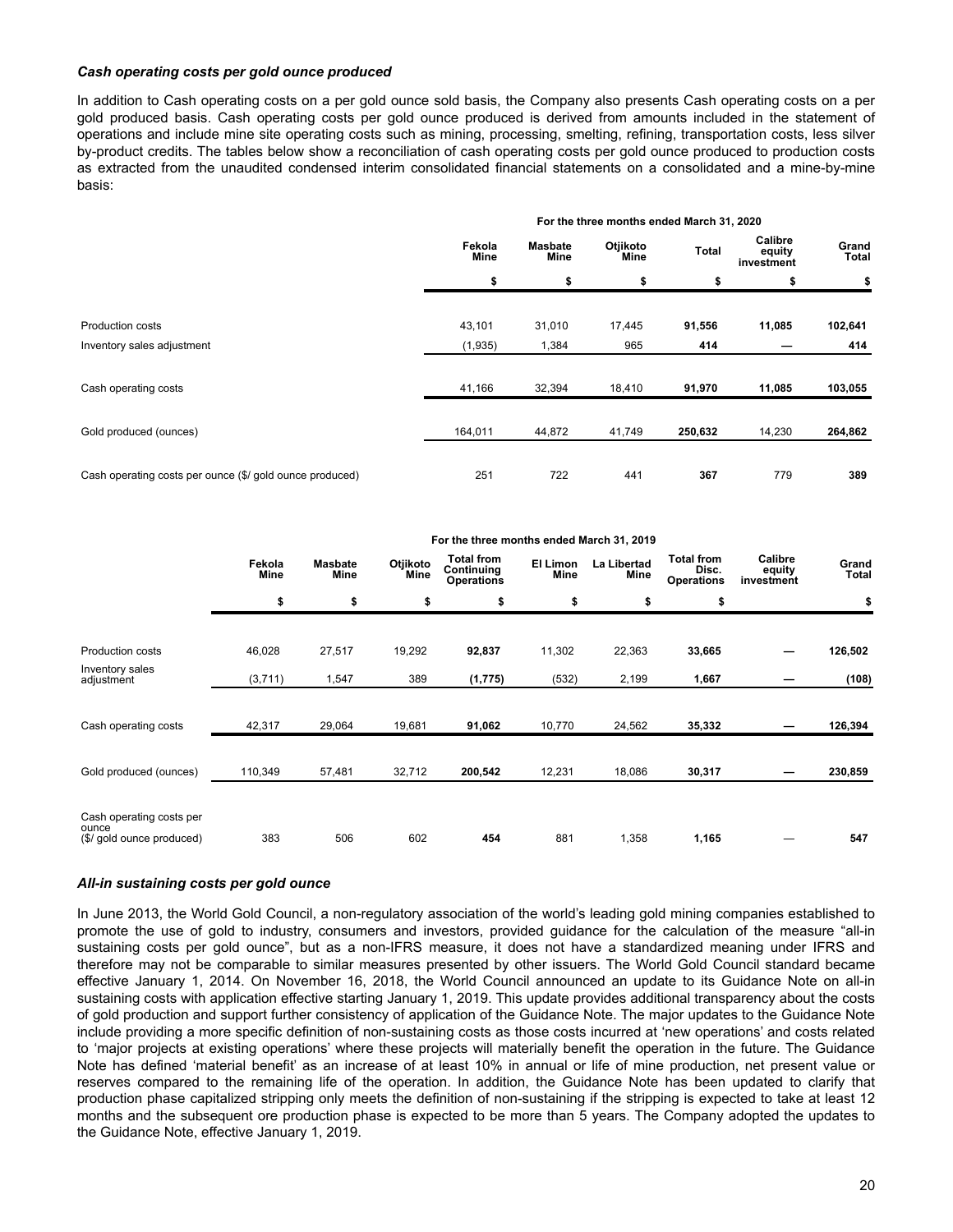Management believes that the all-in sustaining costs per gold ounce measure provides additional insight into the costs of producing gold by capturing all of the expenditures required for the discovery, development and sustaining of gold production and allows the Company to assess its ability to support capital expenditures to sustain future production from the generation of operating cash flows. Management believes that, in addition to conventional measures prepared in accordance with IFRS, certain investors use this information to evaluate the Company's performance and ability to generate cash flow. Accordingly, it is intended to provide additional information and should not be considered in isolation or as a substitute for measures of performance prepared in accordance with IFRS. Adoption of the standard is voluntary and the cost measures presented may not be comparable to other similarly titled measures of other companies. The Company has applied the principles of the World Gold Council recommendations and has reported all-in sustaining costs on a sales basis. Other companies may calculate these measures differently.

B2Gold defines all-in sustaining costs per ounce as the sum of cash operating costs, royalties and production taxes, capital expenditures and exploration costs that are sustaining in nature, sustaining lease expenditures, corporate general and administrative costs, share-based payment expenses related to RSUs/DSUs/PSUs, community relations expenditures, reclamation liability accretion and realized (gains) losses on fuel derivative contracts, all divided by the total gold ounces sold to arrive at a per ounce figure.

The tables below show a reconciliation of all-in sustaining costs per ounce to production costs as extracted from the unaudited condensed interim consolidated financial statements on a consolidated and a mine-by-mine basis for the three months ended March 31, 2020:

|                                                        | For the three months ended March 31, 2020 |                               |                         |           |         |                                 |                       |  |  |
|--------------------------------------------------------|-------------------------------------------|-------------------------------|-------------------------|-----------|---------|---------------------------------|-----------------------|--|--|
|                                                        | Fekola<br>Mine                            | <b>Masbate</b><br><b>Mine</b> | Otjikoto<br><b>Mine</b> | Corporate | Total   | Calibre<br>equity<br>investment | Grand<br><b>Total</b> |  |  |
|                                                        | \$                                        | \$                            | \$                      | \$        | \$      | \$                              | \$                    |  |  |
| Production costs                                       | 43,101                                    | 31,010                        | 17,445                  |           | 91,556  | 11,085                          | 102,641               |  |  |
| Royalties and production taxes                         | 19,218                                    | 3,852                         | 2,661                   |           | 25,731  | 2,465                           | 28,196                |  |  |
| Corporate administration                               | 1,302                                     | 547                           | 1,303                   | 7,036     | 10,188  | 2,914                           | 13,102                |  |  |
| Share-based payments - RSUs/DSUs/PSUs <sup>(1)</sup>   |                                           |                               |                         | 2,844     | 2,844   |                                 | 2,844                 |  |  |
| Community relations                                    | 1,291                                     | 357                           | 2,086                   |           | 3,734   |                                 | 3,734                 |  |  |
| Reclamation liability accretion <sup>(2)</sup>         | 145                                       | 123                           | 112                     |           | 380     |                                 | 380                   |  |  |
| Realized losses on derivative contracts                | 91                                        | 40                            | 25                      |           | 156     |                                 | 156                   |  |  |
| Sustaining lease expenditures                          | 193                                       | 358                           | 103                     | 175       | 829     |                                 | 829                   |  |  |
| Sustaining capital expenditures <sup>(3)</sup>         | 11,971                                    | 4,704                         | 11,552                  |           | 28,227  |                                 | 28,227                |  |  |
| Sustaining mine exploration <sup>(3)</sup>             | 870                                       | 1,617                         | 331                     |           | 2,818   |                                 | 2,818                 |  |  |
| Total all-in sustaining costs                          | 78,182                                    | 42,608                        | 35,618                  | 10,055    | 166,463 | 16,464                          | 182,927               |  |  |
| Gold sold (ounces)                                     | 150,700                                   | 46,900                        | 41,900                  |           | 239,500 | 14,230                          | 253,730               |  |  |
| All-in sustaining cost per ounce (\$/ gold ounce sold) | 519                                       | 908                           | 850                     |           | 695     | 1,157                           | 721                   |  |  |

*(1) Included as a component of Share-based payments on the statement of operations.*

*(2) Excludes reclamation accretion relating to Kiaka and Toega.*

*(3) Refer to Sustaining capital expenditures and Sustaining mine exploration reconciliations below.*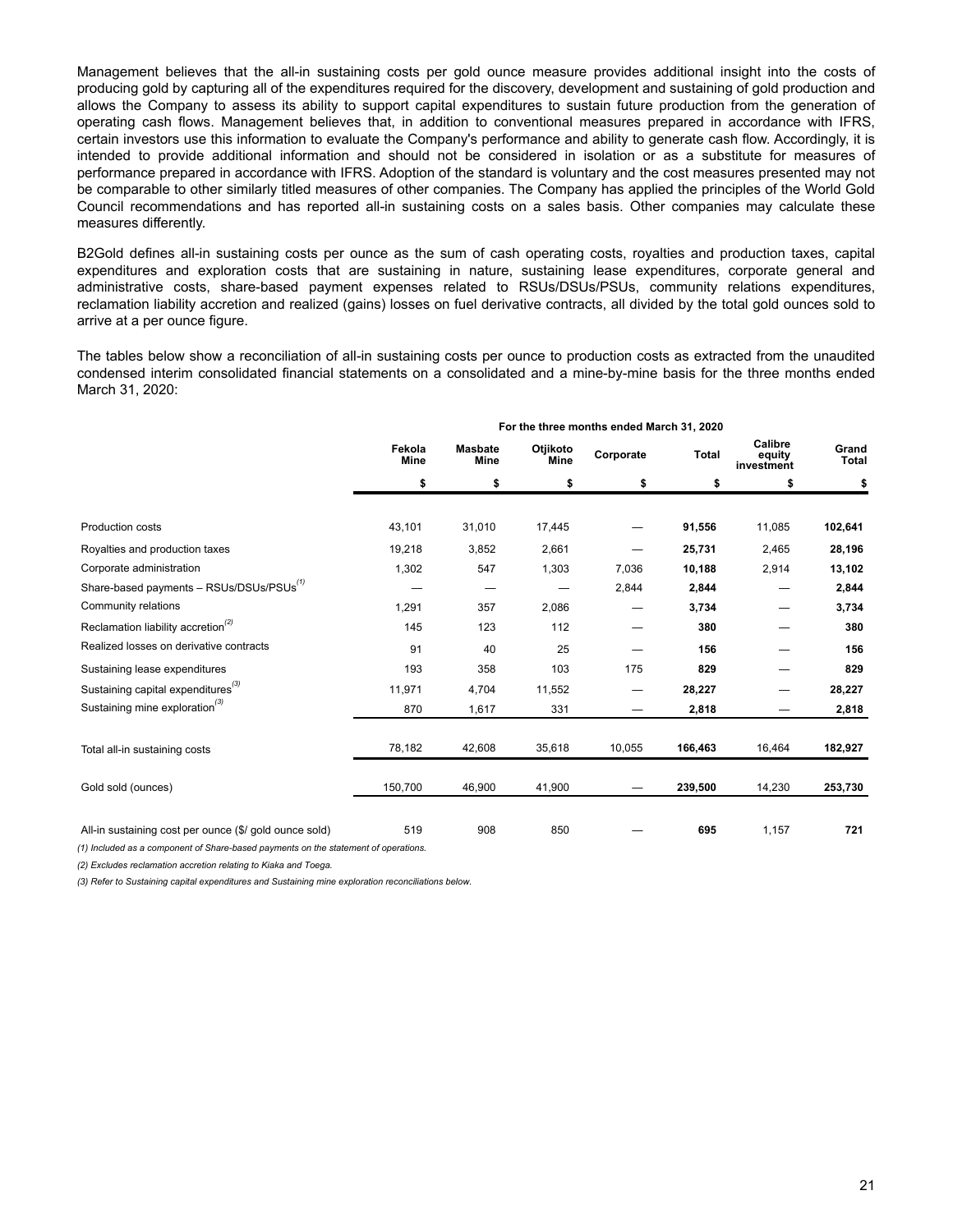The table below shows a reconciliation of sustaining capital expenditures to operating mine capital expenditures as extracted from the unaudited condensed interim consolidated financial statements for the three months ended March 31, 2020:

|                                     | Fekola<br><b>Mine</b> | Masbate<br>Mine | Otjikoto<br>Mine                | Total     | Calibre<br>equity<br>investment | Grand<br><b>Total</b> |  |  |
|-------------------------------------|-----------------------|-----------------|---------------------------------|-----------|---------------------------------|-----------------------|--|--|
|                                     | \$                    | \$              | \$                              | \$        | \$                              | \$                    |  |  |
| Operating mine capital expenditures | 74,133                | 4,761           | 11,732                          | 90,626    |                                 | 90,626                |  |  |
| Mine expansion equipment            | (32, 858)             |                 | –                               | (32, 858) |                                 | (32, 858)             |  |  |
| Plant expansion                     | (15, 972)             |                 | —                               | (15, 972) | —                               | (15, 972)             |  |  |
| Solar plant                         | (11, 251)             |                 | $\hspace{0.1mm}-\hspace{0.1mm}$ | (11, 251) | —                               | (11, 251)             |  |  |
| Other                               | (1,224)               | (44)            | —                               | (1, 268)  | —                               | (1, 268)              |  |  |
| Workshop upgrade                    | (857)                 | –               |                                 | (857)     |                                 | (857)                 |  |  |
| Land acquisitions                   |                       | (13)            |                                 | (13)      |                                 | (13)                  |  |  |
| Underground development             |                       |                 | (180)                           | (180)     |                                 | (180)                 |  |  |
| Sustaining capital expenditures     | 11,971                | 4,704           | 11,552                          | 28,227    |                                 | 28,227                |  |  |

The table below shows a reconciliation of sustaining mine exploration to operating mine exploration as extracted from the unaudited condensed interim consolidated financial statements for the three months ended March 31, 2020:

|                             | For the three months ended March 31, 2020 |                        |                  |              |                                 |                |  |  |  |
|-----------------------------|-------------------------------------------|------------------------|------------------|--------------|---------------------------------|----------------|--|--|--|
|                             | Fekola<br>Mine                            | <b>Masbate</b><br>Mine | Otjikoto<br>Mine | <b>Total</b> | Calibre<br>equity<br>investment | Grand<br>Total |  |  |  |
|                             | ъ                                         | \$                     | S                | э            |                                 | \$             |  |  |  |
| Operating mine exploration  | 870                                       | 1,617                  | 372              | 2,859        |                                 | 2,859          |  |  |  |
| Regional exploration        |                                           |                        | (41)             | (41)         |                                 | (41)           |  |  |  |
| Sustaining mine exploration | 870                                       | 1,617                  | 331              | 2,818        |                                 | 2,818          |  |  |  |

# **For the three months ended March 31, 2020**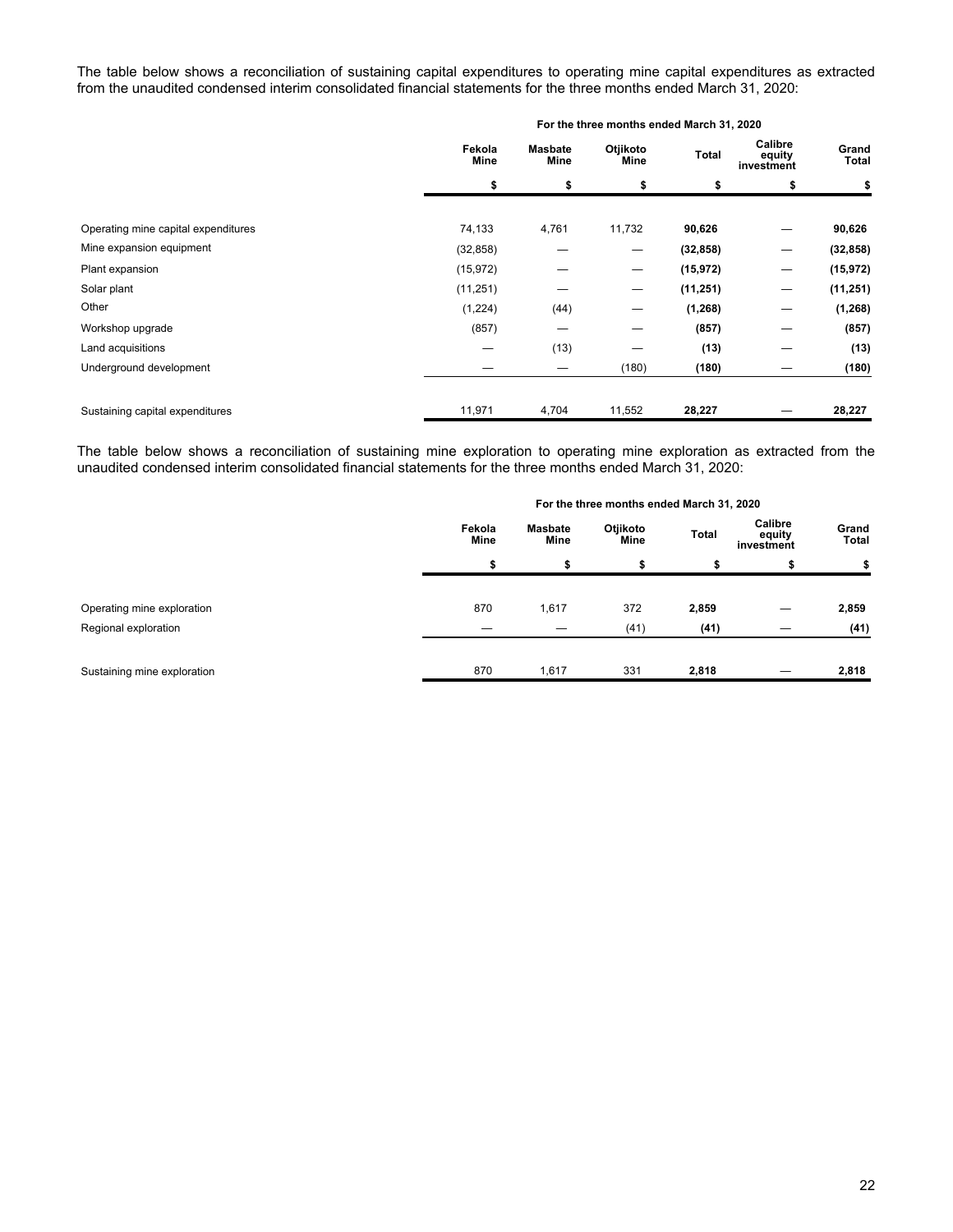The tables below show a reconciliation of all-in sustaining costs per ounce to production costs as extracted from the unaudited condensed interim consolidated financial statements on a consolidated and a mine-by-mine basis for the three months ended March 31, 2019:

|                                                                           | For the three months ended March 31, 2019 |                        |                  |                          |                                                                |                   |                              |                                                 |                                 |                |  |  |
|---------------------------------------------------------------------------|-------------------------------------------|------------------------|------------------|--------------------------|----------------------------------------------------------------|-------------------|------------------------------|-------------------------------------------------|---------------------------------|----------------|--|--|
|                                                                           | Fekola<br>Mine                            | <b>Masbate</b><br>Mine | Otjikoto<br>Mine |                          | <b>Total from</b><br>Corporate Continuing<br><b>Operations</b> | Mine              | El Limon La Libertad<br>Mine | <b>Total from</b><br>Disc.<br><b>Operations</b> | Calibre<br>equity<br>investment | Grand<br>Total |  |  |
|                                                                           | \$                                        | \$                     | \$               | \$                       | \$                                                             | \$                | \$                           | \$                                              | \$                              | \$             |  |  |
|                                                                           |                                           |                        |                  |                          |                                                                |                   |                              |                                                 |                                 |                |  |  |
| Production costs                                                          | 46,028                                    | 27,517                 | 19,292           |                          | 92,837                                                         | 11,302            | 22,363                       | 33,665                                          |                                 | 126,502        |  |  |
| Royalties and<br>production taxes                                         | 11,796                                    | 4,220                  | 1,938            | $\overline{\phantom{0}}$ | 17,954                                                         | 1,021             | 481                          | 1,502                                           |                                 | 19,456         |  |  |
| Corporate<br>administration                                               | 1,410                                     | 659                    | 1,922            | 10,795                   | 14,786                                                         | 571               | 421                          | 992                                             |                                 | 15,778         |  |  |
| Share-based<br>payments -<br>RSUs/DSUs <sup>(1)</sup>                     | 20                                        |                        |                  | 785                      | 805                                                            |                   |                              |                                                 |                                 | 805            |  |  |
| Community<br>relations                                                    | 447                                       | 111                    | 120              |                          | 678                                                            | 353               | 56                           | 409                                             |                                 | 1,087          |  |  |
| Reclamation<br>liability<br>$\frac{1}{\sqrt{2}}$ accretion <sup>(2)</sup> | 179                                       | 147                    | 128              |                          | 454                                                            | 113               | 212                          | 325                                             |                                 | 779            |  |  |
| Realized (gains)<br>losses on<br>derivative<br>contracts                  | (311)                                     | (307)                  | (193)            |                          | (811)                                                          |                   | 9                            | 9                                               |                                 | (802)          |  |  |
| Sustaining lease<br>expenditures                                          | 194                                       | 306                    | 83               | 174                      | 757                                                            |                   |                              |                                                 |                                 | 757            |  |  |
| Sustaining<br>capital<br>$expenditures^{(3)}$                             | 9,188                                     | 4,647                  | 7,282            |                          | 21,117                                                         | 4,013             | 4,351                        | 8,364                                           |                                 | 29,481         |  |  |
| Sustaining mine<br>exploration                                            | 2,095                                     | 158                    | 254              |                          | 2,507                                                          | $\qquad \qquad -$ | 533                          | 533                                             |                                 | 3,040          |  |  |
| Total all-in<br>sustaining costs                                          | 71,046                                    | 37,458                 | 30,826           | 11,754                   | 151,084                                                        | 17,373            | 28,426                       | 45,799                                          |                                 | 196,883        |  |  |
| Gold sold<br>(ounces)                                                     | 115,800                                   | 50,400                 | 37,200           |                          | 203,400                                                        | 11,404            | 17,272                       | 28,676                                          |                                 | 232,076        |  |  |
| All-in sustaining<br>cost per ounce<br>(\$/ gold ounce<br>sold)           | 614                                       | 743                    | 829              |                          | 743                                                            | 1,523             | 1,646                        | 1,597                                           |                                 | 848            |  |  |

*(1) Included as a component of Share-based payments on the statement of operations.*

*(2) Excludes reclamation accretion relating to Kiaka and Toega.*

*(3) Refer to Sustaining capital expenditures and Sustaining mine exploration reconciliations below.*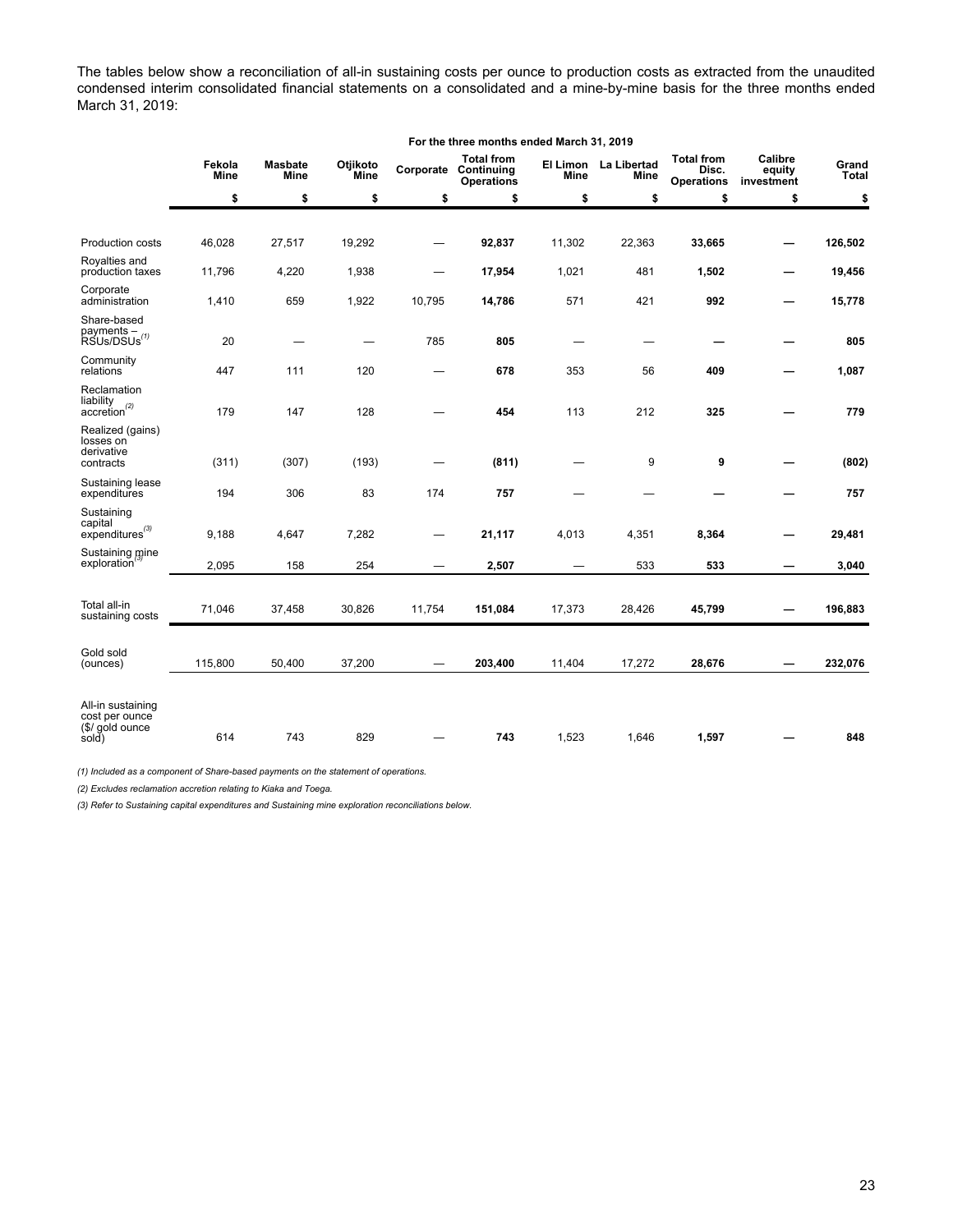The table below shows a reconciliation of sustaining capital expenditures to operating mine capital expenditures as extracted from the unaudited condensed interim consolidated financial statements for the three months ended March 31, 2019:

|                                        | Fekola<br><b>Masbate</b><br>Mine<br>Mine |         | Otjikoto<br>Mine | <b>Total from</b><br>Continuing<br><b>Operations</b> | El Limon<br>Mine | Mine  | <b>Total from</b><br>La Libertad<br>Discontinued<br><b>Operations</b> | Calibre<br>equity<br>investment | Grand<br><b>Total</b> |
|----------------------------------------|------------------------------------------|---------|------------------|------------------------------------------------------|------------------|-------|-----------------------------------------------------------------------|---------------------------------|-----------------------|
|                                        | \$                                       | \$      | \$               |                                                      | \$               |       | S                                                                     | S                               | \$                    |
|                                        |                                          |         |                  |                                                      |                  |       |                                                                       |                                 |                       |
| Operating mine capital<br>expenditures | 21,284                                   | 8,444   | 7,282            | 37,010                                               | 7,429            | 4,351 | 11,780                                                                |                                 | 48,790                |
| Mobile equipment<br>purchases          | (4,876)                                  |         |                  | (4, 876)                                             |                  |       |                                                                       |                                 | (4, 876)              |
| Fadougou relocation                    | (4, 850)                                 |         |                  | (4, 850)                                             |                  |       |                                                                       |                                 | (4, 850)              |
| Carryover construction<br>cost         | (1,738)                                  |         |                  | (1,738)                                              |                  |       |                                                                       |                                 | (1,738)               |
| Plant expansion                        | (632)                                    |         |                  | (632)                                                |                  |       |                                                                       |                                 | (632)                 |
| Masbate processing<br>plant upgrade    |                                          | (3,770) |                  | (3,770)                                              |                  |       |                                                                       |                                 | (3,770)               |
| Other                                  |                                          | (27)    |                  | (27)                                                 |                  |       |                                                                       |                                 | (27)                  |
| Limon Central                          |                                          |         |                  | –                                                    | (3, 196)         |       | (3, 196)                                                              |                                 | (3, 196)              |
| Plant upgrade                          |                                          |         |                  |                                                      | (159)            |       | (159)                                                                 |                                 | (159)                 |
| Limon tailings project                 |                                          |         |                  |                                                      | (61)             |       | (61)                                                                  |                                 | (61)                  |
| Sustaining capital<br>expenditures     | 9,188                                    | 4,647   | 7,282            | 21,117                                               | 4,013            | 4,351 | 8,364                                                                 |                                 | 29,481                |

The table below shows a reconciliation of sustaining mine exploration to operating mine exploration as extracted from the unaudited condensed interim consolidated financial statements for the three months ended March 31, 2019:

|                                | For the three months ended March 31, 2019 |                               |                  |                                                      |                                |                     |                                                 |                                 |                |  |  |
|--------------------------------|-------------------------------------------|-------------------------------|------------------|------------------------------------------------------|--------------------------------|---------------------|-------------------------------------------------|---------------------------------|----------------|--|--|
|                                | Fekola<br>Mine                            | <b>Masbate</b><br><b>Mine</b> | Otjikoto<br>Mine | <b>Total from</b><br>Continuing<br><b>Operations</b> | <b>El Limon</b><br><b>Mine</b> | La Libertad<br>Mine | <b>Total from</b><br>Disc.<br><b>Operations</b> | Calibre<br>equity<br>investment | Grand<br>Total |  |  |
|                                | \$                                        | \$                            |                  |                                                      |                                |                     |                                                 |                                 |                |  |  |
| Operating mine<br>exploration  | 2,095                                     | 962                           | 331              | 3,388                                                | 465                            | 1,146               | 1,611                                           |                                 | 4,999          |  |  |
| Regional exploration           |                                           | (804)                         | (77)             | (881)                                                | (465)                          | (613)               | (1,078)                                         |                                 | (1,959)        |  |  |
| Sustaining mine<br>exploration | 2,095                                     | 158                           | 254              | 2,507                                                |                                | 533                 | 533                                             |                                 | 3,040          |  |  |

#### **For the three months ended March 31, 2019**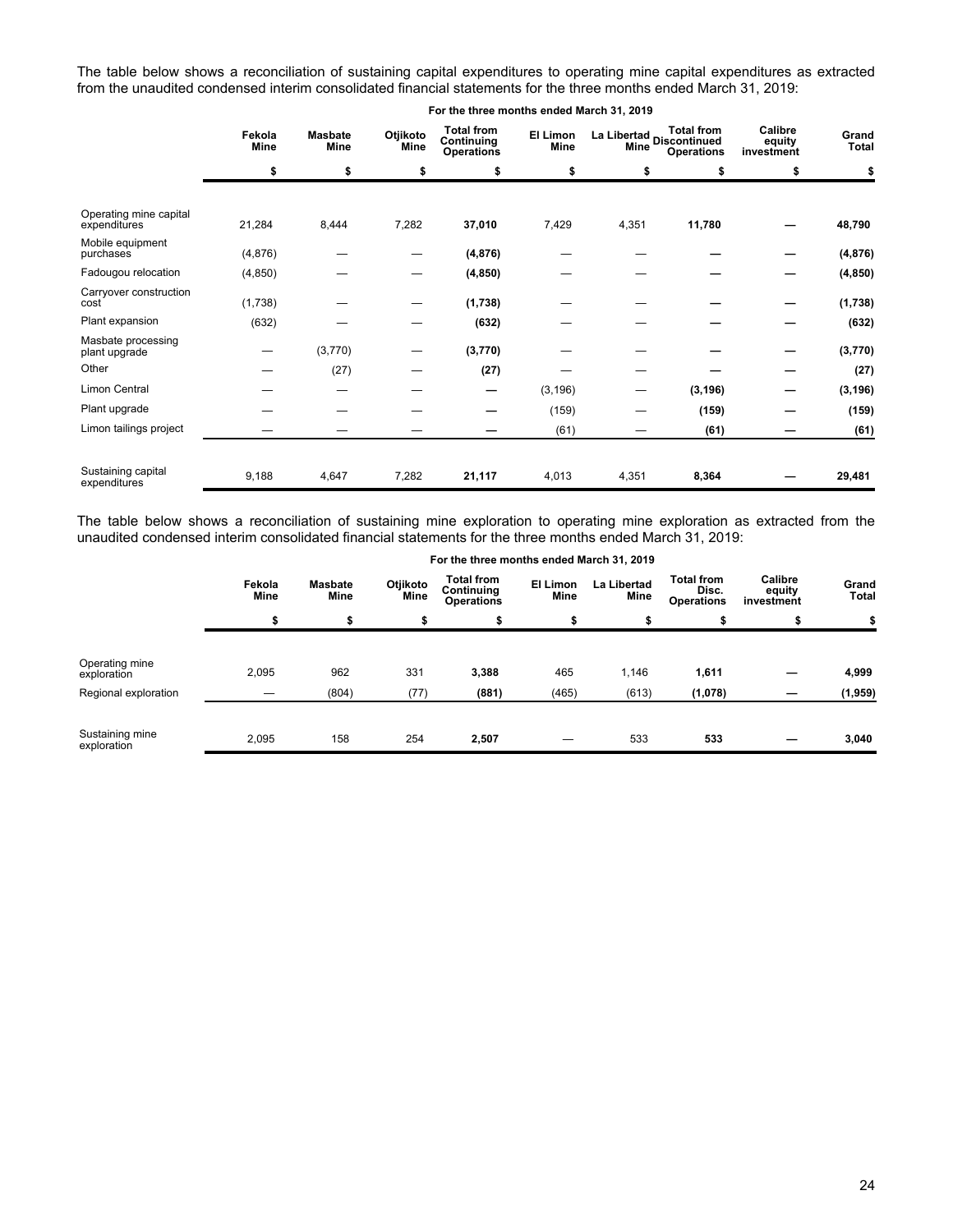#### *Adjusted net income and adjusted earnings per share - basic*

Adjusted net income and adjusted earnings per share – basic are non-IFRS measures that do not have a standardized meaning prescribed by IFRS and therefore may not be comparable to similar measures presented by other issuers. The Company defines adjusted net income as net income attributable to shareholders of the Company adjusted for non-recurring and significant recurring non-cash items. The Company defines adjusted earnings per share – basic as adjusted net income divided by the basic weighted number of common shares outstanding.

Management believes that the presentation of adjusted net income and adjusted earnings per share - basic is appropriate to provide additional information to investors regarding items that we do not expect to continue at the same level in the future or that management does not believe to be a reflection of the Company's ongoing operating performance. Management further believes that its presentation of these non-IFRS financial measures provide information that is useful to investors because they are important indicators of the strength of our operations and the performance of our core business. Accordingly, it is intended to provide additional information and should not be considered in isolation as a substitute for measures of performance prepared in accordance with IFRS. Other companies may calculate this measure differently.

A reconciliation of net income to adjusted net income as extracted from the unaudited condensed interim consolidated financial statements is set out in the table below:

|                                                                                              | Three months ended |           |  |
|----------------------------------------------------------------------------------------------|--------------------|-----------|--|
|                                                                                              | March 31,          |           |  |
|                                                                                              | 2020               | 2019      |  |
|                                                                                              | \$                 | \$        |  |
|                                                                                              | (000's)            | (000's)   |  |
| Net income attributable to shareholders of the Company for the period:                       | 72,287             | 22,295    |  |
| Adjustments for non-recurring and significant recurring non-cash items:                      |                    |           |  |
| Share-based payments                                                                         | 3,600              | 4,609     |  |
| Unrealized losses (gains) on derivative instruments                                          | 10,848             | (5, 444)  |  |
| Non-cash modification of Calibre receivable                                                  | 689                |           |  |
| Deferred income tax expense                                                                  | 11,465             | 10,118    |  |
| Adjusted net income attributable to shareholders of the Company for the period               | 98,889             | 31,578    |  |
| Basic weighted average number of common shares outstanding (in thousands)                    | 1,035,032          | 1,001,410 |  |
| Adjusted net earnings attributable to shareholders of the Company per share-basic (\$/share) | 0.10               | 0.03      |  |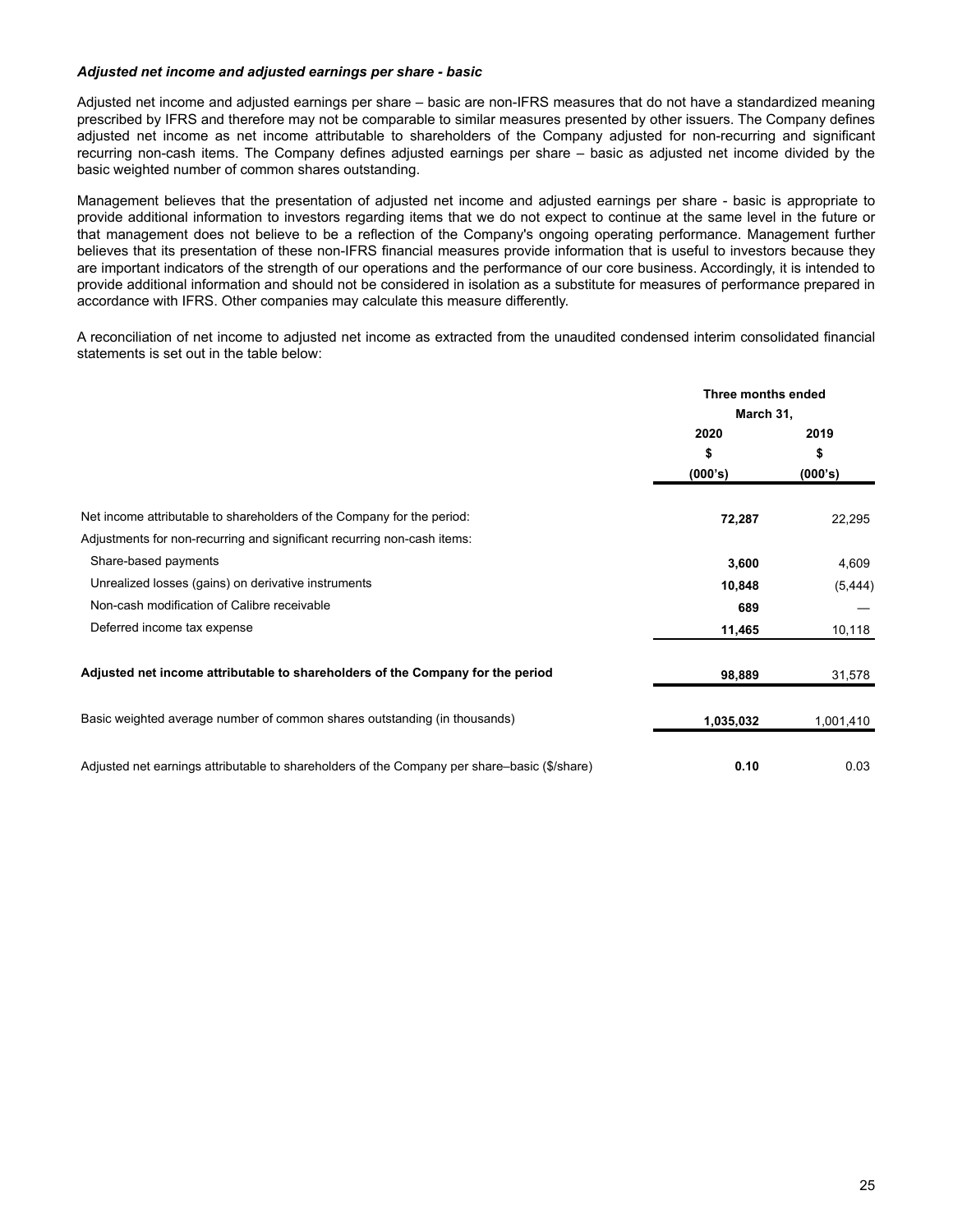#### <span id="page-25-0"></span>**SUMMARY OF QUARTERLY RESULTS**

|                                                                                                     | Q1      | Q4      | Q <sub>3</sub> | Q <sub>2</sub> | Q1      | Q4        | Q <sub>3</sub> | Q <sub>2</sub> |
|-----------------------------------------------------------------------------------------------------|---------|---------|----------------|----------------|---------|-----------|----------------|----------------|
|                                                                                                     | 2020    | 2019    | 2019           | 2019           | 2019    | 2018      | 2018           | 2018           |
| Gold revenue (\$ in thousands)                                                                      | 380,298 | 313,659 | 310,783        | 267,213        | 263,982 | 230,910   | 280,044        | 242,311        |
| Net income (loss) for the period (\$ in<br>thousands)                                               | 83,008  | 182,413 | 65,583         | 41,322         | 26,523  | (49, 676) | 16,036         | 21,333         |
| Earnings (loss) per share $(1)$ – basic (\$)                                                        | 0.07    | 0.17    | 0.05           | 0.04           | 0.02    | (0.06)    | 0.01           | 0.02           |
| Earnings (loss) per share $(7)$ – diluted (\$)                                                      | 0.07    | 0.17    | 0.05           | 0.04           | 0.02    | (0.06)    | 0.01           | 0.02           |
| Cash flows from operating activities<br>(\$ in thousands)                                           | 216,213 | 144,905 | 167,834        | 92,816         | 86,419  | 74,145    | 143,235        | 86,211         |
| Gold sold, excluding discontinued<br>operations (ounces)                                            | 239,500 | 211,800 | 208,900        | 203,700        | 203,400 | 188,029   | 232,209        | 188,029        |
| Average realized gold price (\$/ ounce)                                                             | 1,588   | 1,481   | 1,488          | 1,312          | 1,298   | 1,233     | 1,209          | 1,289          |
| Gold produced, excluding discontinued<br>operations (ounces)                                        | 250,632 | 228,406 | 213,278        | 208,890        | 200,542 | 201,601   | 206,947        | 207,576        |
| Gold produced, total including discontinued<br>operations and Calibre Equity<br>Investment (ounces) | 264,862 | 245,140 | 258,200        | 246,020        | 230,859 | 231,687   | 242,040        | 240,093        |
| Cash operating costs <sup>(2)</sup><br>(\$/ gold ounce sold)                                        | 405     | 479     | 507            | 543            | 545     | 507       | 496            | 489            |
| Total cash costs <sup>(2)</sup> (\$/ gold ounce sold)                                               | 516     | 579     | 603            | 624            | 629     | 590       | 571            | 573            |
| All-in sustaining costs <sup>(2)</sup><br>(\$/ gold ounce sold)                                     | 721     | 882     | 807            | 914            | 848     | 812       | 717            | 758            |
| Adjusted net income $(1)(2)$ (\$ in thousands)                                                      | 98,889  | 68,759  | 88,747         | 48,640         | 31,578  | 3,197     | 38,132         | 43,291         |
| Adjusted earnings per share $(1)(2)$ – basic (\$)                                                   | 0.10    | 0.07    | 0.09           | 0.05           | 0.03    | 0.00      | 0.04           | 0.04           |

*1. Attributable to the shareholders of the Company.*

Non-IFRS Measure. For a description of how these measures are calculated and a reconciliation of these measures to the most directly comparable measures specified, defined or determined *under IFRS and presented in the Company's financial statements, refer to "Non-IFRS Measures".*

Quarterly gold revenue in the third quarter of 2018 increased from the second quarter of 2018 due to higher ounces sold offset by a lower realized gold price. Quarterly gold revenue in the fourth quarter of 2018 decreased from the third quarter of 2018 due to the timing of bullion shipments. Quarterly gold revenue in the four quarters of 2019 increased from the quarters in 2018 due to the higher gold price realized. Net income in 2018 reflects the results of the low-cost Fekola production. The net loss in the fourth quarter of 2018 reflects an impairment loss of \$34 million relating to La Libertad Mine and \$9 million of mineral property interest write-downs. The net income in the fourth quarter of 2019 reflects an impairment reversal of \$70 million related to the Masbate Mine, net of deferred income tax expense and the gain on sale of Nicaraguan Assets of \$40 million. The results of the first quarter of 2020 reflect the increased production from the Fekola Mine as result of the mining expansion.

Quarterly cash flows provided by operating activities starting in the second quarter of 2018 reflect the timing of gold sales and the average realized gold price.

## **SUMMARY AND OUTLOOK**

Based on current assumptions for 2020, B2Gold remains well positioned for continued strong operational and financial performance. Total consolidated production guidance remains at between 1,000,000 and 1,055,000 ounces of gold; consolidated cash operating costs are forecast to be between \$415 and \$455 per ounce and consolidated all-in sustaining costs are forecast to be between \$780 and \$820 per ounce. We remain on guidance even though at the end of the first quarter of 2020, Calibre Mining Corp. (34% owned by B2Gold) announced the temporary suspension of its Nicaraguan operations due to COVID-19, creating uncertainty as to what portion of the remaining forecasted production ounces from Calibre would be realized in 2020. However, given that the Company's three operating mines are already 16,156 ounces ahead of budget at the end of the first quarter of 2020, the Company has determined that its overall consolidated production and financial guidance should be maintained. The Company is on schedule to realize a significant increase in gold production from the Fekola Mine in 2020 (approximately 600,000 ounces) based on the addition of a larger mining fleet, the optimization of the mining sequence and the mill expansion. B2Gold's construction team is on schedule to complete the Fekola mill expansion in the third quarter of 2020, which along with the larger mining fleet will significantly increase mill throughput, yielding projected annual production averaging 550,000 ounces of gold over the next five years based on current assumptions.

While B2Gold remains in a very strong financial position, the Company drew down \$250 million on its Revolving Credit Facility in early April 2020. This was a purely precautionary measure given the current global economic environment caused by the COVID-19 pandemic and the Company expects to continue to generate net cash flows through the balance of 2020 and finish 2020 in a significant net positive cash position.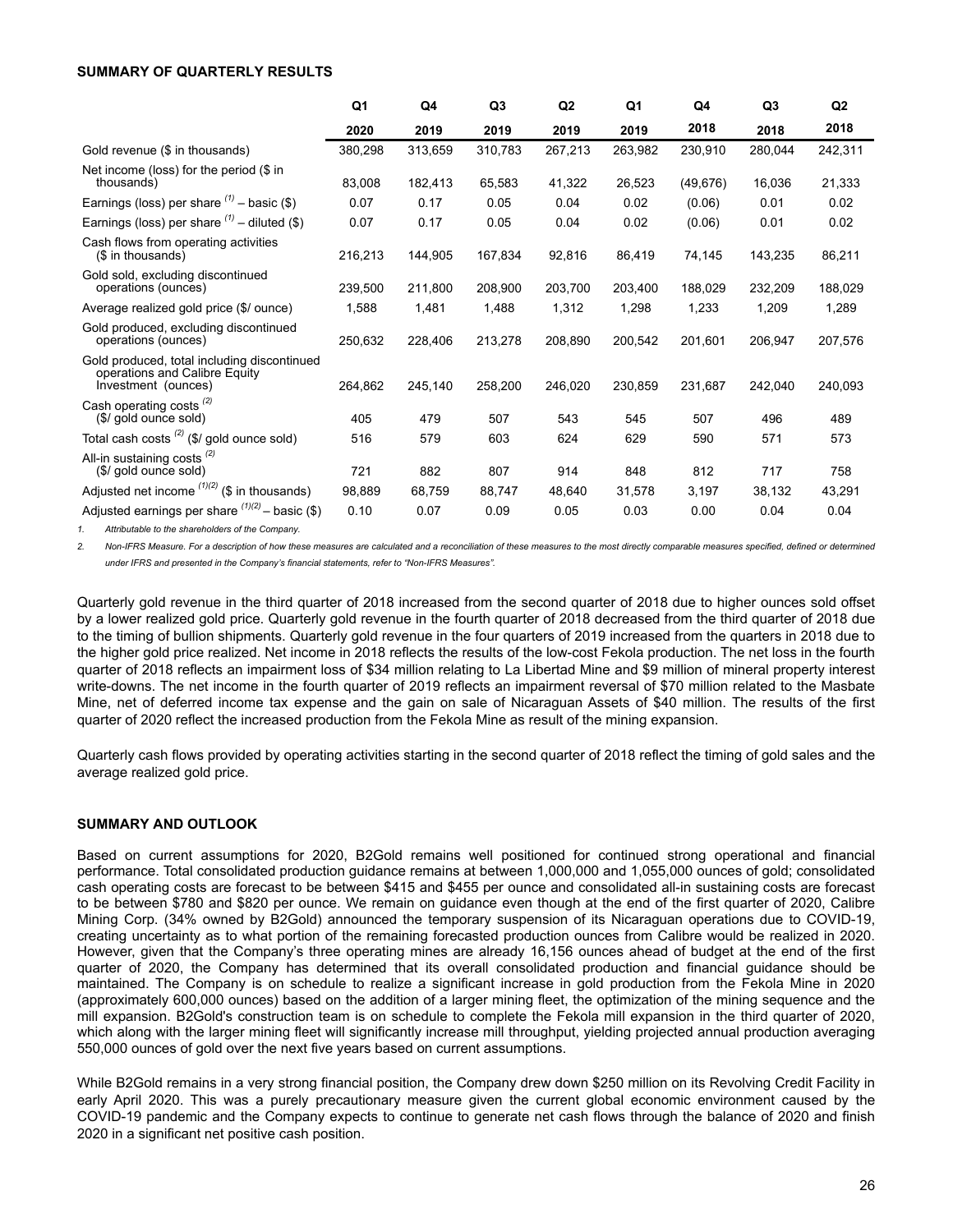<span id="page-26-0"></span>Despite some of the challenges that the current COVID-19 pandemic has created in each of the locations where the Company operates or is head-quartered, the Company continues to operate virtually unimpeded. The Company is very of proud of its employees' dedication and resilience in these challenging times and believes it is in part due to the executive team's and mine employees' years of experience in all aspects of international mining, and our culture of fairness, respect and transparency. That resilience is reflected in the Company's record first quarter of 2020 results.

In conjunction with this success, we are also very mindful of the communities where we operate and continue to assist local and national governments in their efforts to respond to the COVID-19 crisis. B2Gold would like to thank all levels of government in the countries for working with the Company in mutually trusting relationships during these challenging times.

B2Gold is helping to ensure food security and is providing support for medical equipment and health services to local communities around our mining operations. In Metro Vancouver, B2Gold is contributing CDN\$500,000 to support three local community organizations. In Mali, B2Gold has committed US\$500,000 including funds for much needed medical supplies; in the Philippines, B2Gold has committed US\$415,000 to assist families with food and basic medical requirements; and in Namibia, we have committed US\$321,000, with a focus on hygiene, sanitation and food security within urban townships.

In addition, to managing its operations through these current challenging times, B2Gold will also look forward through the balance of 2020 and beyond and remain committed to continuing to execute on its strategic objectives. The Company's ongoing strategy is to continue to maximize profitable production from its mines, reduce debt, expand the Fekola Mine throughput and annual production, further advance its pipeline of development and exploration projects, evaluate opportunities and continue to pay a dividend.

# **OUTSTANDING SHARE DATA**

At May 5, 2020, 1,039,994,619 common shares were outstanding. In addition, there were approximately 27.8 million stock options outstanding with exercise prices ranging between Cdn.\$1.12 to Cdn.\$6.13 per share, approximately 4.7 million RSUs outstanding and approximately 1.7 million PSUs outstanding.

# **CAUTION ON FORWARD-LOOKING INFORMATION**

Production results and production guidance presented in this MD&A reflect the total production at the mines B2Gold operates on a 100% basis. Please see our most recent Annual Information Form for a discussion of our ownership interest in the mines B2Gold operates. In respect of La Libertad and El Limon mines, production is presented on a 100% basis for the period up until October 14, 2019 and on a 34% basis thereafter (to reflect B2Gold's current approximate interest in Calibre).

This MD&A includes certain "forward-looking information" and "forward-looking statements" (collectively "forward-looking statements") within the meaning of applicable Canadian and United States securities legislation, including: projections; outlook; guidance; forecasts; estimates; and other statements regarding future or estimated financial and operational performance events, gold production and sales, revenues and cash flows, capital and operating costs, including projected cash operating costs and all-in sustaining costs, and budgets, on a consolidated and mine-by-mine basis; the impact of the COVID-19 pandemic on B2Gold's operations, including any restrictions or suspensions with respect to our operations and the effect of any such restrictions or suspensions on our financial and operational results; the ability of the Company to successfully maintain our operations if they are temporarily suspended, and to restart or ramp-up these operations efficiently and economically, the impact of COVID-19 on the Company's workforce, suppliers and other essential resources and what effect those impacts, if they occur, would have on its business; future or estimated mine life, metal price assumptions, ore grades and sources, recovery rates, stripping ratios, throughput, ore processing; statements regarding anticipated exploration, drilling, development, construction, permitting and other activities or achievements of B2Gold; and including, without limitation: B2Gold remaining well positioned for continued strong operational and financial performance in 2020; projected consolidated gold production of between 1,000,000 and 1,055,000 ounces in 2020; projected consolidated cash operating costs of between \$415 and \$455 per ounce and all-in sustaining costs of between \$780 and \$820 per ounce in 2020; the anticipated repayment of the outstanding RCF balance in 2020; future debt levels; the realization of a significant increase in gold production from Fekola in 2020; the completion of the mill expansion at Fekola and the timing, results and costs thereof; the Fekola expansion being expected to increase gold production to an average of 550,000 ounces per year during the five-year period 2020-2024; the anticipated cost, timing and results for the addition of a solar plant to the Fekola Mine, including the timing to complete following restart of construction; production levels and B2Gold's attributable share of production of El Limon and La Libertad; the results of the Gramalote PEA; the completion and results of a feasibility study at Gramalote and its potential to become a large low-cost open pit gold mine; the availability of future takedowns under the RCF; the RCF and operating cash flows allowing B2Gold to meet its current obligations as they come due and providing financial flexibility to advance existing assets and pursue exploration opportunities; the potential payment of future dividends, including the timing and amount of any such dividends; planned exploration, the potential results of such exploration and the expected budgets, methods, targets and locations of such exploration; and B2Gold remaining focused on reducing debt. Estimates of mineral resources and reserves are also forward-looking statements because they constitute projections regarding the amount of minerals that may be encountered in the future and/or the anticipated economics of production, should a production decision be made. All statements in this MD&A that address events or developments that we expect to occur in the future are forward-looking statements. Forward-looking statements are statements that are not historical facts and are generally, although not always, identified by words such as "expect", "plan", "anticipate", "project", "target", "potential", "schedule", "forecast", "budget", "estimate", "intend" or "believe" and similar expressions or their negative connotations, or that events or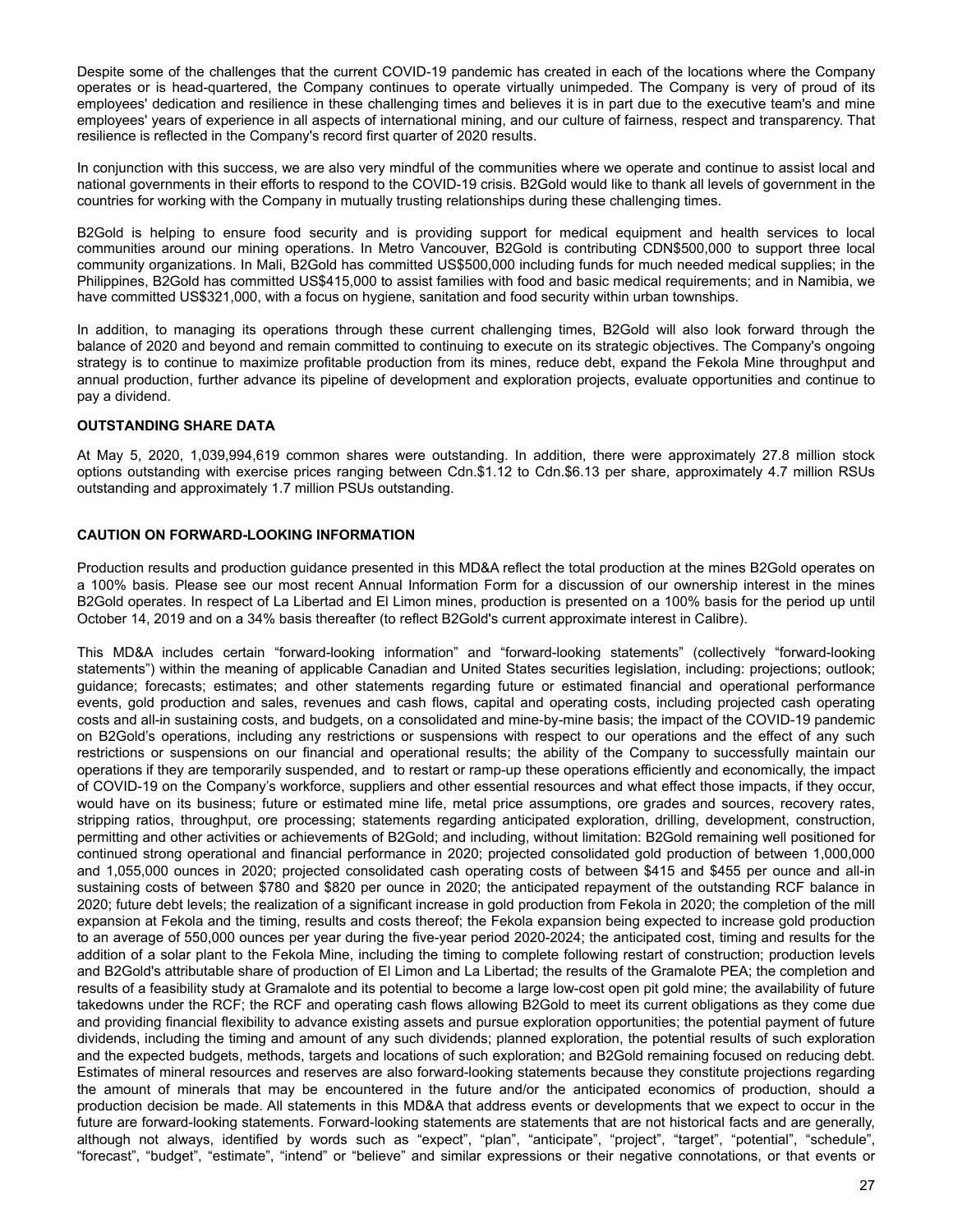conditions "will", "would", "may", "could", "should" or "might" occur. All such forward-looking statements are based on the opinions and estimates of management as of the date such statements are made.

Forward-looking statements necessarily involve assumptions, risks and uncertainties, certain of which are beyond B2Gold's control, including risks associated with or related to: the duration and extent of the COVID-19 pandemic, the effectiveness of preventative measures and contingency plans put in place by the Company to respond to the COVID-19 pandemic, including, but not limited to, social distancing, a non-essential travel ban, business continuity plans, and efforts to mitigate supply chain disruptions; escalation of travel restrictions on people or products and reductions in the ability of the Company to transport and refine doré; the volatility of metal prices and B2Gold's common shares; changes in tax laws; the dangers inherent in exploration, development and mining activities; the uncertainty of reserve and resource estimates; not achieving production, cost or other estimates; actual production, development plans and costs differing materially from the estimates in B2Gold's feasibility studies; the ability to obtain and maintain any necessary permits, consents or authorizations required for mining activities; and the ramifications thereof; environmental regulations or hazards and compliance with complex regulations associated with mining activities; climate change and climate change regulations; the ability to replace mineral reserves and identify acquisition opportunities; the unknown liabilities of companies acquired by B2Gold; the ability to successfully integrate new acquisitions; fluctuations in exchange rates; the availability of financing; financing and debt activities, including potential restrictions imposed on B2Gold's operations as a result thereof and the ability to generate sufficient cash flows; operations in foreign and developing countries and the compliance with foreign laws, including those associated with operations in Mali, Namibia, the Philippines, Colombia and Burkina Faso and including risks related to changes in foreign laws and changing policies related to mining and local ownership requirements or resource nationalization generally, including in response to the COVID-19 outbreak; remote operations and the availability of adequate infrastructure; fluctuations in price and availability of energy and other inputs necessary for mining operations; shortages or cost increases in necessary equipment, supplies and labour; regulatory, political and country risks, including local instability or acts of terrorism and the effects thereof; the reliance upon contractors, third parties and joint venture partners; the lack of sole decision-making authority related to Filminera Resources Corporation, which owns the Masbate Mine; challenges to title or surface rights; the dependence on key personnel and the ability to attract and retain skilled personnel; the risk of an uninsurable or uninsured loss; adverse climate and weather conditions; litigation risk; competition with other mining companies; community support for B2Gold's operations, including risks related to strikes and the halting of such operations from time to time; conflicts with small scale miners; failures of information systems or information security threats; the final outcome of the audit by the Philippines Department of Environment and Natural Resources in relation to the Masbate Project; the outcome of the ongoing tax assessment by the Colombian Tax Office (DIAN) in respect of the Gramalote Project; the ability to maintain adequate internal controls over financial reporting as required by law, including Section 404 of the Sarbanes-Oxley Act; compliance with anti-corruption laws and sanctions or other similar measures; social media and B2Gold's reputation; risks affecting Calibre having an impact on the value of the Company's investment in Calibre, including the impact of the temporary suspension of operations in Nicaragua and withdrawal of Calibre's annual forecasted gold production and potential dilution of B2Gold's interest in Calibre; as well as other factors identified and as described in more detail under the heading "Risk Factors" in B2Gold's most recent Annual Information Form, B2Gold's current Form 40-F Annual Report and B2Gold's other filings with Canadian securities regulators and the U.S. Securities and Exchange Commission (the "SEC"), which may be viewed at www.sedar.com and www.sec.gov, respectively (the "Websites"). The list is not exhaustive of the factors that may affect B2Gold's forward-looking statements.

B2Gold's forward-looking statements are based on the applicable assumptions and factors management considers reasonable as of the date hereof, based on the information available to management at such time. These assumptions and factors include, but are not limited to, assumptions and factors related to B2Gold's ability to carry on current and future operations, including: the duration and effects of COVID-19 on our operations and workforce; development and exploration activities; the timing, extent, duration and economic viability of such operations, including any mineral resources or reserves identified thereby; the accuracy and reliability of estimates, projections, forecasts, studies and assessments; B2Gold's ability to meet or achieve estimates, projections and forecasts; the availability and cost of inputs; the price and market for outputs, including gold; foreign exchange rates; taxation levels; the timely receipt of necessary approvals or permits; the ability to meet current and future obligations; the ability to obtain timely financing on reasonable terms when required; the current and future social, economic and political conditions; and other assumptions and factors generally associated with the mining industry.

B2Gold's forward-looking statements are based on the opinions and estimates of management and reflect their current expectations regarding future events and operating performance and speak only as of the date hereof. B2Gold does not assume any obligation to update forward-looking statements if circumstances or management's beliefs, expectations or opinions should change other than as required by applicable law. There can be no assurance that forward-looking statements will prove to be accurate, and actual results, performance or achievements could differ materially from those expressed in, or implied by, these forward-looking statements. Accordingly, no assurance can be given that any events anticipated by the forward-looking statements will transpire or occur, or if any of them do, what benefits or liabilities B2Gold will derive therefrom. For the reasons set forth above, undue reliance should not be placed on forward-looking statements.

#### **CAUTIONARY STATEMENT REGARDING MINERAL RESERVE AND RESOURCE ESTIMATES**

The disclosure in this MD&A was prepared in accordance with Canadian National Instrument 43-101 ("NI 43-101"), which differs significantly from the current requirements of the SEC set out in Industry Guide 7. Accordingly, such disclosure may not be comparable to similar information made public by companies that report in accordance with Industry Guide 7. In particular, this